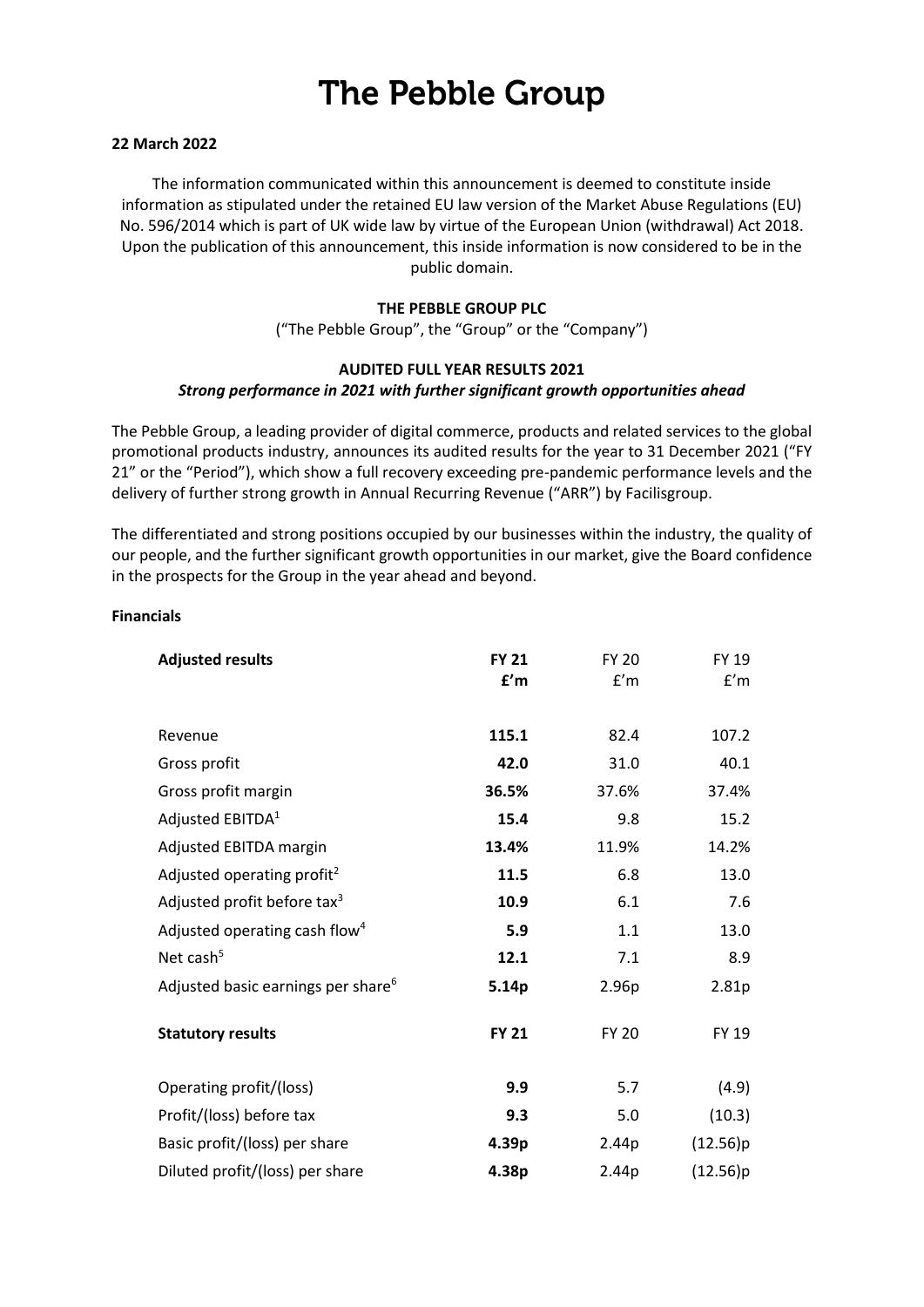- *<sup>1</sup> Adjusted EBITDA means operating profit before depreciation, amortisation, share-based payments charge and exceptional items*
- *<sup>2</sup> Adjusted operating profit means operating profit before amortisation of acquired intangible assets, sharebased payments charge and exceptional items*
- *<sup>3</sup> Adjusted profit before tax means profit before tax before amortisation of acquired intangible assets, sharebased payments charge and exceptional items*
- *<sup>4</sup> Adjusted operating cash flow is calculated as Adjusted EBITDA less movements in working capital, capital expenditure and lease payments \*FY 19 includes £3.9m funded IPO costs and FY 21 includes £3.2m incremental CAPEX investment compared to FY 19*
- *<sup>5</sup> Net cash is calculated as cash and cash equivalents less borrowings (excluding lease liabilities)*
- *<sup>6</sup> Adjusted basic Earnings Per Share ("EPS") represents Adjusted Earnings meaning profit after tax before amortisation of acquired intangible assets, share-based payments charge and exceptional items divided by a weighted average number of shares*

#### **Group financial highlights and outlook**

- Strong recovery ahead of pre-pandemic performance levels with Group Revenue of £115.1m (FY 20: £82.4m, FY 19: £107.2m) 40% ahead of the prior year and Group EBITDA of £15.4m (FY 20: £9.8m, FY 19: £15.2m)
- At Facilisgroup, ARR increased by 40% to USD16.7m (FY 20: USD11.9m) and delivered excellent EBITDA returns of 60% (FY 20: 61%), demonstrating the business's ability to both scale revenue and maintain strong margins
- At Brand Addition, FY 21 Revenue was 41% ahead of prior year and 5% ahead of prepandemic revenue at £102.4m (FY20: £72.6m)
- Balance sheet remains strong and cash was ahead of expectation at 31 December 2021, being £12.1m (FY 20: £7.1m)
- The new financial year has started well and in line with our expectations:

- At Facilisgroup, year to date at 18 March 2022, Gross Merchandise Value ("GMV") was up 57% year on year with Partners implemented or contracted awaiting implementation totalling 211

- At Brand Addition, year to date at 18 March 2022, the order intake has been positive and sales invoiced or received to be invoiced was up 11% year on year. The supply chain continues to be well controlled

#### **Enquiries:**

| The Pebble Group plc<br>Chris Lee, Chief Executive Officer<br>Claire Thomson, Chief Financial Officer    | +44 (0) 7385 024855                                                              |
|----------------------------------------------------------------------------------------------------------|----------------------------------------------------------------------------------|
| <b>Grant Thornton UK LLP (Nominated Adviser)</b><br>Samantha Harrison / Harrison Clarke / Ciara Donnelly | +44 (0) 20 7383 5100                                                             |
| <b>Berenberg (Corporate Broker)</b><br>Chris Bowman / Jen Clarke / Arnav Kapoor                          | +44 (0) 20 3207 7800                                                             |
| <b>Belvedere Communications (Financial PR)</b><br><b>Cat Valentine</b><br><b>Keeley Clarke</b>           | +44 (0) 7715 769 078<br>+44 (0) 7967 816 525<br>thepebblegrouppr@belvederepr.com |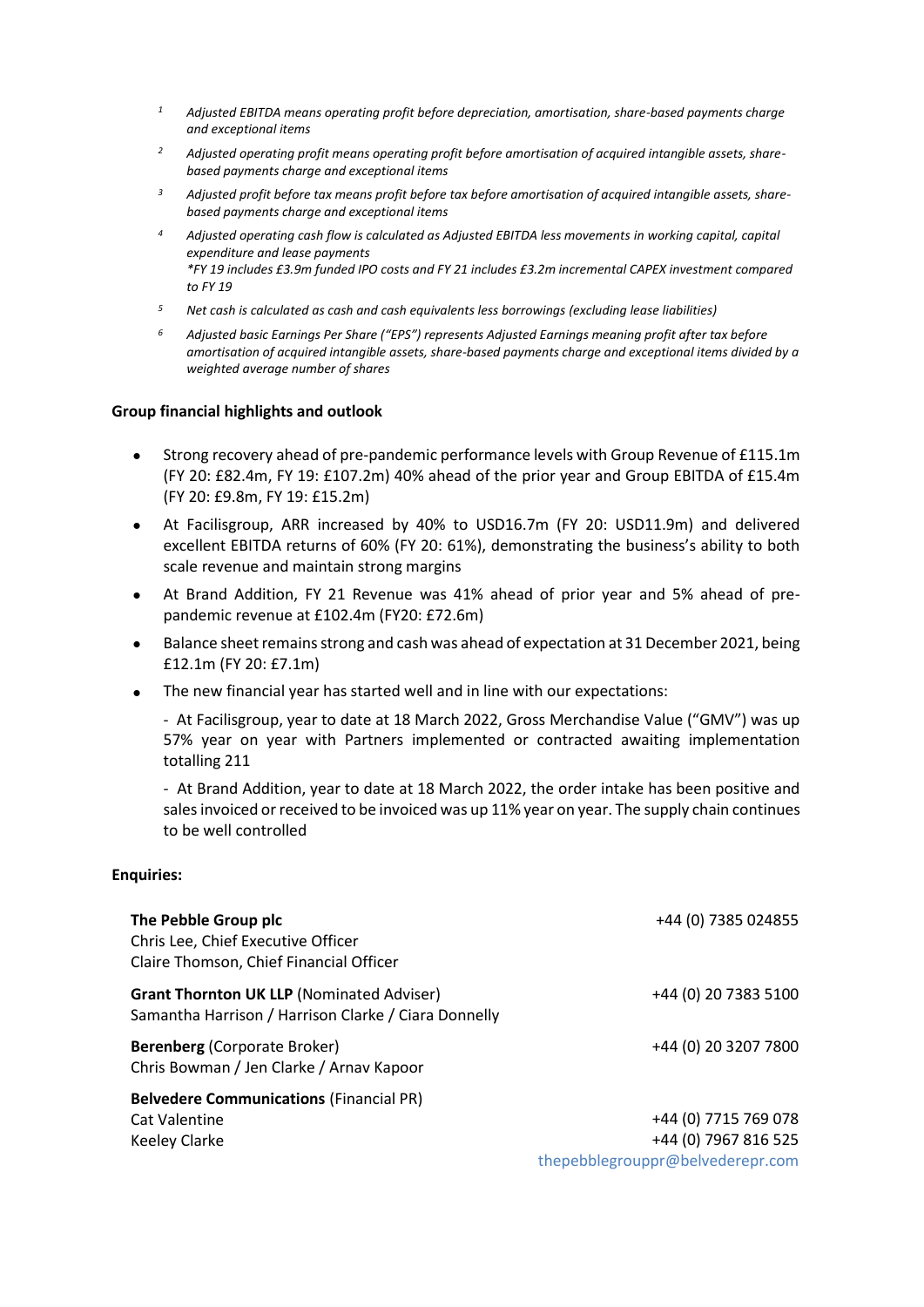#### **About The Pebble Group plc -** [www.thepebblegroup.com](http://www.thepebblegroup.com/)

The Pebble Group is a provider of digital commerce, products and related services to the global promotional products industry, comprising two differentiated businesses, focused on specific areas of the promotional products market:

#### **Facilisgroup** *-* [www.facilisgroup.com](https://www.facilisgroup.com/)

Facilisgroup focuses on supporting the growth of mid-sized promotional product businesses in North America by providing a digital commerce platform, which enables those businesses to benefit from significant business efficiency and gain meaningful supply chain advantage from the ability to purchase from quality suppliers under preferred terms. The value to our clients is reflected in the very high retention rates of the business.

#### **Brand Addition -** [www.brandaddition.com](http://www.brandaddition.com/)

Brand Addition focuses upon providing promotional products and related services under contract to some of the world's most recognisable brands. Its largest contracts are valued in the millions of pounds with the products and services supplied being used for brand building, customer engagement and employee rewards. Working in close collaboration with its clients, Brand Addition designs products and product ranges, hosts client-branded global web stores and provides international sourcing and distribution solutions.

We categorise our revenues into two divisions, Corporate Programmes, that supports our clients' general marketing activities, and Consumer Promotions, that supports our clients in driving their own sales volumes.

The Pebble Group aims to act responsibility through effective management of its Environmental, Social and Governance ("ESG"). To find out more, read our ESG report - [The Pebble Group ESG report](https://www.thepebblegroup.com/application/files/3116/3308/1976/The_Pebble_Group_plc_ESG_Report_2021.pdf)  [2021.](https://www.thepebblegroup.com/application/files/3116/3308/1976/The_Pebble_Group_plc_ESG_Report_2021.pdf)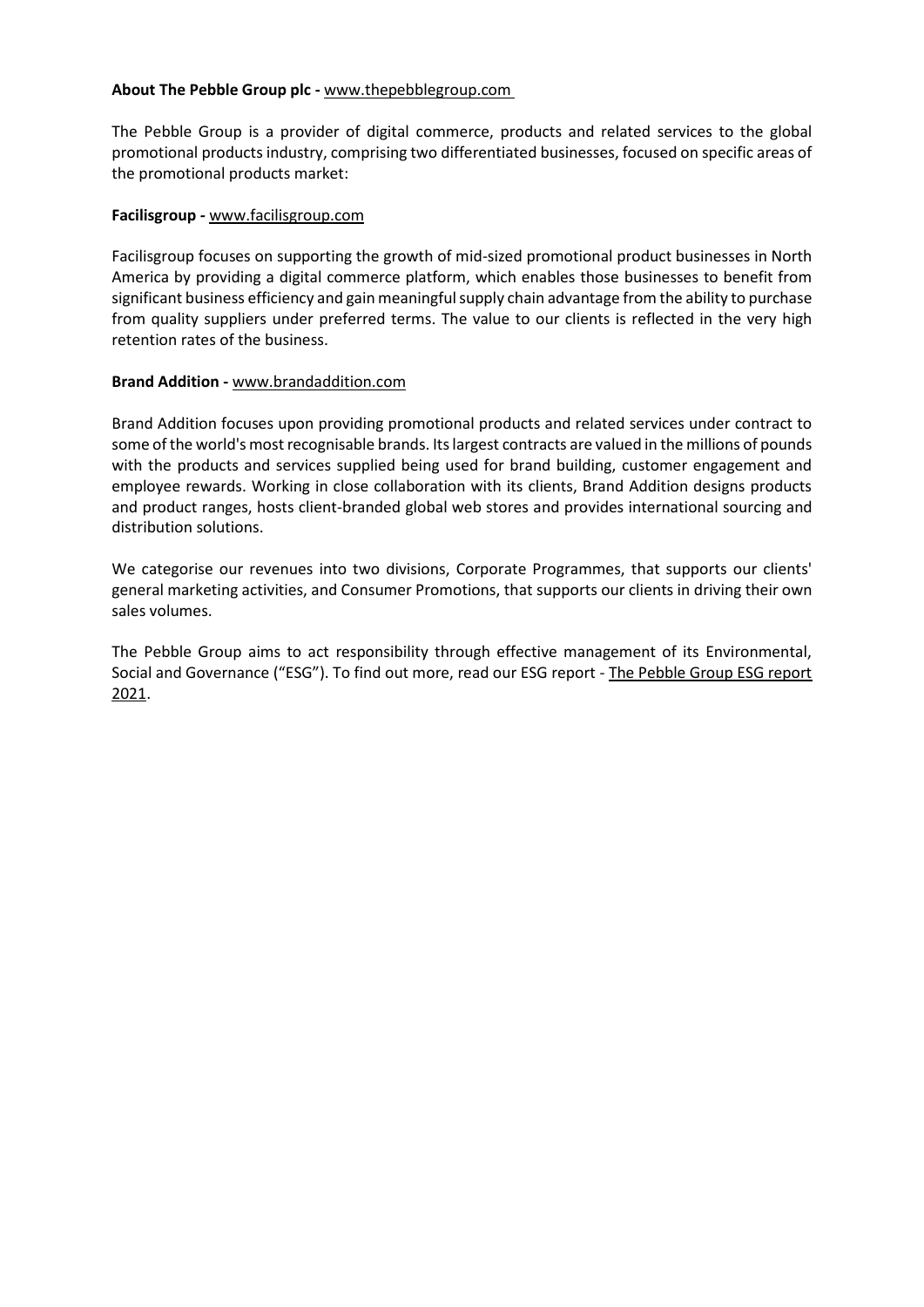#### **CHAIR'S REPORT**

I am very pleased to report on the Group's strong performance in 2021, which saw not only a full recovery from the impact of the pandemic, but an acceleration of strategic progress and new customer wins at both Facilisgroup, and Brand Addition.

The performance highlights the strength of the Group's leading position in the promotional products industry, the capability of its management, the quality of the technology it continues to build and bring to market, and its sustainability credentials.

The work of our team of talented people over the last year has significantly increased the Group's capability and long-term future potential and the Group Board believes that the prospects of The Pebble Group in the year ahead and beyond are very good.

#### **Strategy and Long-term Vision**

The Pebble Group's central tenet is that the global promotional products industry (estimated value circa USD50bn annually) is ripe for positive disruption, driven by three principal factors:

- the requirement from users of promotional products and, in particular, from leading global brands for confidence in the sustainability and provenance of those products;
- the opportunity to deploy leading edge technology to what is a mature market to make it operate more sustainably and efficiently for large global corporations; and
- the global market is very fragmented, the majority of which is served by owner managed SMEs with a high concentration in North America. As sustainability standards rise and technology proliferates, SMEs will be disadvantaged without a platform like Facilisgroup which addresses both these issues.

The Pebble Group is disrupting this market through its two complementary but non-competing business units, Facilisgroup and Brand Addition.

#### **Facilisgroup**

Facilisgroup is a Software as a Service (SaaS) business providing leading digital commerce technology to SME businesses in North America, which enables them to automate processes and workflow and will provide ecommerce stores to their own customers, bringing material efficiency in process to their businesses.

The growth and profitability of Facilisgroup illustrates the efficacy of its technology with like-for-like growth in Annual Recurring Revenue (ARR) in the Period of 40% and EBITDA margins of 60%. Facilisgroup grew its total revenue in FY 21 to £12.7m and the strategy of the executive team is to accelerate this rate of growth through significant ongoing investment in our technology, sales and marketing, and people.

#### **Brand Addition**

Brand Addition, which was impacted by the pandemic in 2020, has fully recovered with its FY 21 revenue increasing by 41% on the prior year and 5% ahead of pre-pandemic revenue in FY 19. The business remains focused on its core strategy to win, grow, and retain international contracts, often valued in millions of pounds per year, with many of the world's leading brands. During the year under review, Brand Addition increased its revenues through expanding its business with existing key clients, implementing new contracts won in FY 20, as well as winning major new contracts in the year, which will benefit FY 22.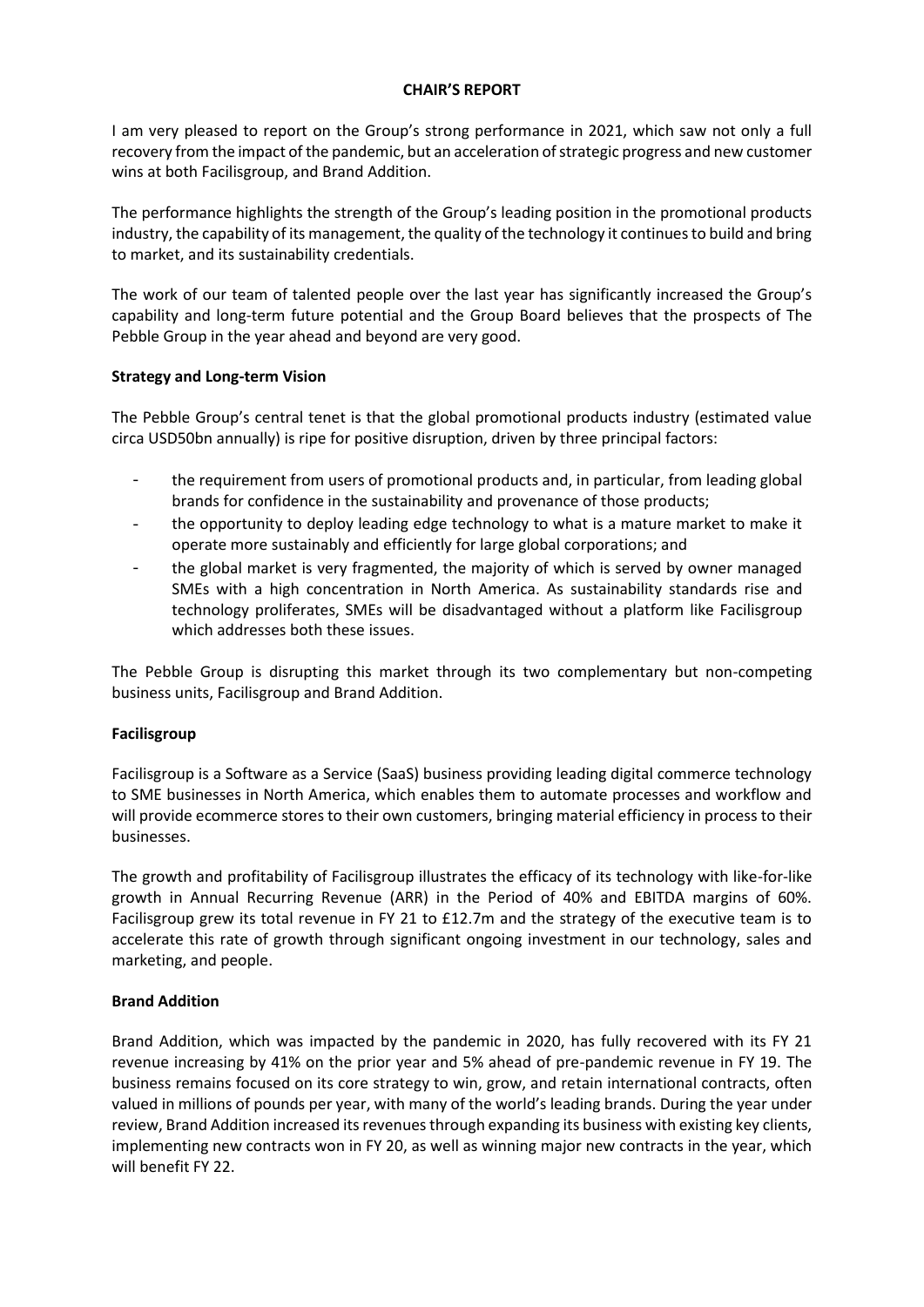The business has a differentiated and, we believe, market leading position. As a strategic level partner with long-term contracts, it is able to meet both its own and its clients' increasing sustainability and ESG targets, and it is able to deploy differentiated services including technology, product innovation, inventory control and logistics to maximise the effectiveness of clients' promotional products strategies.

#### **Environmental, Social and Governance (ESG)**

In October 2021, we published our first standalone ESG report in which we set out our approach to ESG and showcased how we are integrating ESG into the Group. Our strong ESG credentials already set Brand Addition apart in its markets and form an important element of its client relationships. The 2021 report showed the four ESG cornerstones, which underpin our bespoke ESG framework, linked to the topics that most impact our business and are of the greatest importance to our stakeholders. Updates since the launch of our first report are set out in the Annual Report 2021.

We are committed to a culture of strong corporate governance and, where appropriate for our business, to go beyond the required compliance level. We put our Directors' Remuneration Report to a shareholder vote at our AGMs and have taken initial steps to evolve our risk framework to align with the Task Force on Climate-related Financial Disclosure (TCFD). During the year, we reviewed succession planning and talent pipeline development, and further enhanced the reporting and flow of information from Facilisgroup and Brand Addition to the Group Board. We have also worked internally, and with external experts, to validate our risk register approach and we are in the process of implementing the recommendations made.

#### **Team**

The Group is led by a Board with a wide diversity of experience, supported by highly engaged and motivated teams across the business. It is this combination of leadership that will enable us to scale the business successfully and profitably.

To provide the opportunity for our teams to share in the value of the Group they have helped to create, we launched our first Group Sharesave Plan (SAYE) in September 2021, which was taken up by 46% of eligible employees.

#### **Summary and outlook**

Facilisgroup and Brand Addition performed well in the year under review, both financially and in building their differentiation in the market. The strong financial performances strengthened the Group's balance sheet, which, together with our ongoing cash generative operations, gives us the ability to continue investing in, what the Group Board believes to be, high quality strategic opportunities, with the aim of further establishing its leadership position in the very large but fragmented global promotional products market.

The new financial year has started well and in line with our expectations and the Group Board looks forward to the year ahead and beyond with confidence.

**Richard Law Chair 22 March 2022**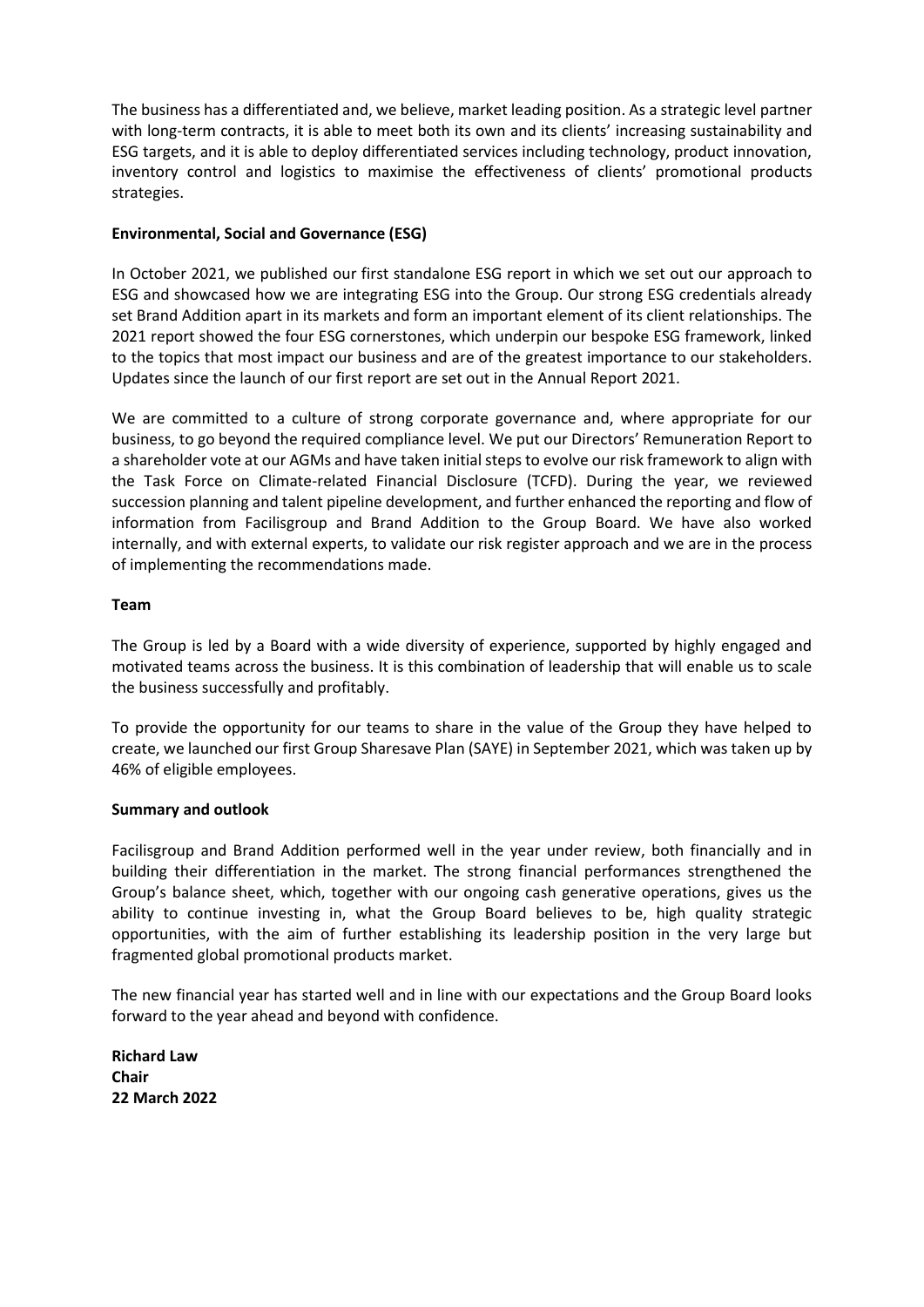#### **CHIEF EXECUTIVE OFFICER'S REVIEW**

#### **Introduction**

We are pleased to report the Group's full year results for the year ended 31 December 2021 which demonstrate a strong performance and an immediate and full recovery from the pandemic-driven demand challenges experienced in 2020.

Group revenue increased by 40% on the prior year to £115.1m (FY 20: £82.4m, FY 19: £107.2m) and Adjusted EBITDA by 57% to £15.4m (FY 20: £9.8m, FY 19: £15.2m).

#### **Review of The Pebble Group businesses**

#### **Facilisgroup**

|                         | <b>FY 21</b> | <b>FY 20</b> | <b>FY 19</b> |
|-------------------------|--------------|--------------|--------------|
| ARR                     | £12.2m       | E9.3m        | E8.2m        |
| Other revenue           | £0.5m        | £0.5m        | f1.1m        |
| Total revenue           | £12.7m       | E9.8m        | E9.3m        |
| Gross profit            | £12.7m       | E9.8m        | £9.3m        |
| Gross profit margin     | 100%         | 100%         | 100%         |
| <b>Adjusted EBITDA</b>  | £7.6m        | £6.0m        | £5.1m        |
| Operating profit/(loss) | £5.1m        | £4.6m        | $f(9.5)$ m   |

Facilisgroup has a highly attractive business model. In FY 21, the business' uninterrupted revenue growth continued. In USD (Facilisgroup home currency), ARR was USD16.7m (£12.2m), representing 40% growth over the prior year, as the business continued to attract new Partners (customers) and create value for its Preferred Suppliers.

This ARR growth converts very strongly through to profit with Adjusted EBITDA margins in FY 21 of 60% (FY 20: 61%).

Our FY 21 milestones were met on our internal aspiration to be a USD50m ARR business by the end of 2024. Partners implemented at 31 December 2021 were 200 (31 December 2020: 175) with a further six contracted and awaiting implementation. Gross Merchandise Value (GMV) and spend with our Preferred Suppliers was USD1.15bn (FY 20: USD1.02bn) and USD0.35bn (FY 20: USD0.26bn) respectively. Growth across these key indicators heavily influence the fee structures within the business and result in a very robust and predictable recurring revenue stream.

We believe the market opportunity for Facilisgroup is very strong. In the highly fragmented market of the North American promotional products industry, we have evolved Facilisgroup to be a digital commerce platform, supporting the growth and efficiency of distributors and suppliers. Within this platform there are three components designed to meet the full suite of technology requirements of entrepreneurial distributors and suppliers across the industry, as follows:

*Syncore* is our order workflow product on which we have grown Facilisgroup to date. Focused on the distributors of more than USD2m sales, more than 850,000 sales orders were processed through this technology in FY21, smoothing order friction and supporting the growth of both our Partners and suppliers. At 98%, the retention rate of Partners in the Period was very high.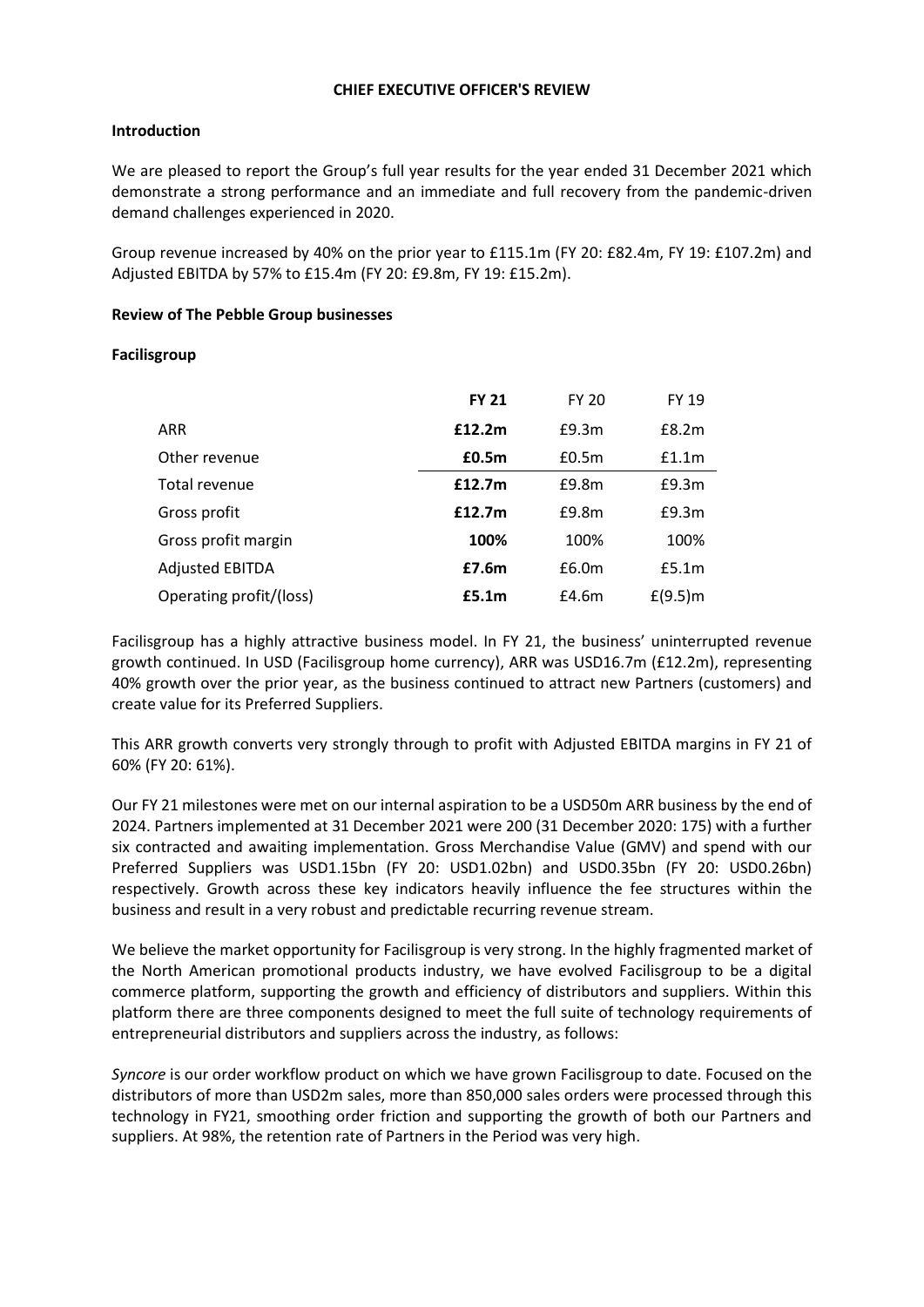Then, our order workflow product for the many thousands of smaller distributors with less than USD2m sales is currently in development. This will significantly increase our addressable market and our expectation is to launch this product in mid 2023.

*Commercio* is our ecommerce product that creates online stores for our Partners and can either stand alone or will integrate into our order workflow products. The market opportunity for a sector specific ecommerce solution is significant. We estimate that our existing Partners host circa 2,000 online stores with the wider North American market many times more. Our Partner appetite for this service through Facilisgroup is high. We expect to start contracting with them from 1 June 2022 and exit the year with a growing momentum of Partner uptake, as further enhancements are delivered. The planned revenue model will be a monthly fee based on the number of stores used, in effect increasing our percentage fee per USD of GMV.

We are focused on a successful scaling of Facilisgroup and are investing in our sales and marketing activities to support this.

Our goals in 2022 are to:

- grow GMV, spend with Preferred Suppliers and total customer numbers with Syncore and Commercio in line with our internal aspirations;
- successfully launch Commercio with both our existing Partner base and into the wider market to materially grow 2023 ARR; and
- prepare to launch our order workflow product for distributors with less than USD2m sales in mid 2023.

2022 has started well. Partners implemented, or contracted awaiting implementation, total 211 at 18 March 2022, with GMV and spend with Preferred Suppliers respectively being 57% and 66% ahead of same period last year. In addition, the indication of appetite from Partners for Commercio has been very positive.

#### **Brand Addition**

|                        | <b>FY 21</b> | <b>FY 20</b> | <b>FY 19</b>       |
|------------------------|--------------|--------------|--------------------|
| Revenue                | £102.4m      | £72.6m       | £97.9m             |
| Gross profit           | £29.3m       | £21.2m       | £30.8m             |
| Gross profit margin    | 28.6%        | 29.2%        | 31.5%              |
| <b>Adjusted EBITDA</b> | £9.9m        | £5.2m        | £10.7 <sub>m</sub> |
| Operating profit       | £7.1m        | E2.6m        | E9.1m              |

Brand Addition FY 21 revenue of £102.4m (FY 20: £72.6m) was 41% ahead of the prior year, representing an immediate recovery compared to pre-COVID-19 performance of FY 19, where revenue was £97.9m. This revenue increase led to EBITDA of £9.9m (FY 20: £5.2m) being 90% ahead of prior year and moving significantly back towards FY 19 of £10.7m.

Working in close collaboration with its clients, Brand Addition designs products and product ranges, hosts client-branded ecommerce platforms, and provides international sourcing and distribution solutions.

We categorise our revenues into two divisions: Consumer Promotions that supports our clients in driving their own sales volumes; and Corporate Programmes that supports our clients' employee engagement and brand building activities. Both divisions delivered strong growth during the year.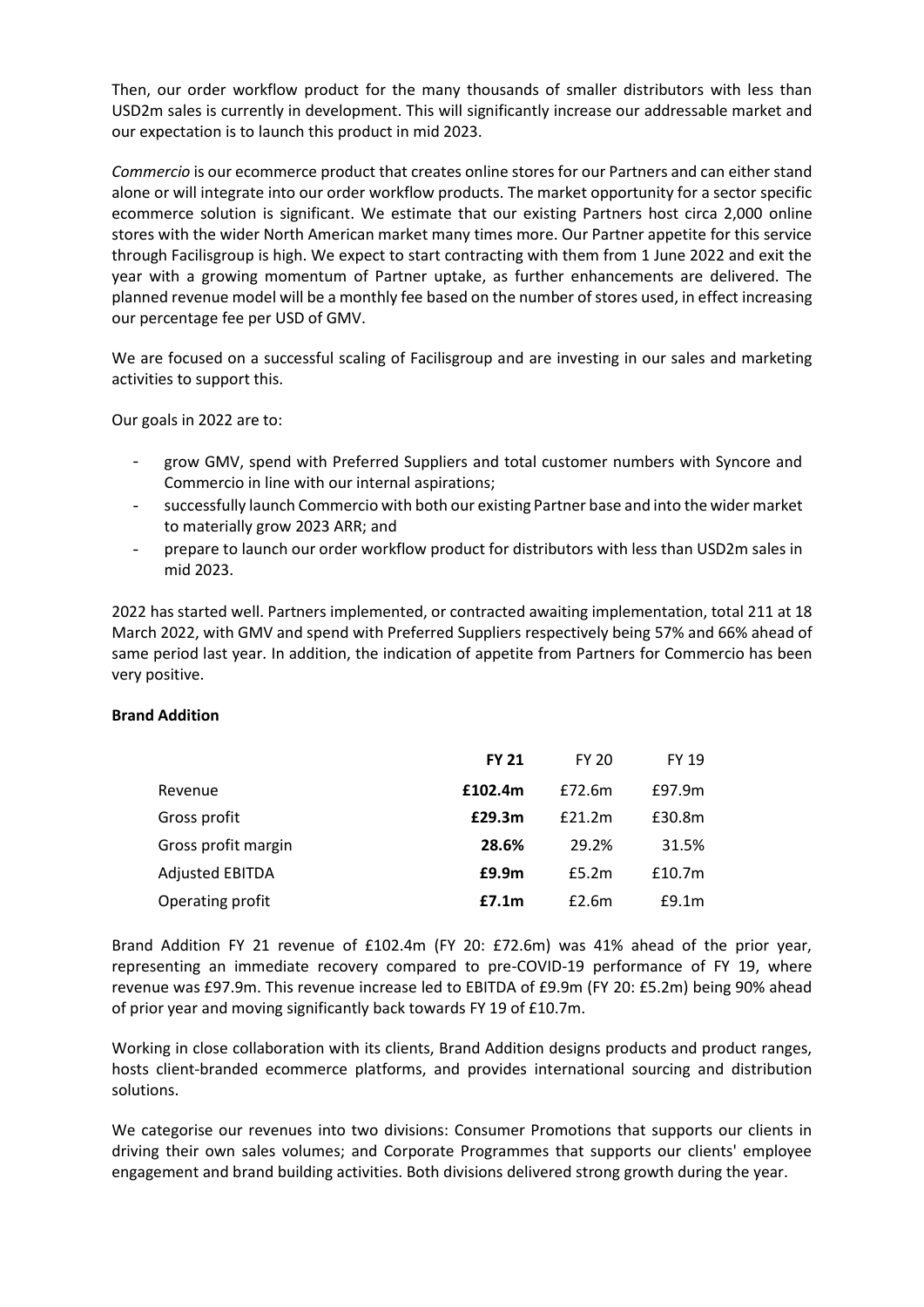In our Consumer Promotions division (45% FY 21 divisional revenues), growth was achieved with our existing clients, who, throughout the pandemic, have continued to use promotional products as a strategic marketing tool to drive sales across their retail outlets. Brand Addition has increased its market share with these clients through consistently meeting expectations regarding quality, and creativity, alongside sourcing through a visible and responsible supply chain that meets client ESG expectations.

In our Corporate Programmes division (55% FY 21 divisional revenues), growth was achieved through a full year contribution of new contracts won in 2020, and the recovery of sales through existing clients that were impacted in 2020.

Our client retention has been high and new contracts won in 2021 will positively impact 2022. Additional sales opportunities also remain from those clients that have not yet returned to pre-COVID-19 levels.

The impact of the global supply chain disruption, including raw material price increases, freight capacity issues, freight rate increases, and Brexit, affected the promotional products industry like most others. The quality and experience of the established teams across Brand Addition together with our strong relationships with our suppliers and clients ensured that the impact of these complexities on our clients was controlled and minimised. Equally, our gross margins were only slightly reduced to 28.6% (FY 20: 29.2%). As we look forward, our ability to manage our supply chain over the last two years, together with current activities, leave us well-placed to continue to successfully navigate these challenges, some of which, remain in 2022.

Our goals in 2022 are to:

- build upon the revenue growth of 2021 through the continued retention of major clients and the successful implementation of contracts won in 2021;
- attract new contracts with major international brands through our credentials in ESG, technology and creativity; and
- move our gross margins back towards the 30% target (FY 21: 28.6%)

2022 has started well. Year to date at 18 March 2022, the order intake has been positive and sales invoiced or received to be invoiced was up 11% year on year. The supply chain continues to be wellcontrolled by our teams.

#### **People and Environmental, Social and Governance**

Against an uncertain background, our people have supported our businesses in achieving its results, demonstrating great dedication and flexibility. The diversity of our businesses, our people, and the geographies in which we operate, brings great strength to the Group and I thank everyone at Facilisgroup, Brand Addition, and The Pebble Group for their support, thoughtfulness, and ability to achieve positive outcomes over this very challenging period.

Our ESG strategy has continued to advance in 2021. We have detailed our approach, targets, and activities within our first stand-alone ESG report published in October 2021, and then summarised our progress in our Annual Report 2021.

Our approach is guided by much of the published best practice materials including the QCA Code and UN Sustainable Development Goals as well as feedback from our teams, clients, and investors. Then, we have identified our priorities that balance what is most practical, and makes the largest positive contribution, before our dedicated ESG resource ensure we follow through on our initiatives and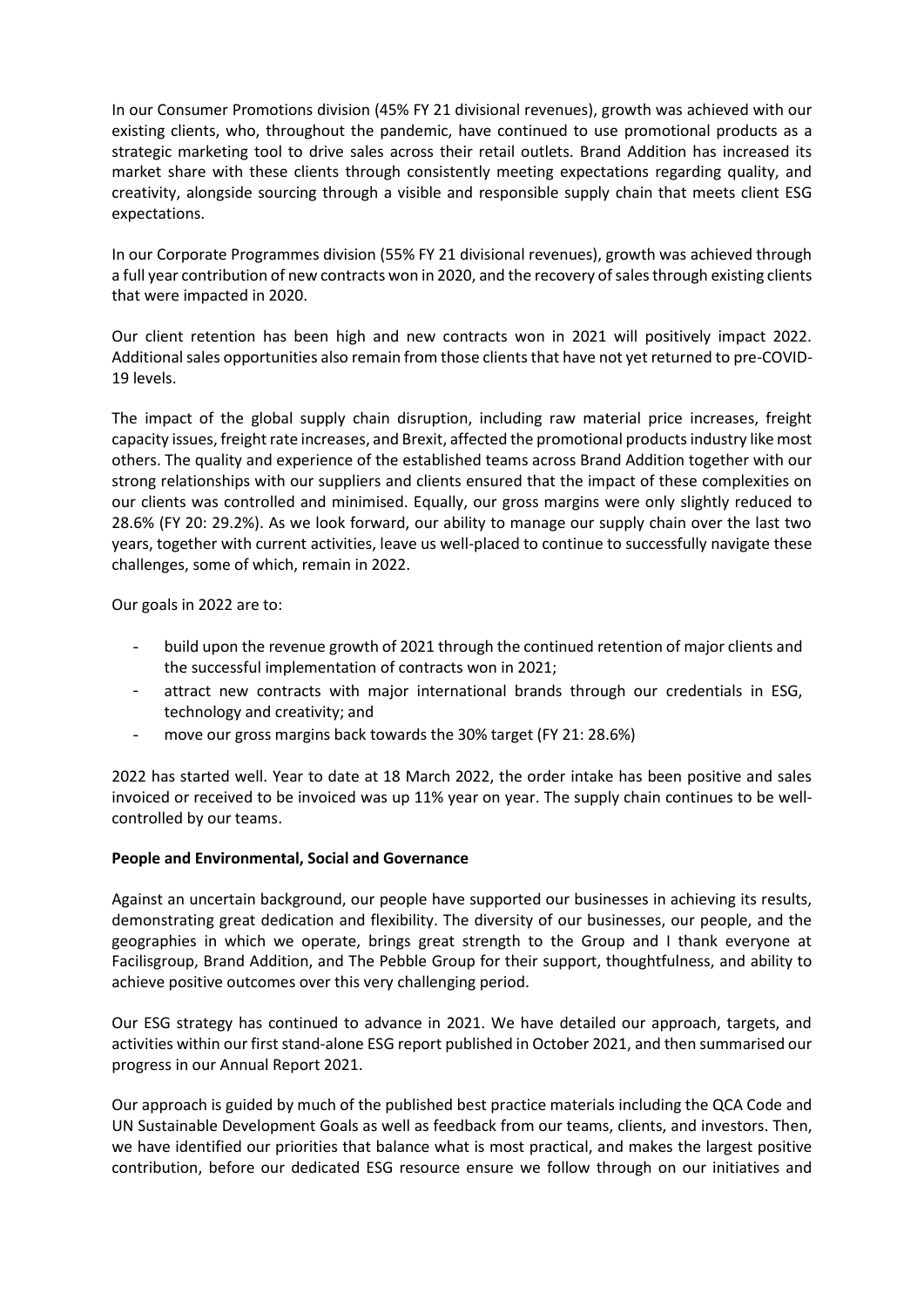embed them into our day-to-day operations. We will continue to evolve and commit to this approach, knowing its positive contribution to our long-term success.

#### **Outlook**

2022 has started well and in line with our expectations.

At Facilisgroup, we expect to meet our 2022 internal aspirations for GMV and spend with Preferred Suppliers, and continue to target the total customer numbers using our expanding digital commerce offering. To 18 March 2022, GMV is 57% ahead of the prior year comparative. Partners implemented or contracted awaiting implementation total 211, plus, the indication of appetite from Partners for Commercio has been positive.

At Brand Addition, year to date at 18 March 2022, the order intake has been positive and sales invoiced or received to be invoiced was up 11% year on year. The supply chain continues to be well-controlled by our teams.

We have a very motivated management team and remain focused upon the delivery of our plans. We look forward to further updating stakeholders on the progress of the Group throughout the year.

**Chris Lee Chief Executive Officer 22 March 2022**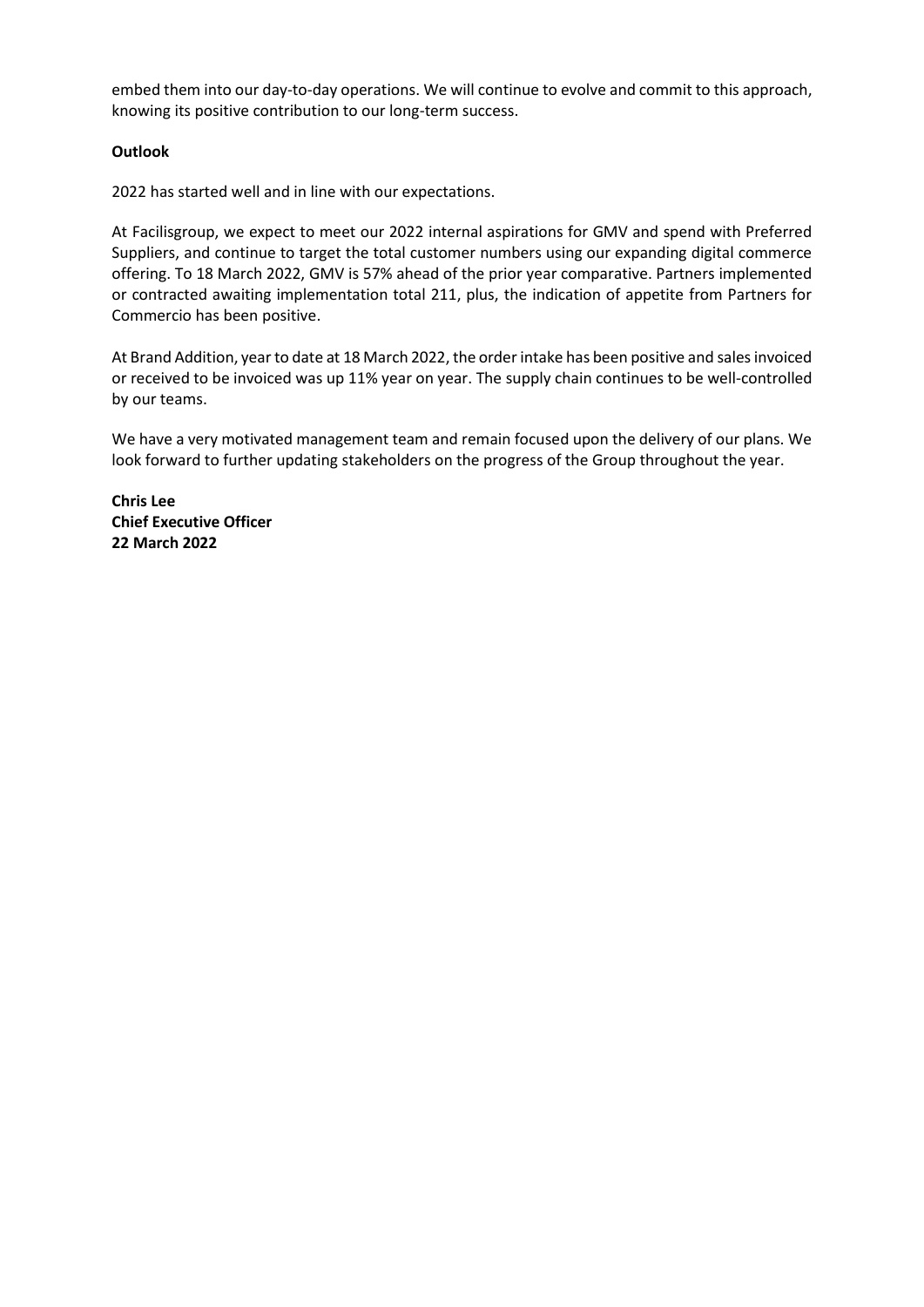#### **CHIEF FINANCIAL OFFICER'S REVIEW**

|                                    | <b>FY 21</b><br>f'm | <b>FY 20</b><br>f'm | <b>Variance</b><br>£'m |
|------------------------------------|---------------------|---------------------|------------------------|
| Revenue                            | 115.1               | 82.4                | 32.7                   |
| <b>Adjusted EBITDA</b>             | 15.4                | 9.8                 | 5.6                    |
| Adjusted operating cash flow       | 5.9                 | 1.1                 | 4.8                    |
| Net cash                           | 12.1                | 7.1                 | 5.0                    |
| <b>Adjusted Earnings Per Share</b> | 5.14p               | 2.96p               | 2.18p                  |

#### **Overview**

The results reflect a successful year for the Group where the objectives set at the outset for both our businesses have been met. Revenue of £115.1m (FY 20: £82.4m) was 40% ahead of FY 20 and Adjusted EBITDA of £15.4m (FY 20: £9.8m) was 57% ahead.

Taking each of the businesses in turn:

In March 2021, Facilisgroup set out a medium-term aspiration targeting USD50m of ARR by the end of 2024. This plan included short-term milestones signposting the route to delivering this aspiration, which it successfully met in FY 21. In the year it continued to grow both revenue and EBITDA, increased Partner numbers to 200 (FY 20: 175), and, through providing additional services to preferred suppliers, increased the level of supplier contributions. In the year, total revenue increased 30% in GBP, 40% in Facilisgroup's home currency of USD.

Brand Addition's revenue was 41% ahead of the prior year, and importantly 5% ahead of FY 19, representing a full and complete recovery ahead of pre-pandemic levels. Sales in our Consumer Promotions division grew strongly in the year up 62% over FY 20, supported by improving momentum, and a positive contribution from new business in the Corporate Programmes division, where sales increased 28% over FY 20. We expect this momentum to continue in FY 22 with a further positive contribution from additional new business wins converted during FY 21.

The Group's balance sheet remains strong and its liquidity position is robust with cash balances of £8.5m at 21 March 2022 with no amounts drawn down on the Company's £10m committed revolving credit facility.

#### **Review of the business**

The Group chooses to use adjusted measures as key performance indicators in addition to those reported under IFRS, as they reflect the underlying performance of the business. These adjusted measures exclude certain non-operational and exceptional items, which have been consistently applied in all years presented. The information presented below should also be considered in conjunction with the segmental analysis in the Chief Executive's Review and note 4, which provide further detail on the performance of the separate businesses within the Group.

|                     | 2021<br>f'm | 2020<br>f'm | <b>Variance</b><br>£'m |
|---------------------|-------------|-------------|------------------------|
| Revenue             | 115.1       | 82.4        | 32.7                   |
| Gross profit        | 42.0        | 31.0        | 11.0                   |
| Gross profit margin | 36.5%       | 37.6%       | (1.1%)                 |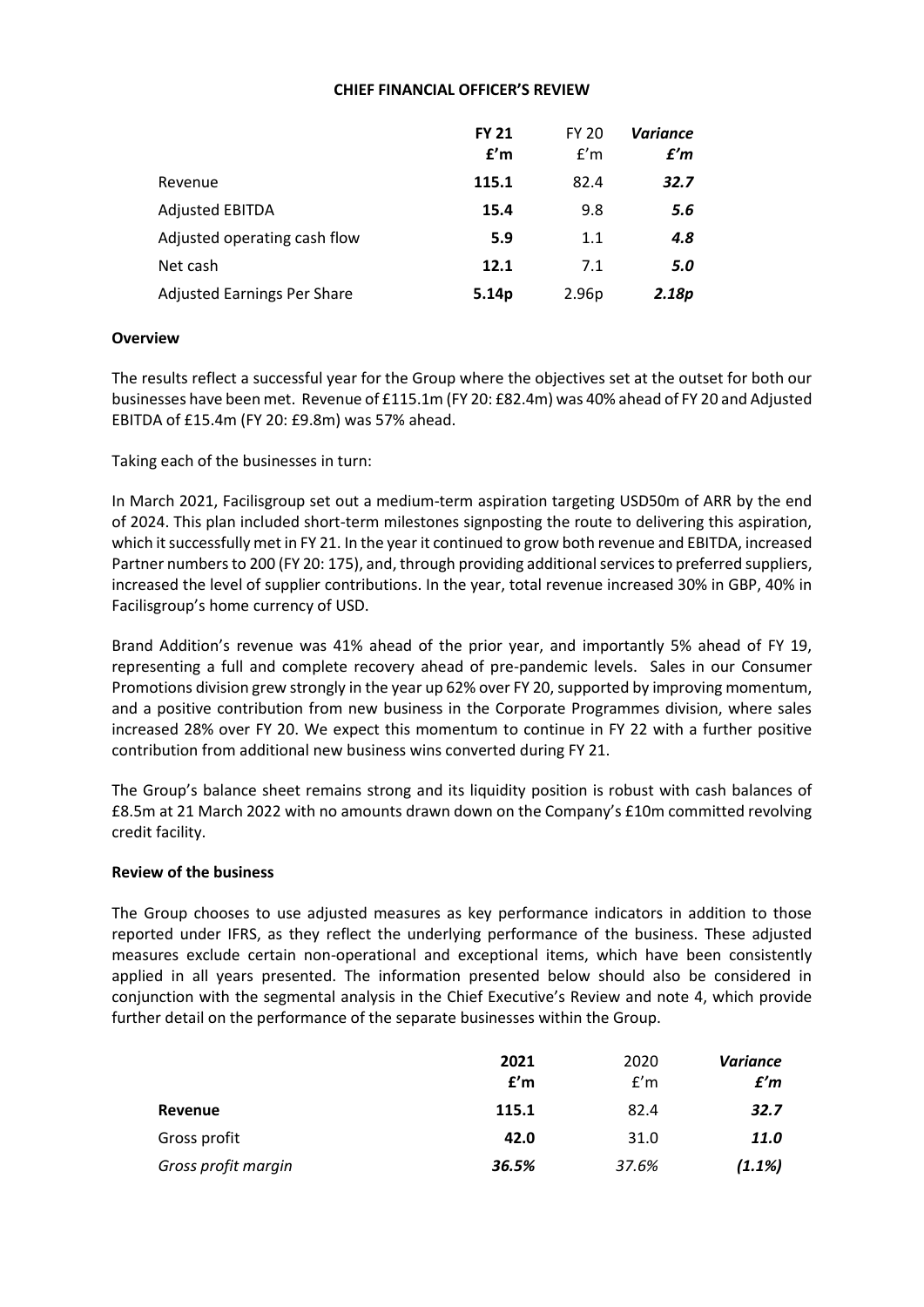| <b>Adjusted EBITDA</b>            | 15.4        | 9.8               | 5.6   |
|-----------------------------------|-------------|-------------------|-------|
| <b>Adjusted EBITDA margin</b>     | 13.4%       | 11.9%             | 1.5%  |
| Depreciation and amortisation     | (4.8)       | (3.5)             | (1.3) |
| Share-based payment charge        | (0.7)       |                   | (0.7) |
| <b>Exceptional items</b>          |             | (0.6)             | 0.6   |
| Operating profit                  | 9.9         | 5.7               | 4.2   |
| Net finance costs                 | (0.6)       | (0.7)             | 0.1   |
| Profit before tax                 | 9.3         | 5.0               | 4.3   |
| Tax                               | (2.0)       | (0.9)             | (1.1) |
| Profit for the year               | 7.3         | 4.1               | 3.2   |
| Weighted average number of shares | 167,450,893 | 167,450,893       |       |
| <b>Adjusted Basic EPS</b>         | 5.14p       | 2.96 <sub>p</sub> | 2.18p |
| <b>Basic EPS</b>                  | 4.39p       | 2.44p             | 1.95p |

#### **Revenue**

Revenue for FY 21 was £115.1m (FY 20: £82.4m), growth of 40%. Facilisgroup total revenue increased by £2.9m or 30% (FY 20: £0.5m or 5%). ARR from partner subscriptions for our technology and supplier contributions made up £2.9m of this increase. The growth arose from a combination of incremental partner numbers, and additional contributions from suppliers, both from increased volumes as purchasing patterns normalised, and increased percentage contributions as suppliers paid more for the additional efficiencies delivered to them by Facilisgroup. Revenue in Brand Addition increased by £29.8m. A combination of strong growth with key customers in the Consumer Promotions division of £17.7m, incremental new business delivering £8.0m, and the balance being the recovery of the underlying Corporate Programs business that was affected by demand challenges in 2020.

#### **Gross profit**

Gross profit as a percentage of turnover reduced during the year by 1.1 p.p.t from 37.6% to 36.5%. This largely reflects the impact of the increased weighting of Brand Addition sales as a proportion of the total Group, as revenue recovered from the sales impact of FY 20. In Brand Addition, there was also a 0.7 p.p.t reduction in margin as the business navigated a period of increased costs associated with Brexit, freight rate pricing, and freight capacity challenges combined with the impact, in the short term, of new business, which has lower than average initial margins.

#### **Adjusted EBITDA**

Adjusted EBITDA was £15.4m (FY 20: £9.8m). The increase of £5.6m from FY 20 is made up as follows:

- Facilisgroup £1.6m as incremental revenues were delivered at excellent EBITDA returns of 60% (FY 20: 61%) demonstrating the business' ability to retain strong margins and scale revenue.
- Brand Addition delivered a £4.7m increase being the incremental profit from sales growth less increased costs as contributions from the UK Job Retention Scheme, and support from our teams through temporary salary reductions, were not repeated in 2021.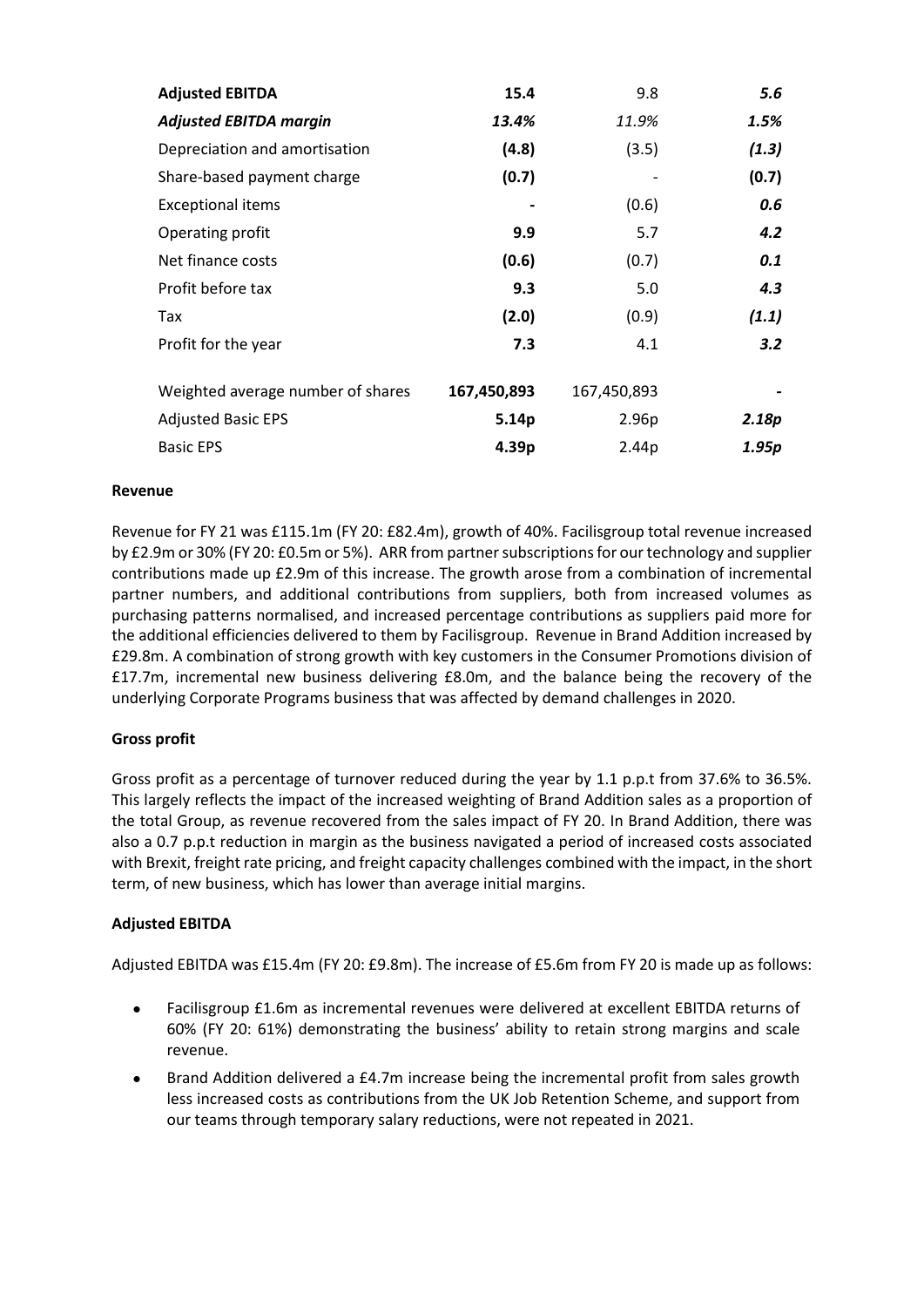• Central costs increased by £0.7m in the year. £0.2m from temporary salary savings in FY 20, the balance being incremental costs through the growth of the team and the Group's investment in ESG.

The Adjusted EBITDA margin increased by 1.5 p.p.t to 13.4% as revenues in Brand Addition recovered from the demand challenges of 2020.

#### **Depreciation and amortisation**

The total charge in the year was £4.8m (FY 20: £3.5m), of which £2.8m (FY 20: £2.0m) related to the amortisation of intangible assets. In accordance with IAS 38, the Group capitalises the costs incurred in the development of its software, and the increase in the year is a result of the Group's continued investment in its proprietary technology, and specifically in new product development for Facilisgroup. It is the Group's intention to continue this investment and it is expected that this charge will increase further in FY 22.

#### **Exceptional items**

Exceptional costs in the year were £nil (FY 20: £0.6m). Costs in FY 20 comprised £0.4m reorganisation and restructuring in Brand Addition, as changes were made to headcount to align people numbers with anticipated sales volumes following the impact of the pandemic, and £0.2m transaction costs relating to the acquisition of software assets in Facilisgroup.

#### **Share based payments**

The total charge for the Period under IFRS 2 "Share-based payments" was £0.7m (FY 20: nil). This charge related to the 2020 and 2021 awards made under the 2019 Long Term Incentive Plan and Group Sharesave Plan (SAYE).

#### **Operating profit**

Operating profit for the year was £9.9m (FY 20: £5.7m).

#### **Finance costs**

Finance costs of £0.6m in the year (FY 20: £0.7m) include interest on the utilisation of the Group's committed RCF facility during the year of £0.2m (FY 20: £0.3m) and interest costs on leases capitalised in accordance with IFRS 16 of £0.4m (FY 20: £0.4m).

#### **Taxation**

The total taxation charge was £2.0m (FY 20: £0.9m) giving rise to an effective rate of tax of 21.5% (FY 20: 18.0%). The effective rate of tax was higher than the UK standard rate of taxation as the proportion of profit earned by the Group in overseas jurisdictions where corporation tax rates are higher than those in the UK increased during the year.

#### **Basic Earnings per share**

The earnings per share analysis in note 6 covers both adjusted earnings per share (profit after tax before amortisation of acquired intangibles, share-based payments charge and exceptional items divided by the weighted average number of shares in issue during the year), and statutory earnings per share (profit attributable to equity holders divided by the weighted average number of shares in issue during the year). Adjusted earnings was £8.6m (FY 20: £5.0m) an increase in adjusted basic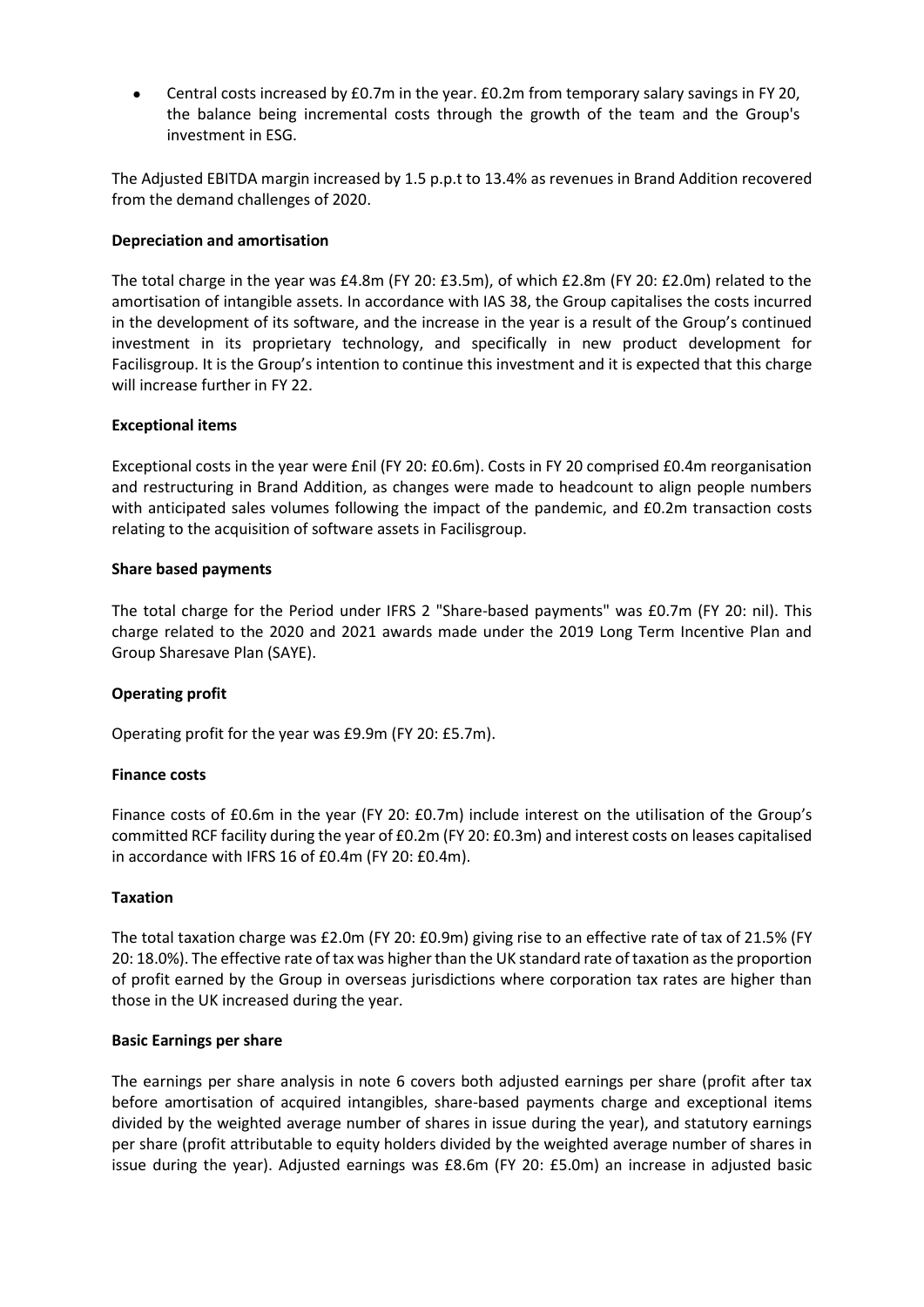earnings per share of 2.18 pence. Basic earnings per share was 4.39 pence per share (FY 20: 2.44 pence per share) an increase of 1.95 pence.

#### **Dividends**

On admission to AIM in December 2019, the Group's stated intention was to make dividend payments of c.30% of profit after tax. This policy remains in place. However, as we believe the opportunities ahead of us are significant, particularly investment in Facilisgroup, we have taken the decision to retain cash in the business and not to pay a dividend in respect of 2021. The timing of implementing our stated dividend policy will be considered again during 2022, and an update provided in the Group's half year results, scheduled for announcement in September 2022.

#### **Cash flow**

The Group had a cash balance of £12.1m at 31 December 2021 (FY 20: £7.1m).

Cash flow for the year is set out below.

|                              | 2021  | 2020  | <b>Variance</b> |
|------------------------------|-------|-------|-----------------|
|                              | £'m   | f'm   | f'm             |
| <b>Adjusted EBITDA</b>       | 15.4  | 9.8   | 5.6             |
| Movement in working capital  | (2.8) | (1.8) | (1.0)           |
| Capital expenditure          | (5.3) | (5.7) | 0.4             |
| Leases                       | (1.4) | (1.2) | (0.2)           |
| Adjusted operating cash flow | 5.9   | 1.1   | 4.8             |
| Tax paid                     | (0.5) | (1.3) | 0.8             |
| Net finance cash flows       | (0.6) | (0.7) | 0.1             |
| <b>Exceptional items</b>     |       | (0.5) | 0.5             |
| <b>Exchange loss</b>         | 0.2   | (0.4) | 0.6             |
| Net cash flow                | 5.0   | (1.8) | 6.8             |

#### **Adjusted operating cash flow**

Adjusted operating cash flow before tax payments and net finance costs increased by £4.8m in the year to £5.9m. This is an important metric for the Group that is monitored consistently to ensure it remains strong whilst maintaining the necessary level of investment in capital expenditure required to support the Group's medium-term growth plans. The improvement in the year is due to increased Group profitability with some investment in working capital to support sales growth in Brand Addition.

#### **Balance Sheet and shareholders' funds**

Net assets increased in the year by £8.3m, the balance sheet is summarised below:

|                    | 2021<br>f'm | 2020<br>f'm | Variance<br>f'm |
|--------------------|-------------|-------------|-----------------|
| Non-current assets | 63.9        | 63.6        | 0.3             |
| Working capital    | 9.5         | 6.4         | 3.1             |
| Cash               | 12.1        | 7.1         | 5.0             |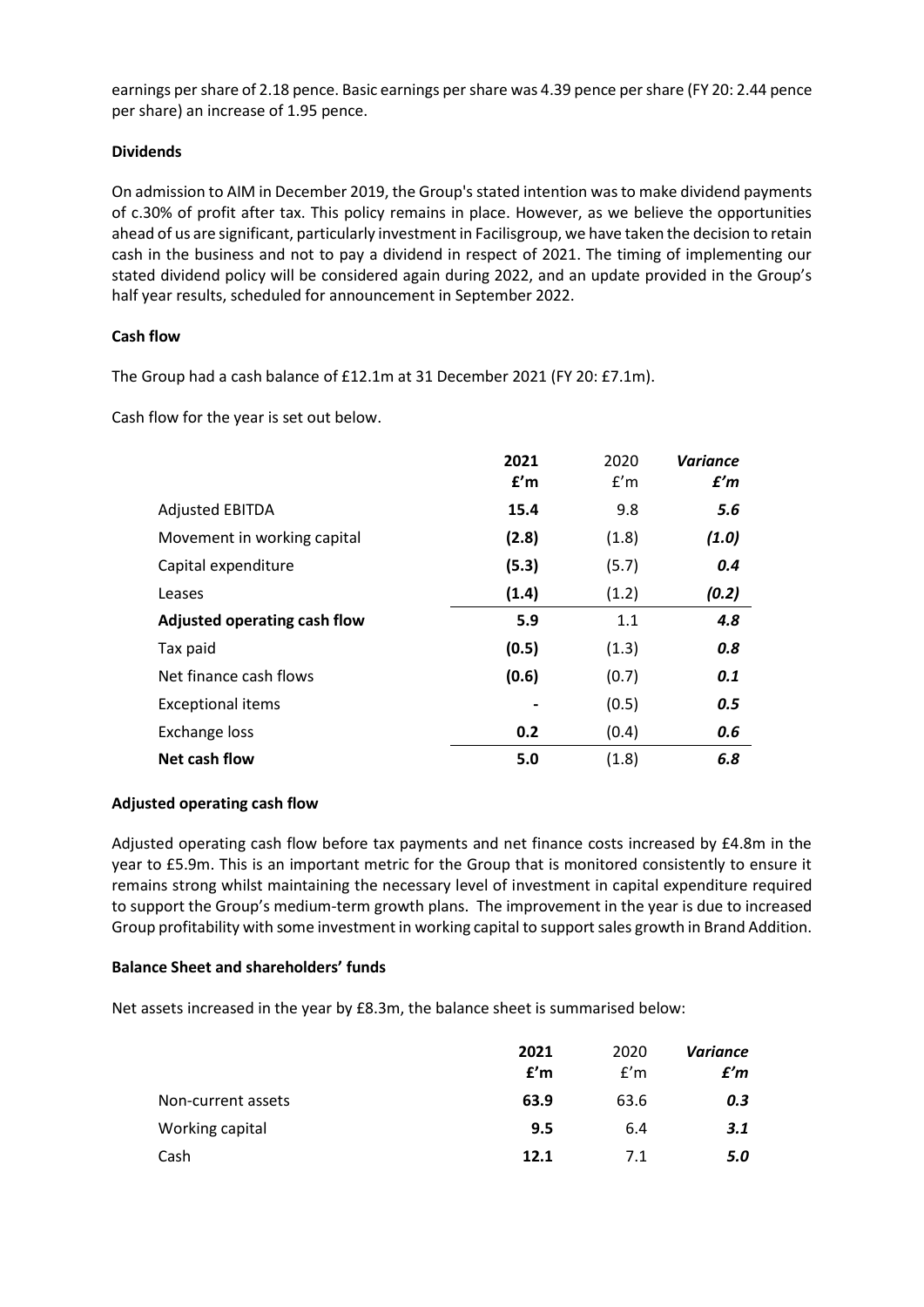| Lease liabilities     | (7.8) | (9.0) | 1.2   |
|-----------------------|-------|-------|-------|
| Other net liabilities | (3.1) | (1.8) | (1.3) |
| Net assets            | 74.6  | 66.3  | 8.3   |

#### **Non-current assets**

Non-current assets are the most significant balance sheet category of which £35.8m (FY 20: £35.8m) is goodwill arising on previous acquisitions. Non-current assets also include £8.6m (FY 20: £9.0m) of customer relationship intangible assets, £11.3m (FY 20: £9.2m) of software development costs, including £3.3m investment in the year into Facilisgroup technology products and £7.9m (FY 20: £9.1m) of Property, Plant and Equipment. Software development costs arise from ongoing investment in Group proprietary software and in particular investment into Facilisgroup products to ensure that existing technology services remain market leading and differentiated from our competitors alongside the development of new products that will deliver our medium-term growth plans. The costs are capitalised in accordance with IAS 38 and amortised over the period which the Group expects to generate benefit from the development. As the Group continues to accelerate investment into its digital commerce platform for Facilisgroup, we expect this level of investment to continue in the short term.

#### **Working capital**

Working capital of £9.5m is £3.1m higher than FY 20. This increase is due to sales growth, and incremental volume in Brand Addition where trade receivables have increased over FY 20. The quality of these receivables remains excellent and our working capital metrics remain consistent with FY 20 with amounts outstanding being collected to terms in Q1 22.

#### **Cash**

Cash balances at 31 December 2021 were £12.1m an increase of £5.0m on 2020.

#### **Lease liabilities**

Lease liabilities of £7.8m (2019: £9.0m) relate to Group properties capitalised in accordance with IFRS 16. The reduction in the year is lease payments of £1.4m offset by £0.5m additions arising on lease extensions for existing offices and the relocation of Brand Addition Shanghai.

#### **Other net liabilities**

Other net liabilities of £3.1m (FY 20: £1.8m) are net tax liabilities of which £3.0m (FY 20: £2.6m) is deferred tax in respect of the intangible assets of Facilisgroup. £1.6m (FY 20: £1.7m) relates to acquired customer relationships, the balance and increase in the year arising as a result of accelerated investments into technology products. These liabilities will reverse over the period that the assets are amortised. In FY 20 the balance also included £0.8m of recoverable tax payments on account.

#### **Alternative Performance Measures "APM's"**

Throughout the Annual Report and Accounts the Group has used a number of APM's. These are used to provide additional clarity to the Group's financial performance and are used internally by management to monitor business performance, in its budgeting and forecasting and also for determination of Directors' and senior management renumeration. These APM's are not defined under IFRS and, therefore, may not be directly comparable with adjusted measures presented by other companies. The non-GAAP measures are not intended to be a substitute for or superior to any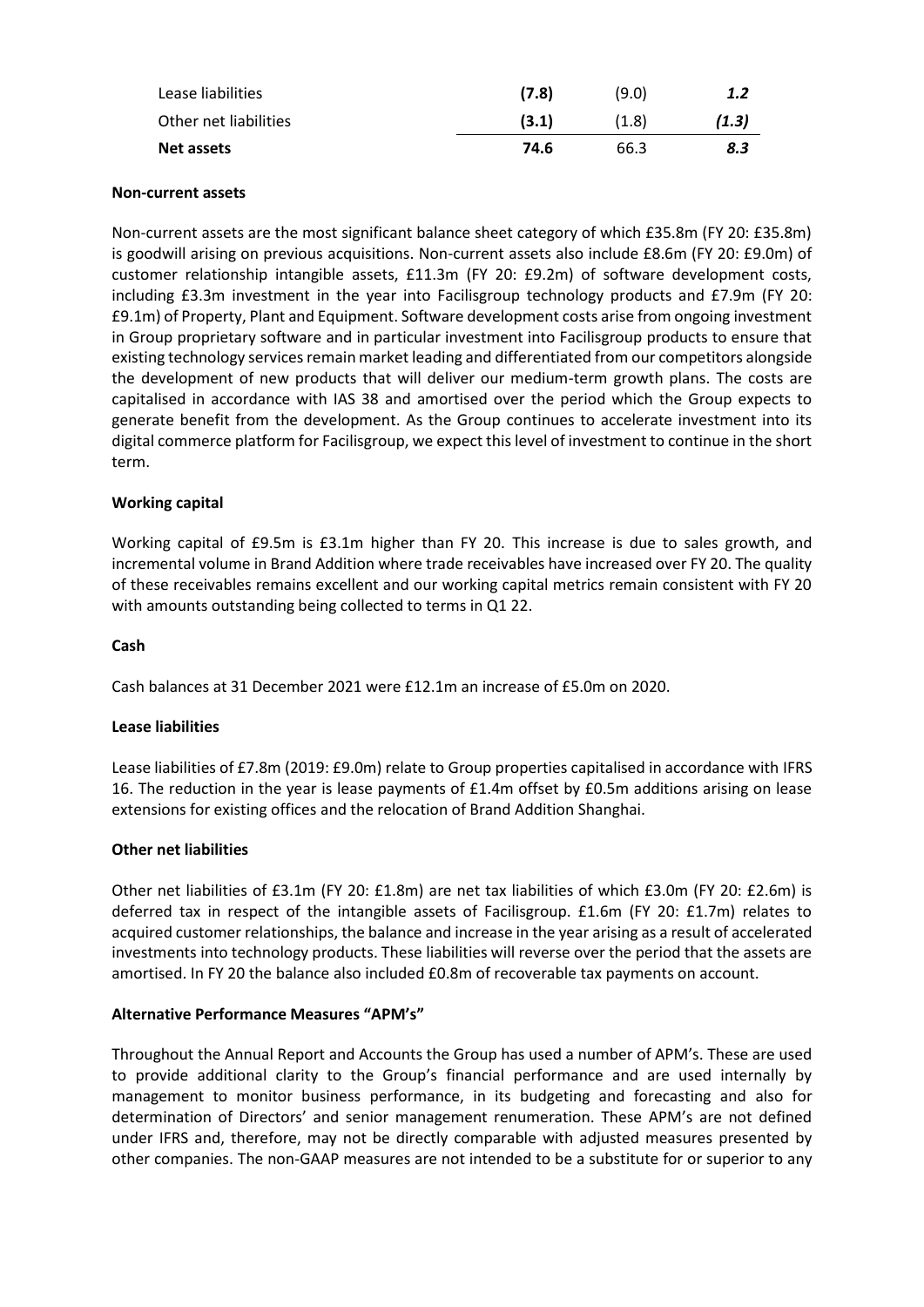IFRS measures of performance. However, they are considered by management to be important measures used in the business for assessing performance.

The following are key non-GAAP measures identified by the Group and used in the Strategic Review and Financial Statements:

**Adjusted EBITDA** which means operating profit before depreciation, amortisation, share-based payments charge and exceptional items.

**Adjusted operating profit** which means operating profit before amortisation of acquired intangible assets, share-based payments charge and exceptional items.

**Adjusted profit before tax** which means profit before tax, amortisation of acquired intangible assets, share-based payments charge and exceptional items.

**Adjusted Earnings** which means profit after tax before amortisation of acquired intangible assets, share-based payments charge and exceptional items.

**Adjusted earnings per share** which means Adjusted Earnings divided by a weighted average number of shares in issue.

**Adjusted operating cash flow** which is calculated as Adjusted EBITDA less movements in working capital, capital expenditure and lease payments.

**Claire Thomson Chief Financial Officer 22 March 2022**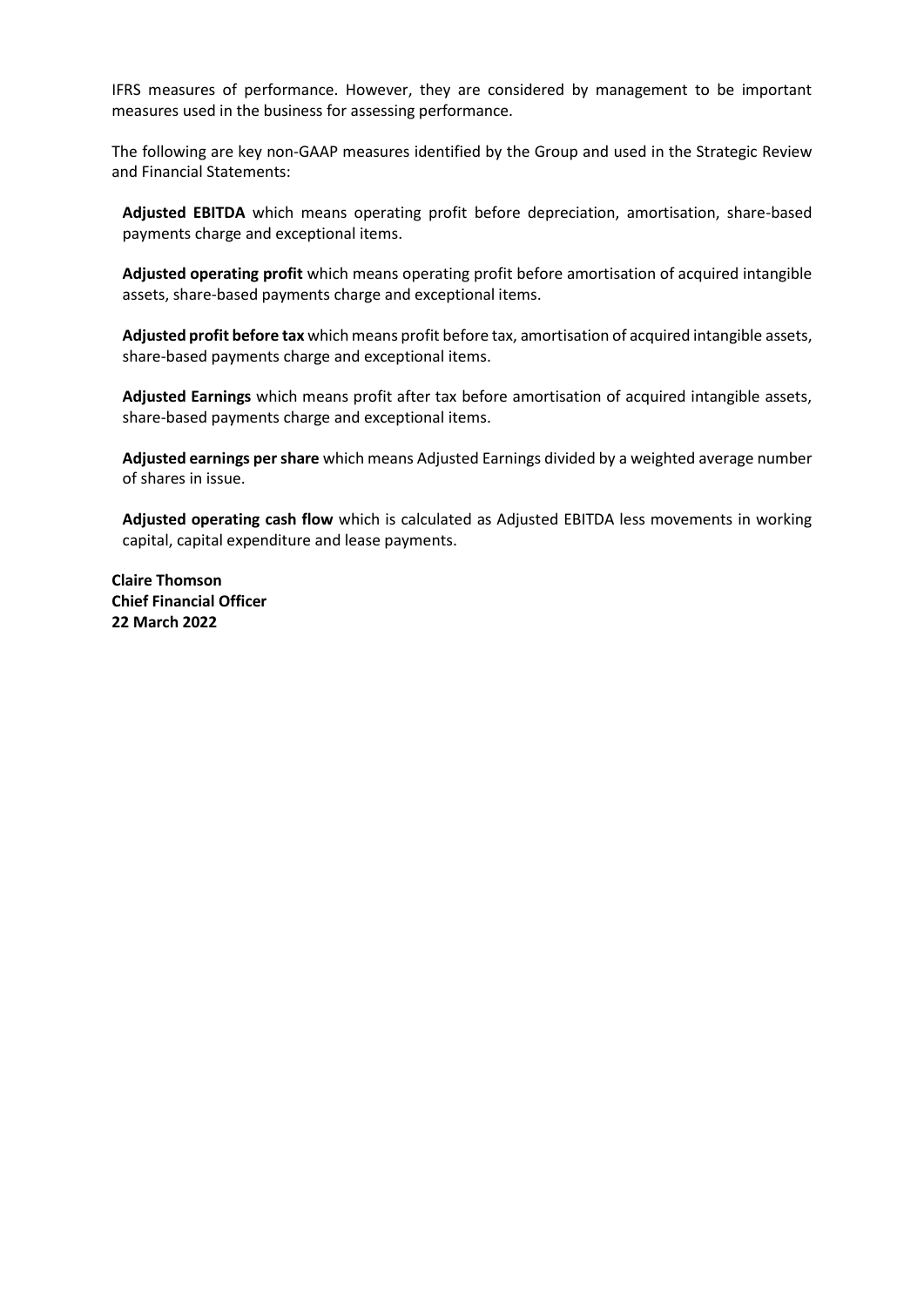## **Consolidated income statement**

#### **For the year ended 31 December 2021**

|                                   |                | Year ended | Year ended        |
|-----------------------------------|----------------|------------|-------------------|
|                                   |                | 31         | 31                |
|                                   |                | December   | December          |
|                                   | Note           | 2021       | 2020              |
|                                   |                | f'000      | $\texttt{f}'000$  |
| Revenue                           | $\overline{4}$ | 115,101    | 82,374            |
| Cost of goods sold                |                | (73, 128)  | (51, 382)         |
| <b>Gross profit</b>               |                | 41,973     | 30,992            |
| Operating expenses                |                | (32, 107)  | (24, 781)         |
| Operating expenses - exceptional  |                |            | (542)             |
| <b>Total operating expenses</b>   |                | (32, 107)  | (25, 323)         |
| <b>Operating profit</b>           |                | 9,866      | 5,669             |
|                                   |                |            |                   |
| <b>Analysed as:</b>               |                |            |                   |
| Adjusted EBITDA <sup>1</sup>      |                | 15,378     | 9,755             |
| Depreciation                      | 8              | (1,986)    | (1, 567)          |
| Amortisation                      | $\overline{7}$ | (2, 811)   | (1,963)           |
| Share-based payment charge        | 10             | (715)      | (14)              |
| <b>Exceptional items</b>          |                |            | (542)             |
| <b>Total operating profit</b>     |                | 9,866      | 5,669             |
|                                   |                |            |                   |
| Finance expense                   |                | (549)      | (700)             |
| <b>Profit before taxation</b>     |                | 9,317      | 4,969             |
| Income tax expense                | 5              | (1,970)    | (889)             |
| Profit for the year               |                | 7,347      | 4,080             |
|                                   |                |            |                   |
| <b>Basic earnings per share</b>   | 6              | 4.39p      | 2.44 <sub>p</sub> |
| <b>Diluted earnings per share</b> | 6              | 4.38p      | 2.44 <sub>p</sub> |
|                                   |                |            |                   |

*Note 1: Adjusted EBITDA, which is defined as operating profit before depreciation, amortisation, exceptional items, and share-based payment charge is a non-GAAP metric used by management and is not an IFRS disclosure.*

*All results derive from continuing operations.*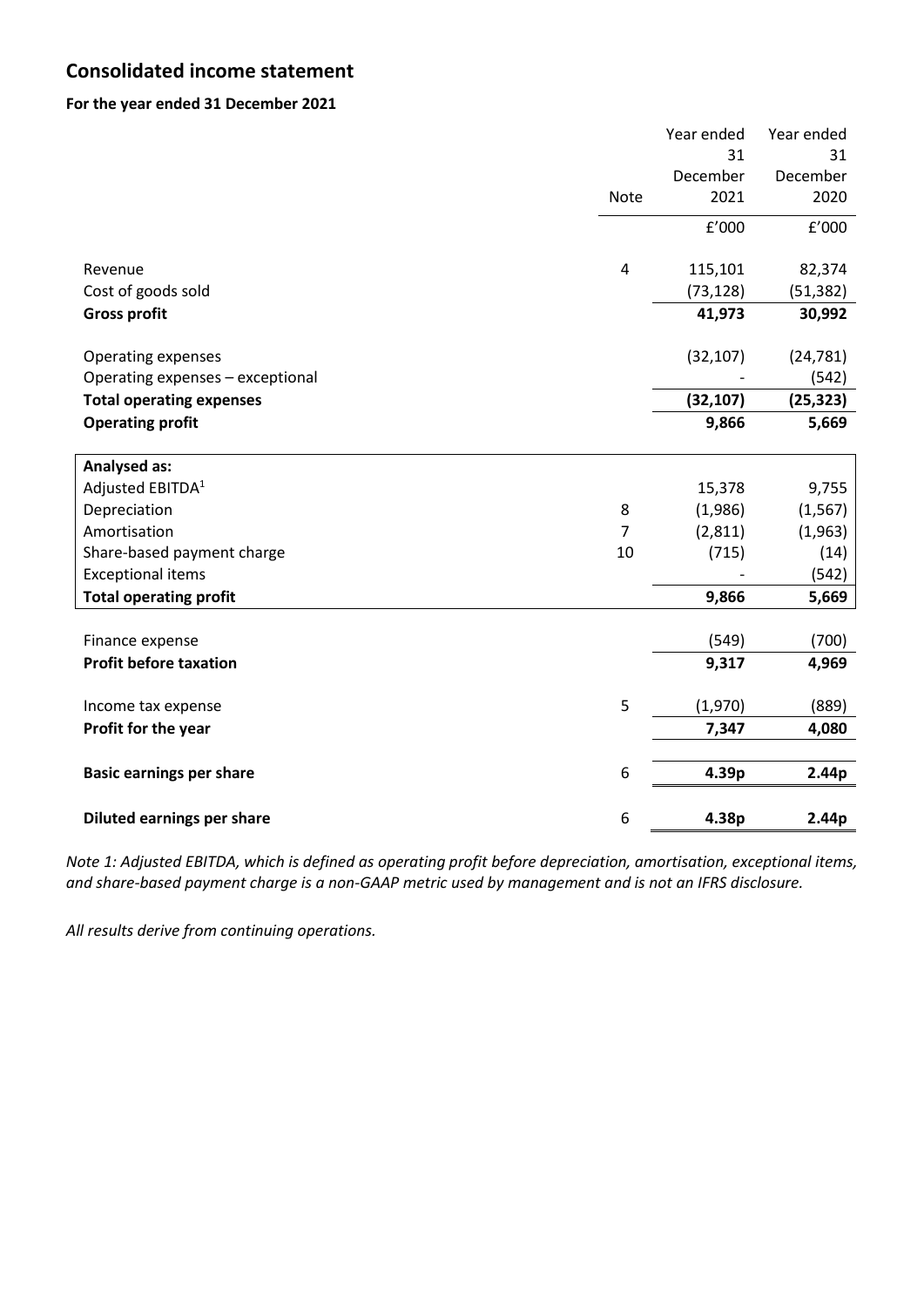## **Consolidated statement of other comprehensive income**

## **For the year ended 31 December 2021**

|                                                                | Year ended | Year ended |
|----------------------------------------------------------------|------------|------------|
|                                                                | 31         | 31         |
|                                                                | December   | December   |
|                                                                | 2021       | 2020       |
|                                                                | f'000      | f'000      |
| Items that may be subsequently reclassified to profit and loss |            |            |
| Foreign operations – foreign currency translation differences  | 277        | (708)      |
| Other comprehensive income/(expense) for the year              | 277        | (708)      |
| Profit for the year                                            | 7,347      | 4,080      |
| Total comprehensive income for the year                        | 7,624      | 3.372      |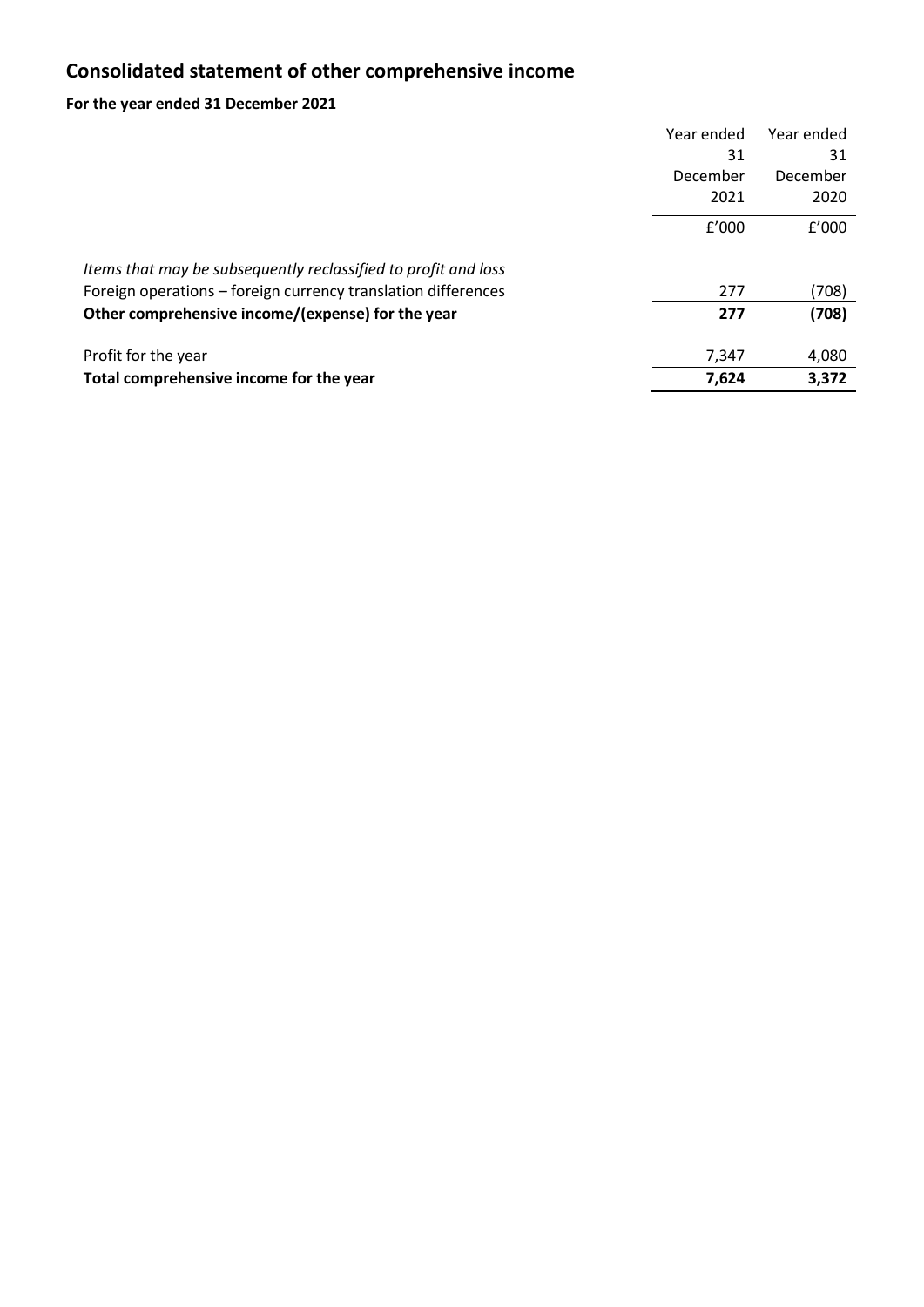## **Consolidated statement of financial position**

## **As at 31 December 2021**

|                                      |      | 31<br>As at | 31<br>As at |
|--------------------------------------|------|-------------|-------------|
|                                      |      | December    | December    |
|                                      | Note | 2021        | 2020        |
|                                      |      | f'000       | f'000       |
| <b>ASSETS</b>                        |      |             |             |
| <b>Non-current assets</b>            |      |             |             |
| Intangible assets                    | 7    | 55,674      | 54,017      |
| Property, plant and equipment        | 8    | 7,927       | 9,102       |
| Deferred tax asset                   |      | 300         | 493         |
| <b>Total non-current assets</b>      |      | 63,901      | 63,612      |
| <b>Current assets</b>                |      |             |             |
| Inventories                          |      | 10,093      | 12,109      |
| Trade and other receivables          |      | 29,422      | 20,988      |
| Cash and cash equivalents            |      | 12,051      | 7,066       |
| Current tax asset                    |      |             | 829         |
| <b>Total current assets</b>          |      | 51,566      | 40,992      |
| <b>TOTAL ASSETS</b>                  |      | 115,467     | 104,604     |
| <b>LIABILITIES</b>                   |      |             |             |
| <b>Non-current liabilities</b>       |      |             |             |
| Lease liability                      | 9    | 6,388       | 7,645       |
| Trade and other payables             |      |             | 930         |
| Deferred tax liability               |      | 3,035       | 2,637       |
| <b>Total non-current liabilities</b> |      | 9,423       | 11,212      |
|                                      |      |             |             |
| <b>Current liabilities</b>           |      |             |             |
| Lease liability                      | 9    | 1,384       | 1,334       |
| Trade and other payables             |      | 30,065      | 25,775      |
| Current tax liability                |      | 20          |             |
| <b>Total current liabilities</b>     |      | 31,469      | 27,109      |
| <b>TOTAL LIABILITIES</b>             |      | 40,892      | 38,321      |
| <b>NET ASSETS</b>                    |      | 74,575      | 66,283      |
| <b>Equity and reserves</b>           |      |             |             |
| Share capital                        |      | 1,675       | 1,800       |
| Share premium                        |      | 78,451      | 78,451      |
| Capital reserve                      |      | 125         |             |
| Merger reserve                       |      | (103, 581)  | (103, 581)  |
| <b>Translation reserve</b>           |      | (1, 327)    | (1,604)     |
| Share-based payments reserve         |      | 681         | 13          |
| Retained earnings                    |      | 98,551      | 91,204      |
| <b>TOTAL EQUITY</b>                  |      | 74,575      | 66,283      |
|                                      |      |             |             |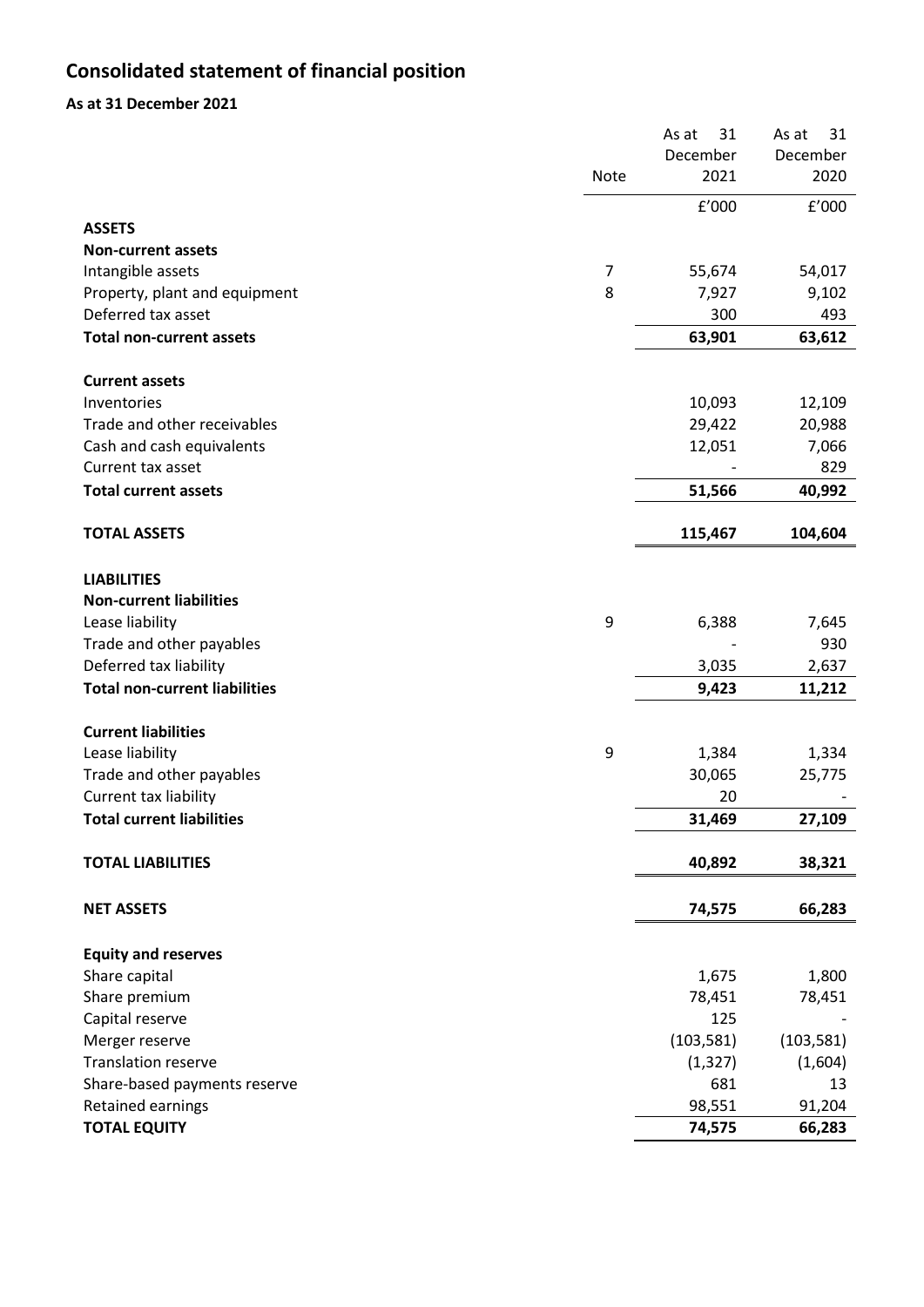## **Consolidated statement of changes in equity**

**For the year ended 31 December 2021**

| based<br>Share<br>Share<br>Merger Translation payments Retained<br>Capital<br>capital premium<br>reserve<br>reserve<br>earnings<br>reserve<br>reserve<br>f'000<br>f'000<br>f'000<br>f'000<br>f'000<br>f'000<br>f'000<br>1,800<br>78,451<br>$-$ (103,581)<br>(896)<br>87,124<br>At 1 January 2020<br>$\blacksquare$<br>4,080<br>Profit for the year<br>Other comprehensive<br>expense for the year<br>(708)<br><b>Total comprehensive</b><br>income/(expense)<br>(708)<br>4,080<br>Employee share schemes -<br>value of employee services<br>(note 10)<br>13<br><b>Total transactions with</b><br>owners recognised in<br>equity<br>13<br>1,800<br>(103, 581)<br>(1,604)<br>13<br>91,204<br>At 31 December 2020<br>78,451<br>$\overline{\phantom{a}}$<br>Profit for the year<br>7,347<br>$\overline{\phantom{a}}$<br>Other comprehensive<br>income for the year<br>277<br><b>Total comprehensive</b> | <b>Total</b><br>equity<br>£'000<br>62,898<br>4,080<br>(708)<br>3,372<br>13<br>13<br>66,283 |  |
|-----------------------------------------------------------------------------------------------------------------------------------------------------------------------------------------------------------------------------------------------------------------------------------------------------------------------------------------------------------------------------------------------------------------------------------------------------------------------------------------------------------------------------------------------------------------------------------------------------------------------------------------------------------------------------------------------------------------------------------------------------------------------------------------------------------------------------------------------------------------------------------------------------|--------------------------------------------------------------------------------------------|--|
|                                                                                                                                                                                                                                                                                                                                                                                                                                                                                                                                                                                                                                                                                                                                                                                                                                                                                                     |                                                                                            |  |
|                                                                                                                                                                                                                                                                                                                                                                                                                                                                                                                                                                                                                                                                                                                                                                                                                                                                                                     |                                                                                            |  |
|                                                                                                                                                                                                                                                                                                                                                                                                                                                                                                                                                                                                                                                                                                                                                                                                                                                                                                     |                                                                                            |  |
|                                                                                                                                                                                                                                                                                                                                                                                                                                                                                                                                                                                                                                                                                                                                                                                                                                                                                                     |                                                                                            |  |
|                                                                                                                                                                                                                                                                                                                                                                                                                                                                                                                                                                                                                                                                                                                                                                                                                                                                                                     |                                                                                            |  |
|                                                                                                                                                                                                                                                                                                                                                                                                                                                                                                                                                                                                                                                                                                                                                                                                                                                                                                     |                                                                                            |  |
|                                                                                                                                                                                                                                                                                                                                                                                                                                                                                                                                                                                                                                                                                                                                                                                                                                                                                                     |                                                                                            |  |
|                                                                                                                                                                                                                                                                                                                                                                                                                                                                                                                                                                                                                                                                                                                                                                                                                                                                                                     |                                                                                            |  |
|                                                                                                                                                                                                                                                                                                                                                                                                                                                                                                                                                                                                                                                                                                                                                                                                                                                                                                     |                                                                                            |  |
|                                                                                                                                                                                                                                                                                                                                                                                                                                                                                                                                                                                                                                                                                                                                                                                                                                                                                                     |                                                                                            |  |
|                                                                                                                                                                                                                                                                                                                                                                                                                                                                                                                                                                                                                                                                                                                                                                                                                                                                                                     |                                                                                            |  |
|                                                                                                                                                                                                                                                                                                                                                                                                                                                                                                                                                                                                                                                                                                                                                                                                                                                                                                     |                                                                                            |  |
|                                                                                                                                                                                                                                                                                                                                                                                                                                                                                                                                                                                                                                                                                                                                                                                                                                                                                                     |                                                                                            |  |
|                                                                                                                                                                                                                                                                                                                                                                                                                                                                                                                                                                                                                                                                                                                                                                                                                                                                                                     |                                                                                            |  |
|                                                                                                                                                                                                                                                                                                                                                                                                                                                                                                                                                                                                                                                                                                                                                                                                                                                                                                     |                                                                                            |  |
|                                                                                                                                                                                                                                                                                                                                                                                                                                                                                                                                                                                                                                                                                                                                                                                                                                                                                                     |                                                                                            |  |
|                                                                                                                                                                                                                                                                                                                                                                                                                                                                                                                                                                                                                                                                                                                                                                                                                                                                                                     |                                                                                            |  |
|                                                                                                                                                                                                                                                                                                                                                                                                                                                                                                                                                                                                                                                                                                                                                                                                                                                                                                     |                                                                                            |  |
|                                                                                                                                                                                                                                                                                                                                                                                                                                                                                                                                                                                                                                                                                                                                                                                                                                                                                                     |                                                                                            |  |
|                                                                                                                                                                                                                                                                                                                                                                                                                                                                                                                                                                                                                                                                                                                                                                                                                                                                                                     |                                                                                            |  |
|                                                                                                                                                                                                                                                                                                                                                                                                                                                                                                                                                                                                                                                                                                                                                                                                                                                                                                     | 7,347                                                                                      |  |
|                                                                                                                                                                                                                                                                                                                                                                                                                                                                                                                                                                                                                                                                                                                                                                                                                                                                                                     |                                                                                            |  |
|                                                                                                                                                                                                                                                                                                                                                                                                                                                                                                                                                                                                                                                                                                                                                                                                                                                                                                     | 277                                                                                        |  |
|                                                                                                                                                                                                                                                                                                                                                                                                                                                                                                                                                                                                                                                                                                                                                                                                                                                                                                     |                                                                                            |  |
| 277<br>income<br>7,347                                                                                                                                                                                                                                                                                                                                                                                                                                                                                                                                                                                                                                                                                                                                                                                                                                                                              | 7,624                                                                                      |  |
| (125)<br>125<br>Purchase of deferred shares                                                                                                                                                                                                                                                                                                                                                                                                                                                                                                                                                                                                                                                                                                                                                                                                                                                         |                                                                                            |  |
| Employee share schemes -                                                                                                                                                                                                                                                                                                                                                                                                                                                                                                                                                                                                                                                                                                                                                                                                                                                                            |                                                                                            |  |
| value of employee services                                                                                                                                                                                                                                                                                                                                                                                                                                                                                                                                                                                                                                                                                                                                                                                                                                                                          |                                                                                            |  |
| 601<br>(note 10)                                                                                                                                                                                                                                                                                                                                                                                                                                                                                                                                                                                                                                                                                                                                                                                                                                                                                    | 601                                                                                        |  |
| Deferred tax on employee                                                                                                                                                                                                                                                                                                                                                                                                                                                                                                                                                                                                                                                                                                                                                                                                                                                                            |                                                                                            |  |
| share schemes<br>67                                                                                                                                                                                                                                                                                                                                                                                                                                                                                                                                                                                                                                                                                                                                                                                                                                                                                 | 67                                                                                         |  |
| <b>Total transactions with</b>                                                                                                                                                                                                                                                                                                                                                                                                                                                                                                                                                                                                                                                                                                                                                                                                                                                                      |                                                                                            |  |
| owners recognised in                                                                                                                                                                                                                                                                                                                                                                                                                                                                                                                                                                                                                                                                                                                                                                                                                                                                                |                                                                                            |  |
| (125)<br>668<br>equity<br>125                                                                                                                                                                                                                                                                                                                                                                                                                                                                                                                                                                                                                                                                                                                                                                                                                                                                       |                                                                                            |  |
| 1,675<br>681<br>At 31 December 2021<br>78,451<br>125<br>(103, 581)<br>(1, 327)<br>98,551                                                                                                                                                                                                                                                                                                                                                                                                                                                                                                                                                                                                                                                                                                                                                                                                            | 668                                                                                        |  |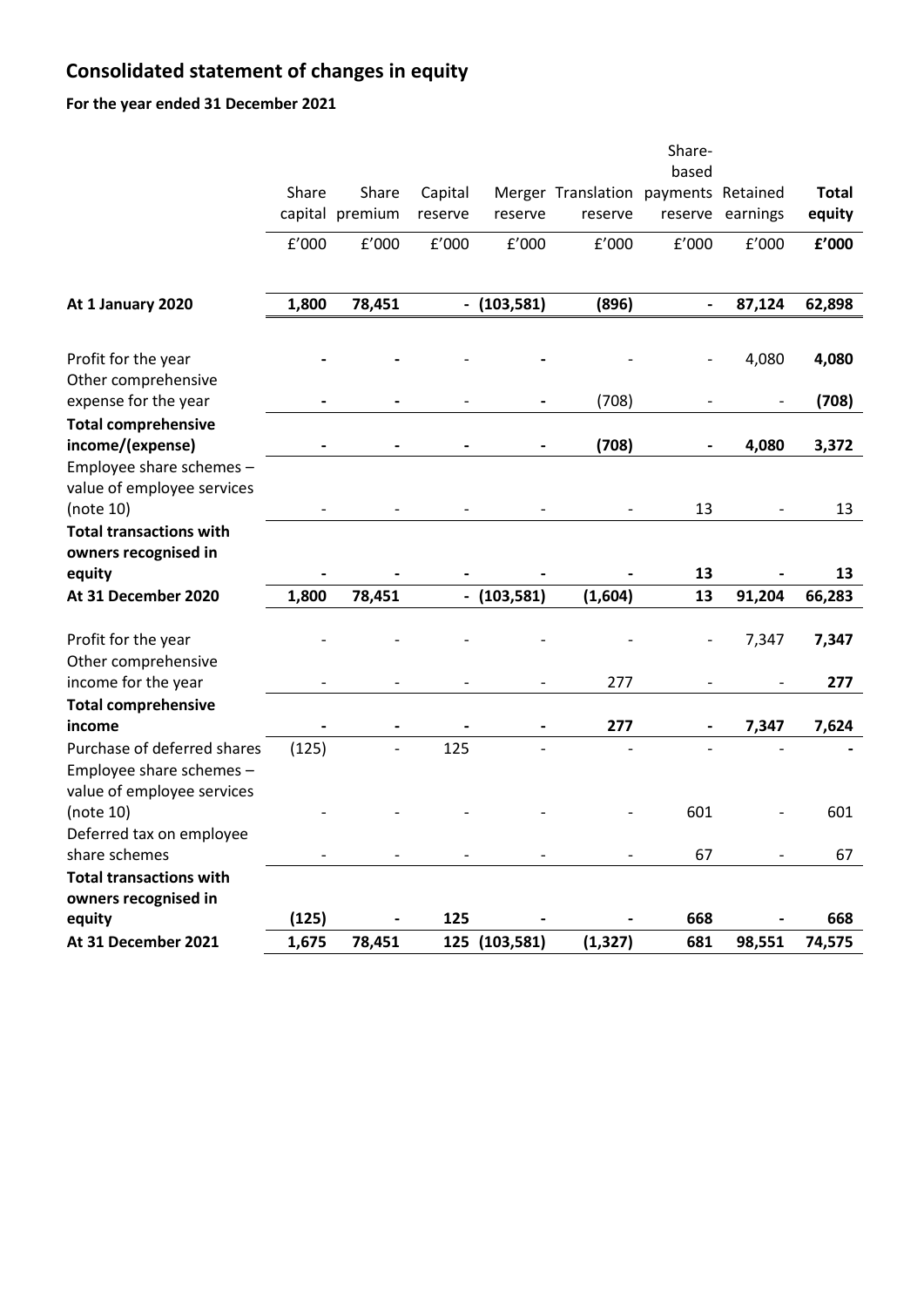## **Consolidated cash flow statement**

**For the year ended 31 December 2021**

|                                                                        |             | Year ended | Year ended |
|------------------------------------------------------------------------|-------------|------------|------------|
|                                                                        |             | 31         | 31         |
|                                                                        |             | December   | December   |
|                                                                        | <b>Note</b> | 2021       | 2020       |
|                                                                        |             | f'000      | f'000      |
| <b>Operating profit</b>                                                |             | 9,866      | 5,669      |
| Adjustments for:                                                       |             |            |            |
| Depreciation                                                           | 13          | 1,986      | 1,567      |
| Amortisation                                                           | 12          | 2,811      | 1,963      |
| Share-based payments charge                                            | 24          | 715        | 13         |
| Profit on disposal of fixed assets                                     |             | (13)       |            |
| Cash flows from operating activities before changes in working capital |             | 15,365     | 9,212      |
| Change in inventories                                                  | 15          | 2,016      | (4, 157)   |
| Change in trade receivables                                            | 16          | (8, 433)   | 4,556      |
| Change in trade payables                                               | 19          | 3,556      | (2, 146)   |
| Cash flows from operating activities                                   |             | 12,504     | 7,465      |
| Income taxes paid                                                      |             | (521)      | (1, 313)   |
| Net cash flows from operating activities                               |             | 11,983     | 6,152      |
| Cash flows from investing activities                                   |             |            |            |
| Purchase of property, plant and equipment                              | 13          | (680)      | (806)      |
| Purchase of intangible assets                                          | 12          | (4,602)    | (4, 871)   |
| Net cash flows used in investing activities                            |             | (5, 282)   | (5, 677)   |
| <b>Cash flows from financing activities</b>                            |             |            |            |
| Lease payments                                                         |             | (1,360)    | (1, 141)   |
| Interest paid                                                          |             | (549)      | (700)      |
| Net cash flows used in financing activities                            |             | (1,909)    | (1, 841)   |
|                                                                        |             |            |            |
| <b>NET CASH FLOWS</b>                                                  |             | 4,792      | (1, 366)   |
| Cash and cash equivalents at beginning of year                         | 17          | 7,066      | 8,861      |
| Effect of exchange rate fluctuations on cash held                      |             | 193        | (429)      |
| Cash and cash equivalents at end of year                               | 17          | 12,051     | 7,066      |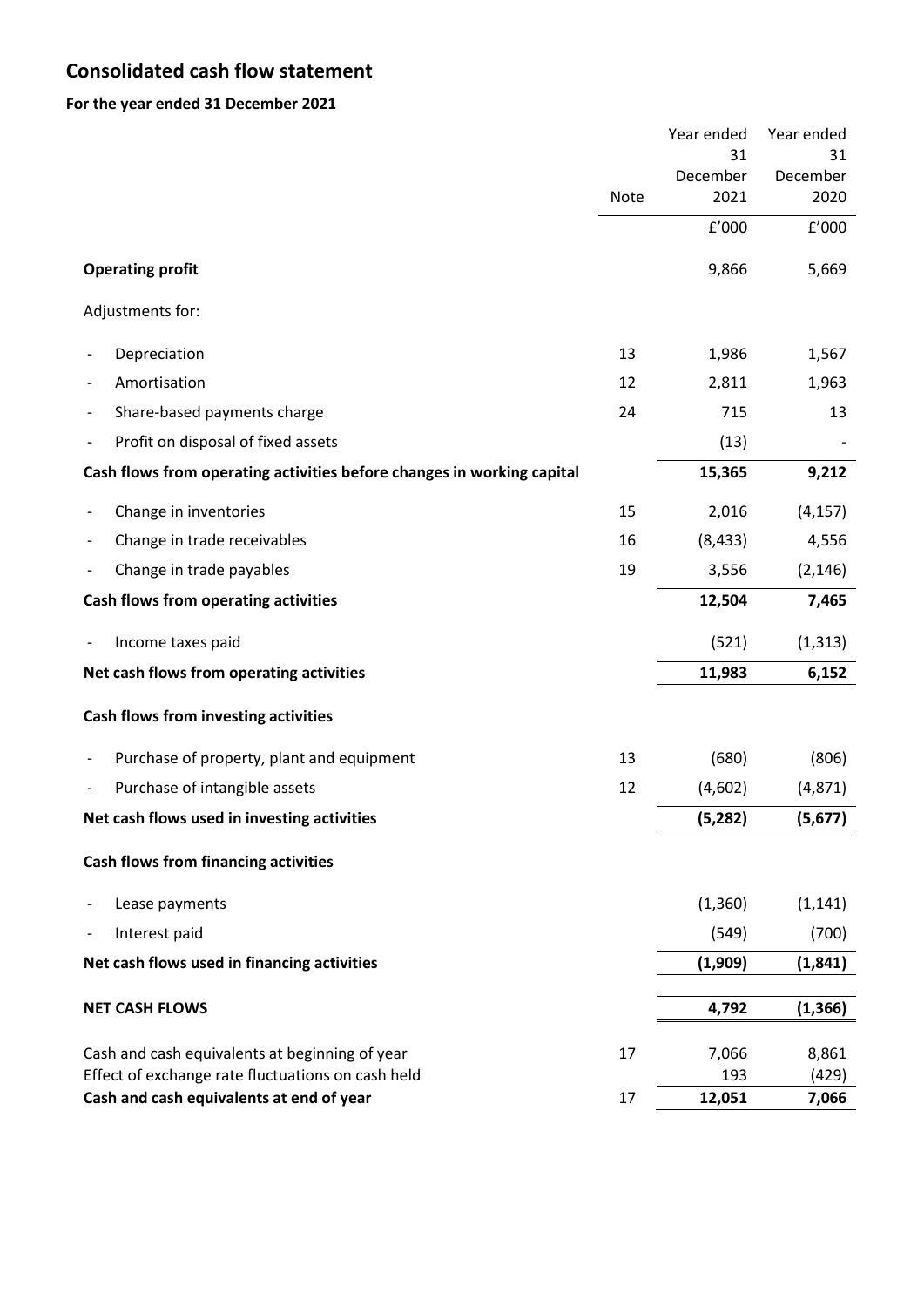#### **Notes to the Group financial statements**

#### **1. GENERAL INFORMATION**

The principal activity of The Pebble Group plc (the "Company") is that of a holding company and the principal activity of the Company and its subsidiaries (the "Group") is the sale of products, services and technology to the promotional merchandise industry. The Group has two segments, Brand Addition and Facilisgroup. For Brand Addition this is the sale of promotional products internationally, to many of the world's best-known brands, and for Facilisgroup the provision of technology, consolidated buying power and community learning and networking events to SME promotional product distributors in North America, its Partners, through subscription-based services.

The Company was incorporated on 27 September 2019 in the United Kingdom and is a public company limited by shares registered in England and Wales. The registered office of the Company is Broadway House, Trafford Wharf Road, Trafford Park, Manchester, England M17 1DD. The Company registration number is 12231361.

#### **2. ACCOUNTING POLICIES**

#### **(a) Basis of preparation**

The Group financial statements have been prepared in accordance with UK-adopted International Accounting Standards and with the requirements of the Companies Act 2006 as applicable to companies reporting under those standards. The Company financial statements have been prepared under FRS 102. Both financial statements have been prepared on the historical cost basis with the exception of certain items which are measured at fair value as disclosed in the principal accounting policies set out below. These policies have been consistently applied to all years presented unless otherwise stated.

The financial information is presented in Sterling and has been rounded to the nearest thousand (£'000).

#### **(b) Going concern**

The Group meets its day-to-day working capital requirements through its own cash balances and committed banking facilities. In assessing the appropriateness of adopting the going concern basis in the preparation of these financial statements, the Directors have prepared cash flow forecasts and projections for the two years ending 31 December 2023.

The forecasts and projections, which the Directors consider to be prudent, have been further sensitised by applying reductions to revenue growth and margin, to consider a severe but plausible downside. Under both the base and sensitised case the Group is expected to have headroom against covenants, which are based on interest cover and net leverage, and a sufficient level of financial resources available through existing facilities when the future funding requirements of the Group are compared with the level of committed available facilities. Based on this, the Directors are satisfied that the Group has adequate resources to continue in operational existence for the foreseeable future. For this reason, they continue to adopt the going concern basis in preparing the Group and Company financial statements.

#### **(c) Forward-looking statements**

Certain statements in this Annual Report are forward looking with respect to the operations, strategy, performance, financial condition and growth opportunities of the Group. The terms "expect", "anticipate", "should be", "will be", "is likely to" and similar expressions identify forward-looking statements. Although the Board believes that the expectations reflected in these forward-looking statements are reasonable, by their nature these statements are based on assumptions and are subject to a number of risks and uncertainties. Actual events could differ materially from those expressed or implied by these forward-looking statements. Factors which may cause future outcomes to differ from those foreseen in forward-looking statements include, without limitation: general economic conditions and business conditions in the Group's markets; customers' expectations and behaviours; supply chain developments; technology changes; the actions of competitors; exchange rate fluctuations; and legislative, fiscal and regulatory developments. Information contained in these financial statements relating to the Group should not be relied upon as a guide to future performance.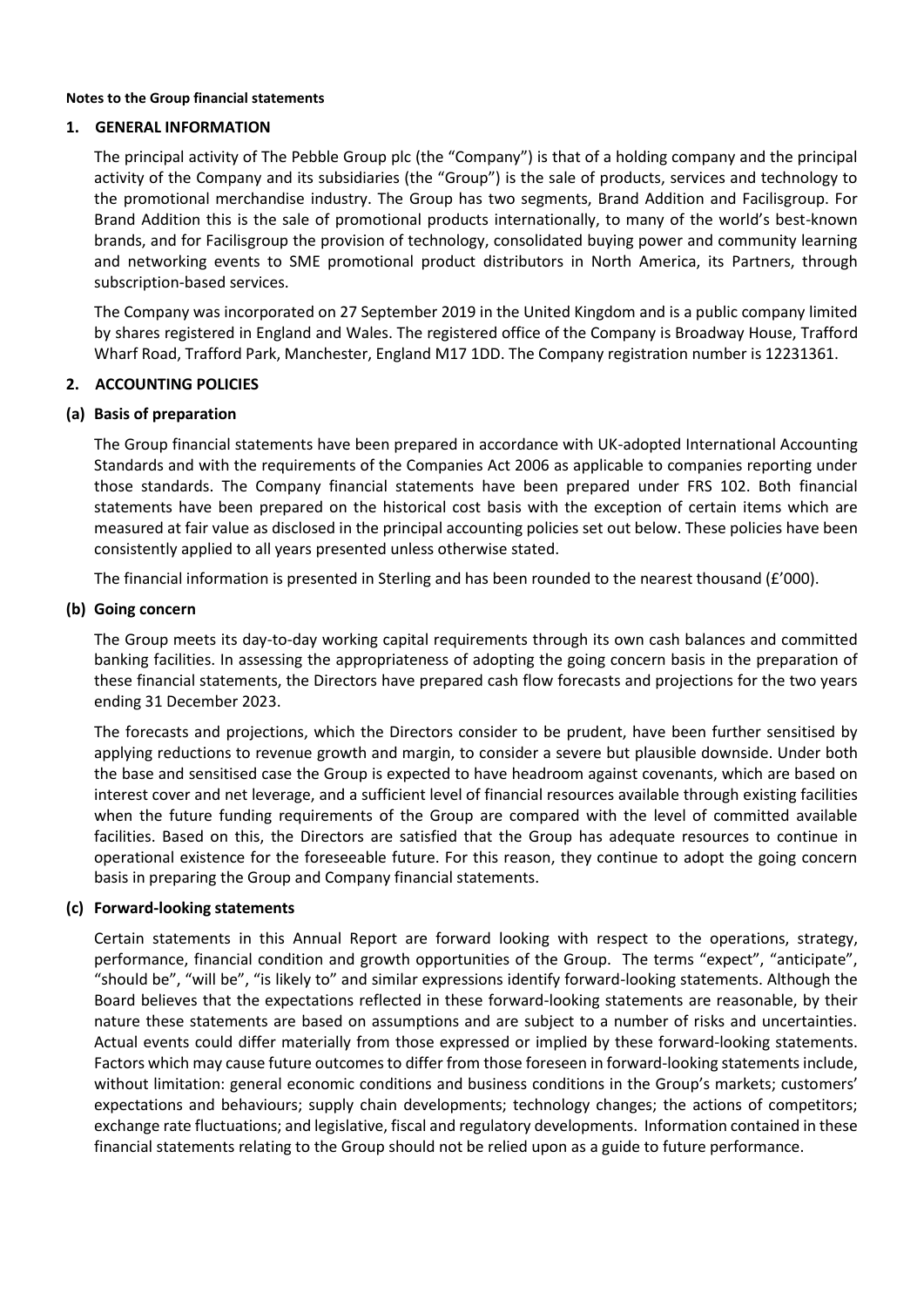#### **(d) New standards, amendments and interpretations**

#### *New and amended standards adopted by the Group*

The Group has applied the following standards and amendments for the first time for their annual reporting period commencing 1 January 2021:

• Amendments to IFRS 7, IFRS 4 and IFRS 16 Interest rate benchmark reform – Phase 2

The amendment listed above did not have any impact on the amounts recognised in prior periods and are not expected to significantly affect the current or future periods.

#### *New standards and interpretations not yet adopted*

Certain new accounting standards and interpretations have been published that are not mandatory for 31 December 2021 reporting periods and have not been early adopted by the Group. These standards are not expected to have a material impact on the Group in the current or future reporting periods and on foreseeable future transactions.

Judgements made by the Directors in the application of these accounting policies that have a significant effect on these financial statements together with estimates with a significant risk of material adjustment in the next year are discussed in note 3.

#### **(e) Basis of consolidation**

Subsidiaries are all entities over which the Group has control. The Group controls an entity when the Group is exposed to, or has rights to, variable returns from its involvement with the entity and has the ability to affect those returns through its power over the entity. Subsidiaries are fully consolidated from the date on which control is transferred to the Group and are deconsolidated from the date control ceases.

Inter-company transactions, balances and unrealised gains and losses on transactions between Group companies are eliminated. Accounting policies of subsidiaries have been changed where necessary to ensure consistency with the policies adopted by the Group.

#### **(f) Revenue**

Revenue arises from the provision of services through technology and a global infrastructure that enables the efficient sale and distribution of products to support corporate marketing activity and consumer promotions of businesses in Europe, North America and Asia.

To determine whether to recognise revenue, the Group follows the 5-step process as set out within IFRS 15:

- 1. Identifying the contract with a customer
- 2. Identifying the performance obligations
- 3. Determining the transaction price
- 4. Allocating the transaction price to the performance obligations
- 5. Recognising revenue when/as performance obligation(s) are satisfied

Revenue is measured at transaction price, stated net of VAT, rebates and other sales related taxes.

Revenue is recognised either at a point in time, or over-time as the Group satisfies performance obligations by transferring the promised goods and services to its customers as described below. Variable consideration, in the form of rebates, is recognised at a point in time.

#### *Brand Addition sale of promotional product*

Contracts with customers take the form of customer orders under a framework agreement. There is one distinct performance obligation, being the design, sourcing and distribution of products to the customer, for which the transaction price is clearly identified. Revenue is recognised at a point in time when the Group satisfies performance obligations by transferring the promised goods to its customers, i.e. when control has passed from the Group to the customer. This tends to be on receipt of the product by the customer.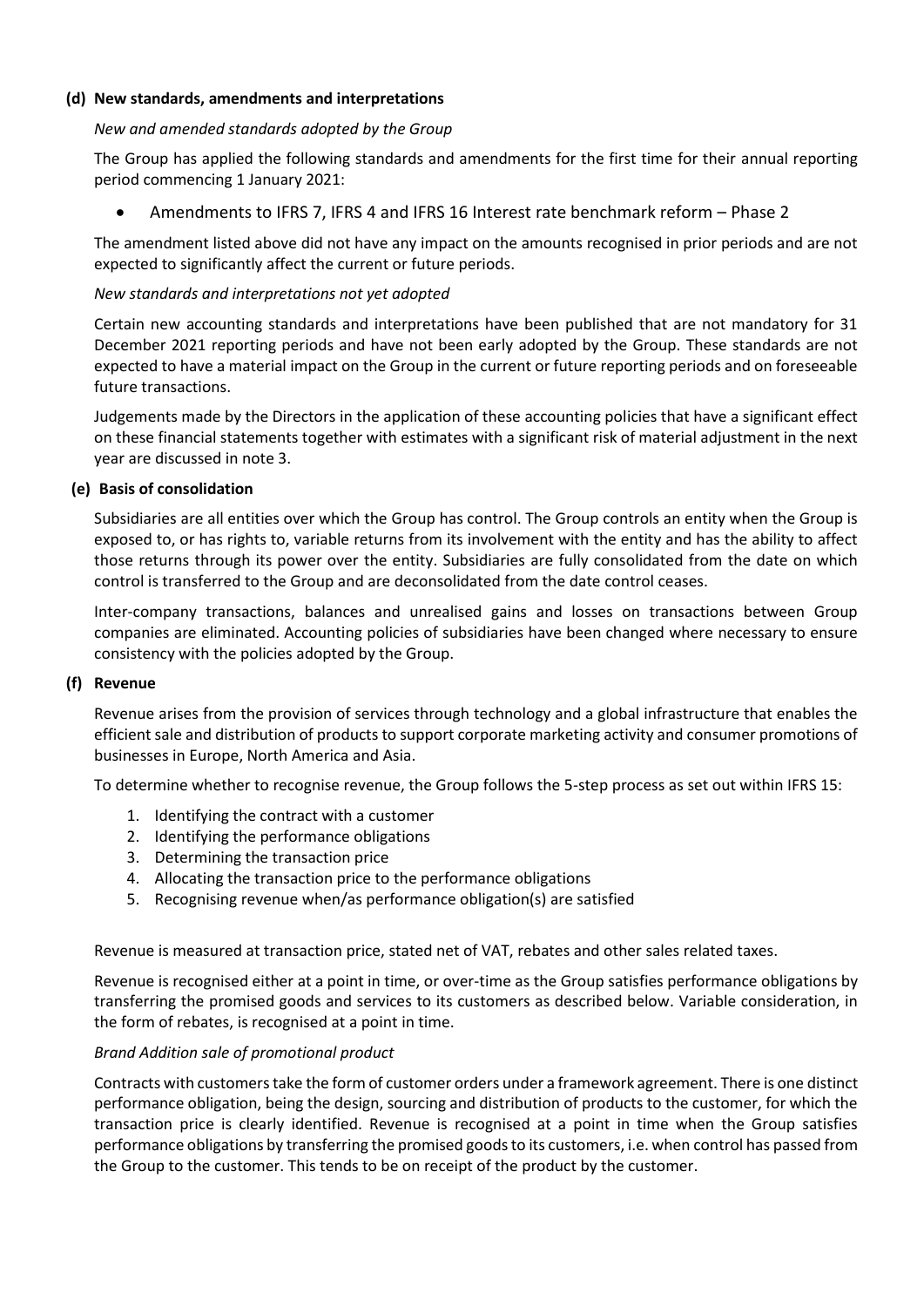Customer invoices tend to be raised when the goods are delivered and the performance obligation is satisfied. These invoices are shown within trade receivables and payment is usually made within 60 days (being the common payment terms). In cases where the goods have been delivered and an invoice cannot be raised at that time, the income is accrued and presented within contract assets on the statement of financial position. A small number of customers are invoiced in advance and these amounts are deferred and presented within contract liabilities.

*Facilisgroup provision of technology, consolidated buying power and community learning through subscriptionbased services*

Services are provided through signed annual partner agreements. There is one distinct performance obligation, being the provision of access to the Facilisgroup network. The transaction price is set on 1 January each year by reference to the previous year sales volumes and is fixed for the financial year. For new partners, the transaction price is calculated by reference to forecasted sales for the year the partner joins. Revenue is recognised over time on a monthly basis as the partners receive the benefits of being part of the network. Payments are received on a monthly basis as the performance obligations are satisfied over time.

#### **(g) EBITDA and Adjusted EBITDA**

Earnings before Interest, Taxation, Depreciation and Amortisation ("EBITDA") and Adjusted EBITDA are non-GAAP measures used by management to assess the operating performance of the Group. EBITDA is defined as operating profit before depreciation and amortisation. Exceptional items and share-based payment charge are excluded from EBITDA to calculate Adjusted EBITDA.

The Directors primarily use the Adjusted EBITDA measure when making decisions about the Group's activities. As these are non-GAAP measures, EBITDA and Adjusted EBITDA measures used by other entities may not be calculated in the same way and hence are not directly comparable.

#### **(h) Exceptional items**

The Group's income statement separately identifies exceptional items. Such items are those that in the Directors' judgement are one-off in nature or non-operating and need to be disclosed separately by virtue of their size or incidence and may include, but are not limited to, restructuring costs, professional fees and other costs directly related to the purchase of businesses, and the raising of capital. In determining whether an item should be disclosed as an exceptional item, the Directors consider quantitative and qualitative factors such as the frequency, predictability of occurrence and significance. This is consistent with the way financial performance is measured by management and reported to the Board.

#### **(i) Taxation**

Current tax is provided at amounts expected to be paid (or recovered) using the tax rates and laws that have been enacted or substantively enacted by the balance sheet date.

Deferred tax is recognised in respect of all timing differences that have originated but not reversed at the balance sheet date where events or transactions that result in an obligation to pay more tax in the future, or a right to pay less tax in future, have occurred at the balance sheet date. Timing differences are differences between the Group's taxable profits and its results as stated in the financial statements that arise from the inclusion of gains and losses in tax assessments in periods different from those in which they are recognised in the financial statements. Deferred income tax assets and liabilities are offset when there is a legally enforceable right to offset current tax assets against current tax liabilities and when the deferred income taxes relate to the same fiscal authority.

A net deferred tax asset is regarded as recoverable and therefore recognised only to the extent that, on the basis of all available evidence, it can be regarded as more likely than not that there will be suitable taxable profits from which the future reversal of the underlying timing differences can be deducted.

Deferred tax is measured at the average tax rates that are expected to apply in the periods in which the timing differences are expected to reverse based on tax rates and laws that have been enacted or substantively enacted by the balance sheet date. Deferred tax is measured on a non-discounted basis.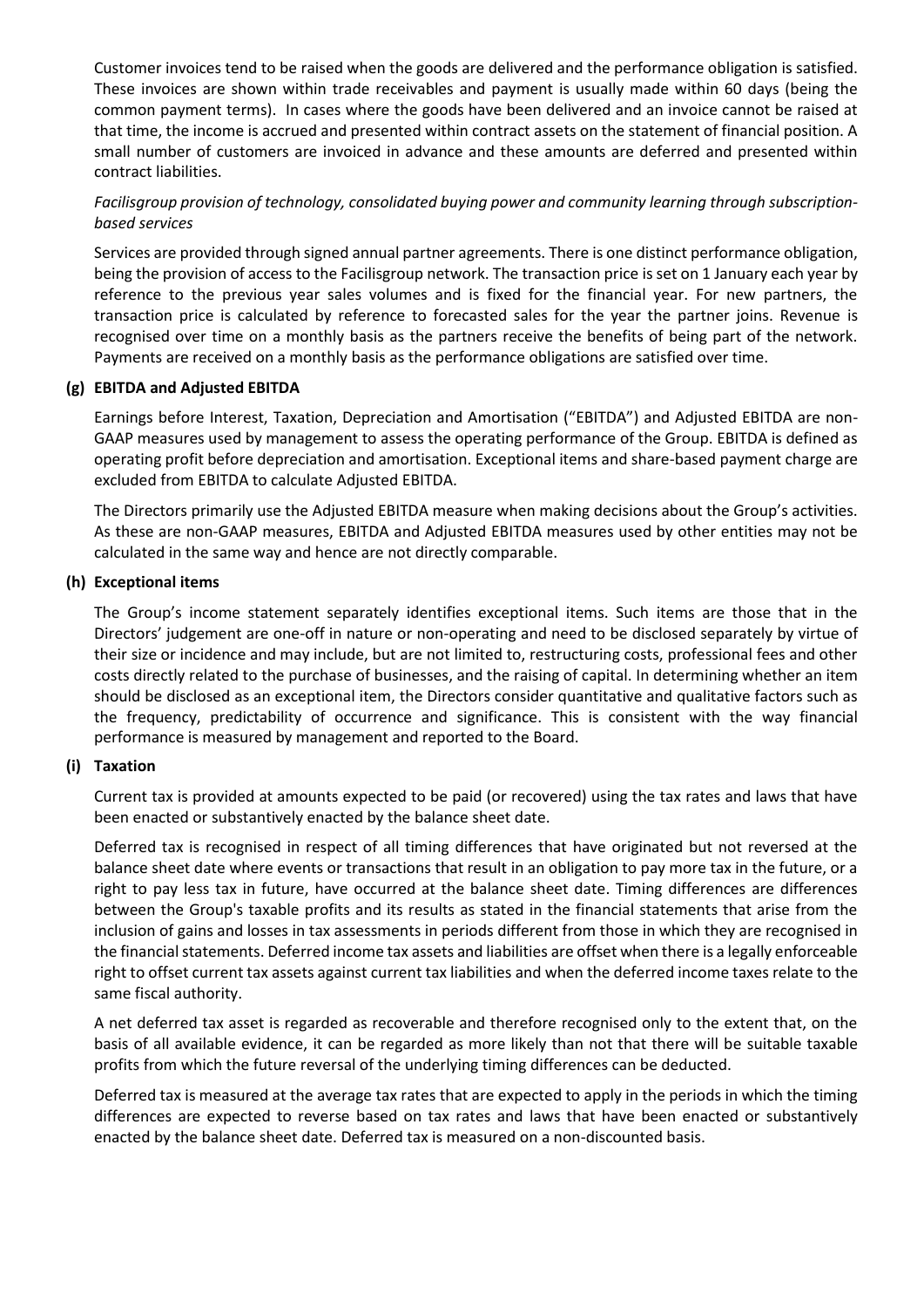Current and deferred tax is recognised in profit or loss, except to the extent that it relates to items recognised in other comprehensive income or directly in equity. In this case, the tax is also recognised in other comprehensive income or directly in equity, respectively.

#### **(j) Intangible assets**

All business combinations are accounted for by applying the purchase method. Goodwill represents the difference between the cost of the acquisition and the fair value of the net identifiable assets acquired. Identifiable intangibles are those which can be sold separately, or which arise from legal or contractual rights regardless of whether those rights are separable and are initially recognised at fair value. In cases where the vendors of an acquired business are required to remain employed by the Group post-acquisition, the deferred payments are treated as post-acquisition remuneration and charged to profit and loss.

Goodwill is stated at cost less any accumulated impairment losses. Goodwill is allocated to cash-generating units and is not amortised but is tested annually for impairment. Other intangibles are stated at cost less accumulated amortisation and accumulated impairment losses.

All intangible assets are denominated in the functional currency of the relevant subsidiary company and retranslated into Sterling at each period end date. Exchange differences are dealt with through the Consolidated statement of other comprehensive income. Intangible assets are presented in note 7.

#### *Customer relationships*

Customer relationships acquired in a business combination are recognised at fair value at the date of acquisition. Customer relationships have a finite life and are subsequently carried at cost less accumulated amortisation. Amortisation is calculated using the straight-line method to allocate the cost of these assets over their estimated useful lives of 20 years.

#### *Development costs*

Research costs are charged to the income statement in the year in which they are incurred and are presented within operating expenses. Internal development costs that are incurred during the development of significant and separately identifiable new technology are capitalised when the following criteria are met:

- it is technically feasible to complete the technological development so that it will be available for use;
- management intends to complete the technological development and use or sell it;
- it can be demonstrated how the technological development will develop probable future economic benefits;
- adequate technical, financial and other resources to complete the development and to use or sell the product are available; and
- expenditure attributable to the technological product during its development can be reliably measured.

Capitalised development costs include costs of materials and direct labour costs. Internal costs that are capitalised are limited to incremental costs specific to the project.

Other development expenditures that do not meet these criteria are recognised as an expense as incurred and presented within operating expenses, together with any amortisation which is charged to the income statement on a straight-line basis over the estimated useful lives of development intangible assets.

Assets classified as "work in progress" are not amortised as such assets are not currently available for (or in) use. Once available for use, assets will be recategorised and amortised at the rate appropriate to their classification.

#### *Computer software*

Computer software purchased separately, that does not form an integral part of related hardware, is capitalised at cost.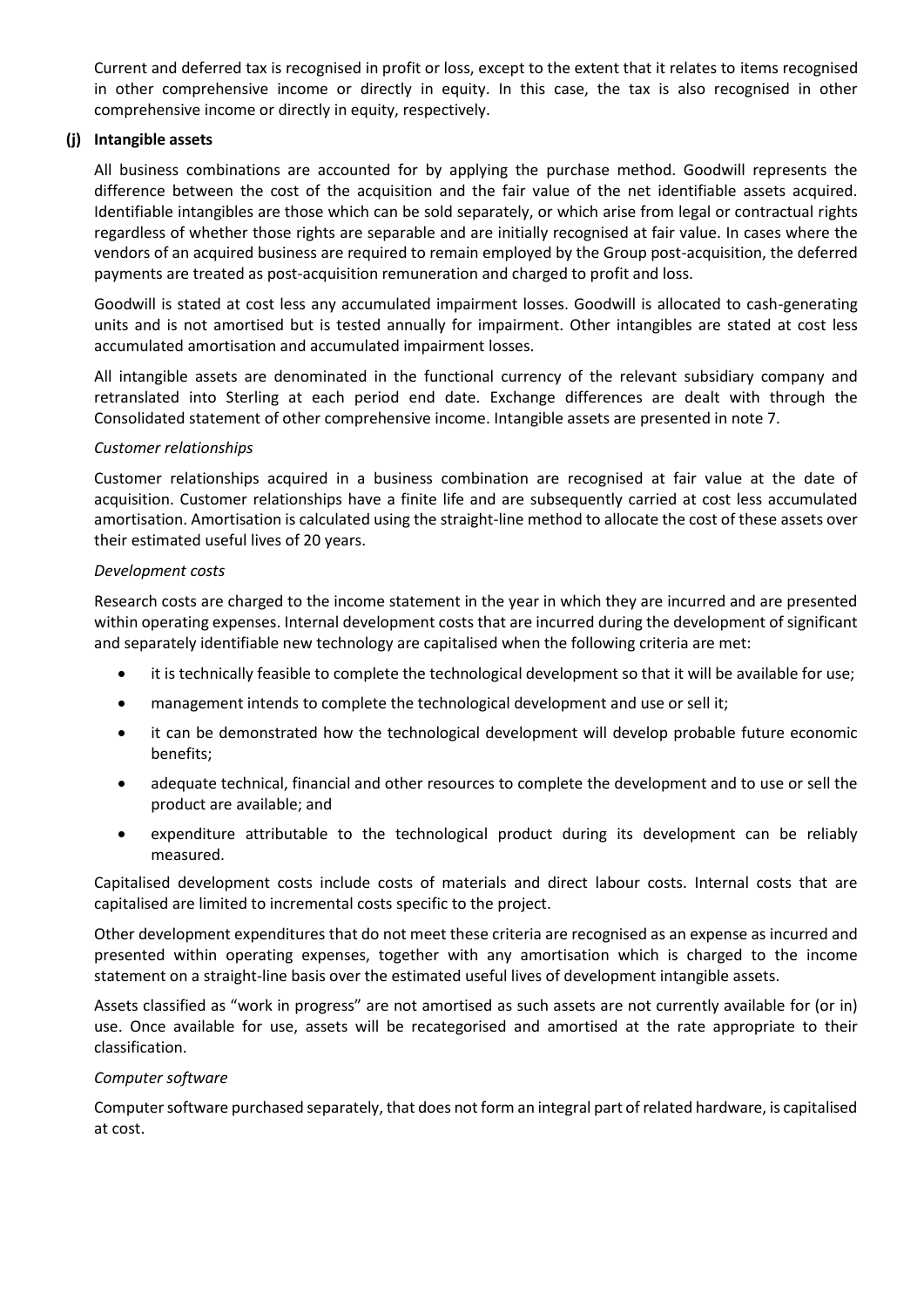Amortisation is charged to profit or loss on a straight-line basis over the estimated useful lives of intangible assets unless such lives are indefinite and is presented within operating expenses. All intangible assets are amortised from the date they are available for use. The estimated useful lives are as follows:

- Customer relationships 20 years;
- Computer software 3-5 years;
- Development costs  $-3$  years.

#### **(k) Impairment losses**

The carrying amounts of the Group's assets are tested for impairment. Assets with an indefinite useful life are not depreciated or amortised but are tested for impairment at each reporting date. Assets subject to amortisation/depreciation and impairment losses are tested for impairment every time events or circumstances indicate that they may be impaired.

Impairment losses are recognised in the income statement based on the difference between the carrying amount and the recoverable amount.

An impairment loss is recognised for the amount by which the asset's carrying amount exceeds its recoverable amount, which is the higher of fair value less costs of disposal and value in use. To determine the value in use, management estimates expected future cash flows and determines a suitable discount rate in order to calculate the present value of those cash flows. The data used for impairment testing procedures are directly linked to the Group's latest approved budget, adjusted as necessary to exclude the effects of future reorganisations and asset enhancements. Discount factors are determined individually for each asset and reflect current market assessments of the time value of money and asset-specific risk.

The Group makes use of a simplified approach in accounting for trade and other receivables as well as contract assets and records the loss allowance as lifetime expected credit losses. These are the expected shortfalls in contractual cash flows, considering the potential for default at any point during the life of the financial instrument. In calculating, the Group uses its historical experience, external indicators and forward-looking information to calculate the expected credit losses.

The Group assesses impairment of trade receivables on a collective basis as they possess shared credit risk characteristics; they have been grouped based on the days past due.

#### **(l) Foreign currencies**

Items included in the financial statements are measured using the currency of the primary economic environment in which the Group operates ("the functional currency"). The functional and presentational currency is Pounds Sterling.

The functional currency of a subsidiary is determined based on specific primary and secondary factors including the principal currency of the cash flows and the primary economic environment in which the subsidiary operates. Once determined, the functional currency is used and translated for consolidation purposes.

Foreign currency items are translated using the transaction date exchange rate. Monetary assets and liabilities denominated in foreign currencies are translated at the closing rate. Foreign currency differences are taken to the income statement. Non-monetary assets and liabilities that are measured based on historical cost in a foreign currency are translated at the transaction date exchange rate.

The assets and liabilities of foreign operations, including goodwill and fair value adjustments arising on consolidation, are translated at closing rates. The income and expenses of foreign operations are translated at the average exchange rate of the year which approximates to the transaction date exchange rates. Exchange differences arising on consolidation are presented within other comprehensive income.

#### **(m) Tangible assets and depreciation**

Tangible fixed assets are stated at historical purchase cost less accumulated depreciation. Cost includes the original purchase price of the asset and the costs attributable to bringing the asset to its working condition for its intended use.

Depreciation is calculated so as to write off the cost of an asset, less its estimated residual value, over the useful economic life of that asset as follows: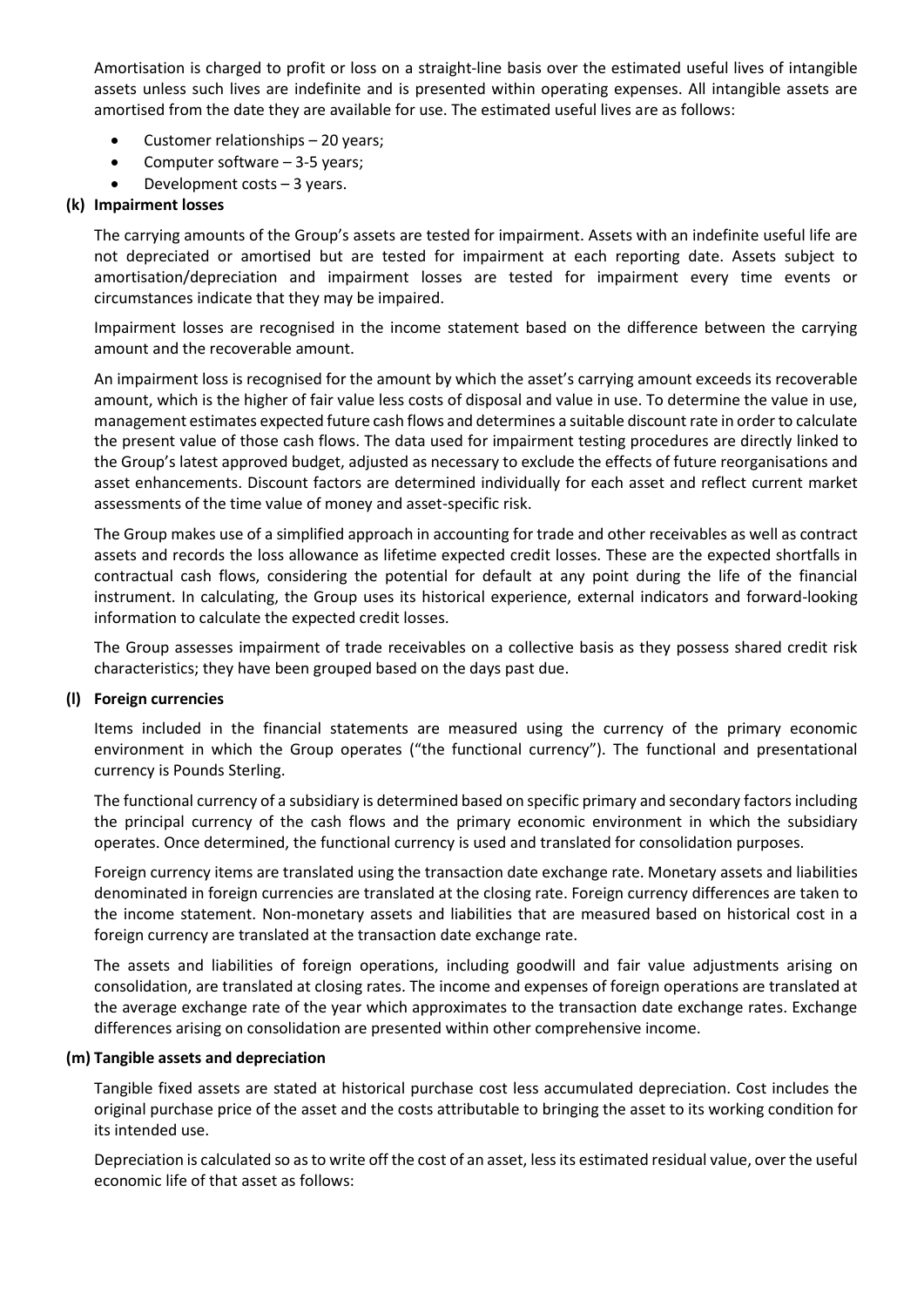- Fixtures and fittings  $-3 15$  years;
- Computer hardware 5 years.

#### **(n) Leases**

The Group applies IFRS 16 to account for leases. At inception of a contract, the Group assesses whether a contract is, or contains, a lease. A contract is, or contains, a lease if the contract conveys the right to control the use of an identified asset for a period of time in exchange for consideration.

The Group recognises a right-of-use asset and a lease liability at the lease commencement date. The right-ofuse asset is initially measured at cost, which comprises the initial amount of the lease liability adjusted for any lease payments made at or before the commencement date, plus any initial direct costs incurred and an estimate of costs to restore the underlying asset, less any lease incentives received. Extension and termination options are included in a number of property and equipment leases across the Group and so lease payments to be made under reasonably certain extension options are also included in the measurement of the liability.

The right-of-use asset is subsequently depreciated using the straight-line method from the commencement date to the earlier of the end of the useful life of the right-of-use asset or the end of the lease term. In addition, the right-of-use asset is periodically reduced by impairment losses, if any, and adjusted for certain remeasurements of the lease liabilities.

The lease liability is initially measured at the present value of lease payments that were not paid at the commencement date, discounted using the Group's incremental borrowing rate, which is based on the Group's financing facilities, and adjusted where necessary for the specific terms of the lease.

The lease liability is measured at amortised cost using the effective interest method. If there is a remeasurement of the lease liability, a corresponding adjustment is made to the carrying amount of the rightof-use asset, or is recorded directly in profit or loss if the carrying amount of the right-of-use asset is zero.

The Group presents right-of-use assets within property, plant and equipment in note 8.

#### *Short-term leases and low value assets*

The Group has elected not to recognise right-of-use assets and lease liabilities for short-term lease of machinery that have a lease term of 12 months or less or leases of low value assets. These lease payments are expensed on a straight-line basis over the lease term.

#### **(o) Segmental reporting**

The Group reports its business activities in two areas being:

- Brand Addition sale of promotional product through services provided under framework contracts on an international basis; and
- Facilisgroup provision of technology, consolidated buying power and community learning and networking events to SME promotional product distributors in North America through subscriptionbased services.

This is reported in a manner consistent with the internal reporting to the Executive Directors, which has been identified as the Chief Operating Decision Maker.

#### **(p) Employee benefits**

The Group provides a range of benefits to employees, including annual bonus arrangements, paid holiday arrangements and defined contribution pension plans.

#### (i) Short-term benefits

Short-term benefits, including holiday pay and other similar non-monetary benefits, are recognised as an expense in the period in which the service is received.

#### (ii) Defined contribution pension plans

The Group operates a number of country-specific defined contribution plans for its employees. A defined contribution plan is a pension plan under which the Group pays fixed contributions into a separate entity. Once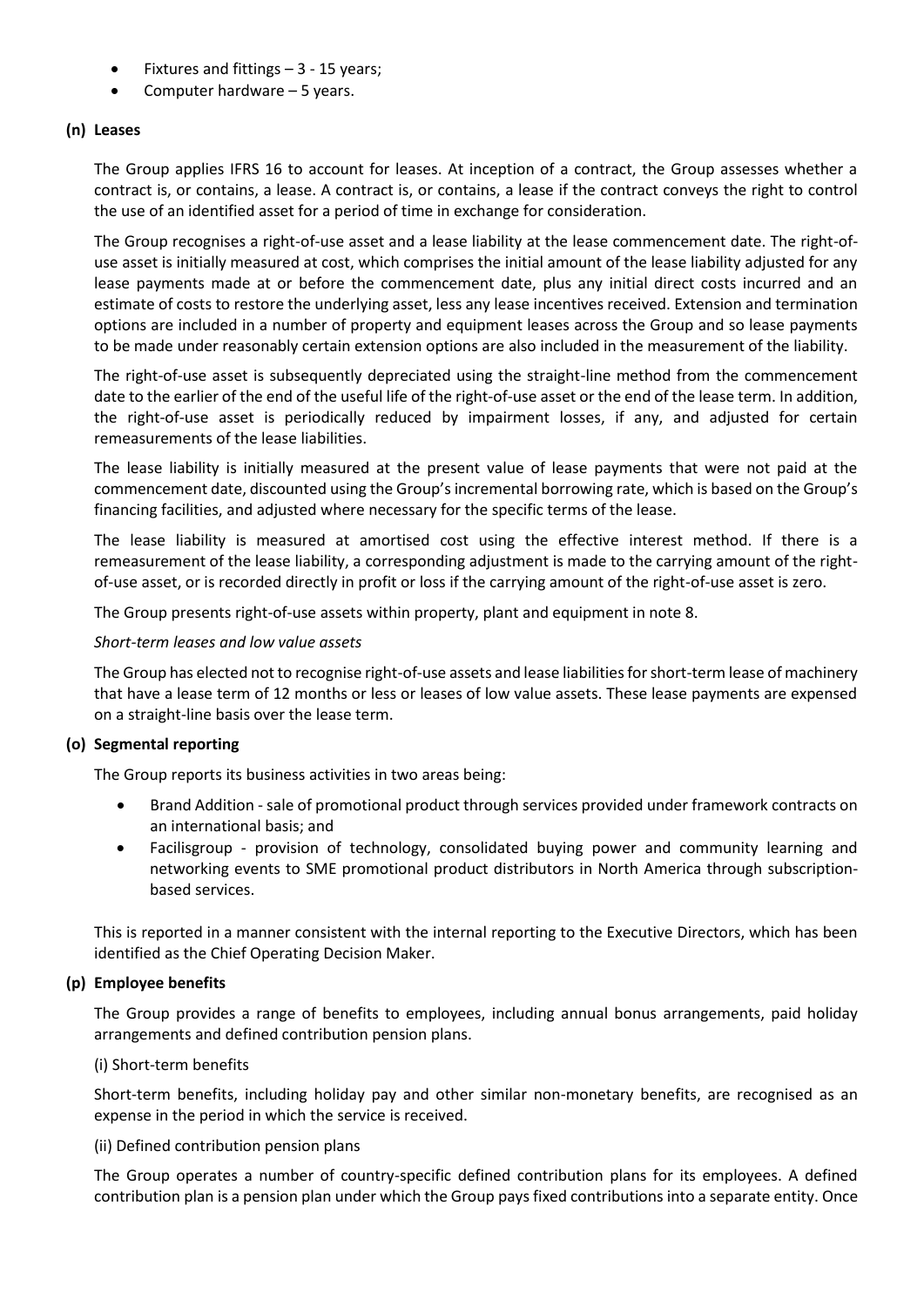the contributions have been paid, the Group has no further payment obligations. The contributions are recognised as an expense when they are due. Amounts not paid are included in accruals within trade and other payables in the statement of financial position. The assets of the plans are held separately from the Group in independently administered funds.

#### (iii) Share-based payments

Equity-settled awards are valued at the grant date, and the fair value is charged as an expense in the income statement spread over the vesting period. Fair value of the awards are measured using an adjusted form of the Black-Scholes model which includes a Monte Carlo simulation model. The fair value of the options, appraised at the grant date, includes the impact of market-based vesting conditions if applicable.

Share-based remuneration is recognised as an expense in profit or loss with the credit side of the entry being recorded in equity.

Non-market vesting conditions are included in assumptions about the number of options that are expected to become exercisable. Estimates are subsequently revised if there is any indication that the number of share options expected to vest differs from previous estimates. Any adjustment to cumulative share-based compensation resulting from a revision is recognised in the current period. The number of vested options ultimately exercised by holders does not impact the expense recorded in any period.

#### **(q) Government grants**

In preparing the financial statements, IAS 20, 'Accounting for Government Grants and Disclosure of Government Assistance' has been applied such that grants have been recognised in profit or loss on a systematic basis over the periods in which we have recognised the expense for the related costs for which the grants are intended to compensate. In Germany, a benefit of £0.5m has been received and credited to the income statement in 2021. This relates to Bridging Assistance for companies that have suffered a decline in revenue as a result of the pandemic. There are no unfulfilled conditions or other contingencies attached to this grant.

In 2020, as part of the Coronavirus Job Retention Scheme, a benefit of £1.0 million was credited to the income statement. A further benefit of \$0.9 million had been received in the US and credited to the income statement against costs incurred, along with a further £0.3m taken in other countries.

#### **3. JUDGEMENTS IN APPLYING ACCOUNTING POLICIES AND KEY SOURCES OF ESTIMATION UNCERTAINTY**

In the preparation of the Group financial statements, the Directors, in applying the accounting policies of the Group, make some judgements and estimates that affect the reported amounts in the financial statements. The following are the areas requiring the use of judgement and estimates that may significantly impact the financial statements:

#### **(a) Accounting estimates**

Information about estimates and assumptions that may have the most significant effect on recognition and measurement of assets, liabilities, income and expenses is provided on the following page. Actual results may be substantially different.

#### **Goodwill impairment**

The Group tests goodwill for impairment every year in accordance with the relevant accounting policies. The recoverable amounts of cash-generating units are determined by calculating value in use. These calculations require the use of estimates.

Goodwill relates to the various acquisitions made and amounts to £35,805,000 as at 31 December 2021. The estimates used in the impairment calculation are set out in note 7. There is no significant risk of material adjustment to the carrying amount of the goodwill within the next twelve months.

#### **Valuation of acquired intangibles**

IFRS 3 requires separately identifiable intangible assets to be recognised on acquisitions. The principal estimates used in valuing the acquired intangible assets are the future cash flows estimated to be generated from these contracts, expected customer attrition, growth in revenues and the selection of appropriate discount rates to apply to the cash flows. The Directors' assessment of these estimates is based on up-to-date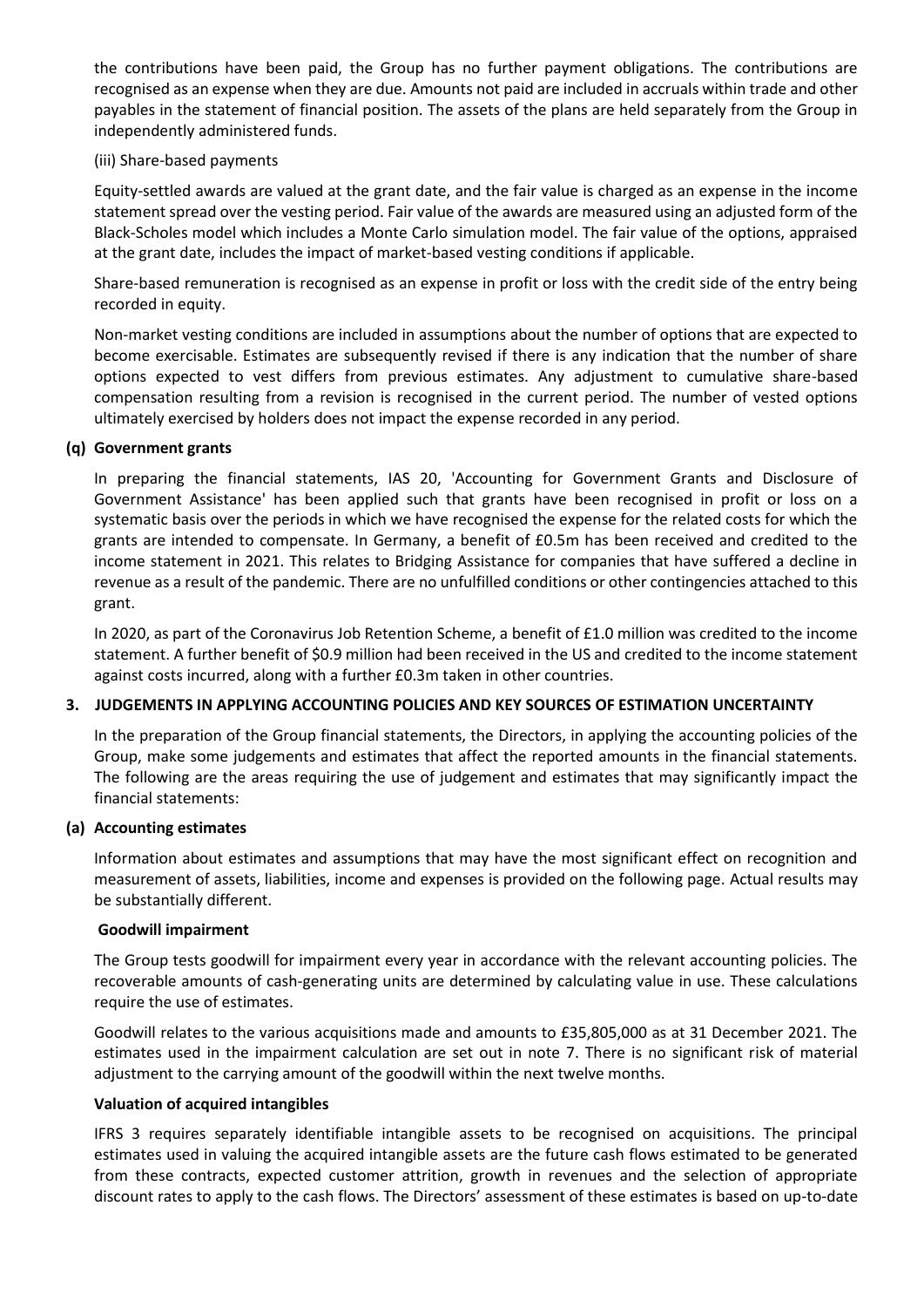information and evidence available at the time of finalising the valuation. There is no significant risk of material adjustment to the carrying amount of the intangible assets within the next twelve months.

#### **Useful economic lives of intangible assets**

The Directors have estimated the useful economic lives of the acquired customer intangible assets to be 20 years based upon attrition rates and the Directors' judgement. These lives are reviewed and updated annually. There is no significant risk of material adjustment to the carrying amount of the intangible assets within the next twelve months.

#### **Useful economic lives of property, plant and equipment**

Property, plant and equipment is depreciated over the useful lives of the assets. Useful lives are based on the management's estimates of the period that the assets will generate revenue, which are reviewed annually for continued appropriateness. The carrying values are tested for impairment when there is an indication that the value of the assets might be impaired. When carrying out impairment tests these would be based upon future cash flow forecasts and these forecasts would be based upon management judgement. Future events could cause the assumptions to change, therefore, this could have an adverse effect on the future results of the Group. There is no significant risk of material adjustment to the carrying amount of the property, plant and equipment within the next twelve months.

The useful economic lives applied are set out in the accounting policies and are reviewed annually.

#### **(b) Accounting judgements**

The following are the areas requiring the use of judgement that may significantly impact the Group financial statements:

#### **Capitalisation of internal development costs**

Distinguishing the research and development phases of a new customised project and determining whether the recognition requirements for the capitalisation of development costs are met requires judgement. After capitalisation, management monitors whether the recognition requirements continue to be met and at what point amortisation should commence, in addition to whether there are any indicators that capitalised costs may be impaired.

Capitalised development expenditure is analysed further in note 7.

#### **4. SEGMENTAL ANALYSIS**

The Chief Operating Decision Maker ("CODM") has been identified as the Executive Directors. The Directors have determined that the operating segments, based on these reports, are:

- Brand Addition sale of promotional product through complex services provided under framework contracts on an international basis; and
- Facilisgroup provision of technology, consolidated buying power and community learning and networking events to SME promotional product distributors in North America through subscriptionbased services.

Segment information about the above businesses is presented on the following page.

The Executive Directors assess the performance of the operating segments based on Adjusted EBITDA. Other information provided to the Directors is measured in a manner consistent with that in the financial statements. Inter-segment transactions are entered into under the normal commercial terms and conditions that would also be available to unrelated third parties. Segment assets exclude centrally held cash at bank and in hand.

#### **Major customers**

In 2021 there were two major customers that individually accounted for at least 10% of total revenues (2020: two customers). The revenues relating to these customers in 2021 were £33,215,000 (2020: £21,079,000) and both related to the Brand Addition segment.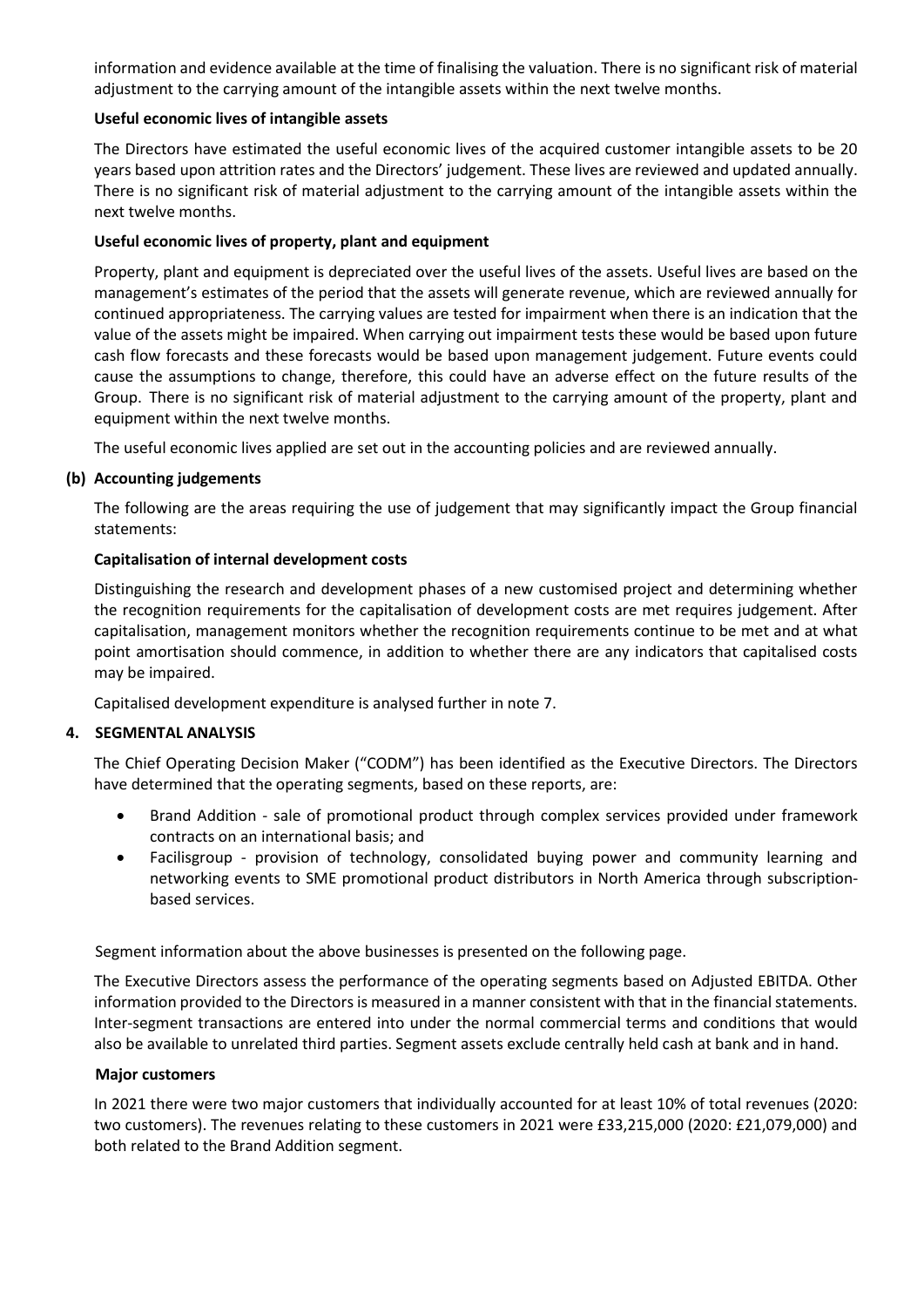#### **Analysis of revenue by geographical destination**

|                           | Year ended | Year ended |
|---------------------------|------------|------------|
|                           | 31         | 31         |
|                           | December   | December   |
|                           | 2021       | 2020       |
|                           | £'000      | £'000      |
| United Kingdom            | 26,961     | 22,274     |
| <b>Continental Europe</b> | 38,914     | 24,741     |
| US                        | 31,675     | 25,332     |
| Rest of World             | 17,551     | 10,027     |
| <b>Total revenue</b>      | 115,101    | 82,374     |

The geographical revenue information above is based on the location of the customer.

Included within Rest of World is £11,638,000 of revenue from China.

All the above revenues are generated from contracts with customers and are recognised at a point in time or over time as follows:

|                      | Year ended | Year ended |
|----------------------|------------|------------|
|                      | 31         | 31         |
|                      | December   | December   |
|                      | 2021       | 2020       |
|                      | £'000      | £'000      |
| At a point in time   | 102,916    | 73,135     |
| Over time            | 12,185     | 9,239      |
| <b>Total revenue</b> | 115,101    | 82,374     |

All non-current assets of the Group reside in the UK, with the exception of non-current assets with a net book value of £27,111,000 (2020: £26,396,000) which were located in North America and £711,000 (2020: £760,000) located in other foreign countries.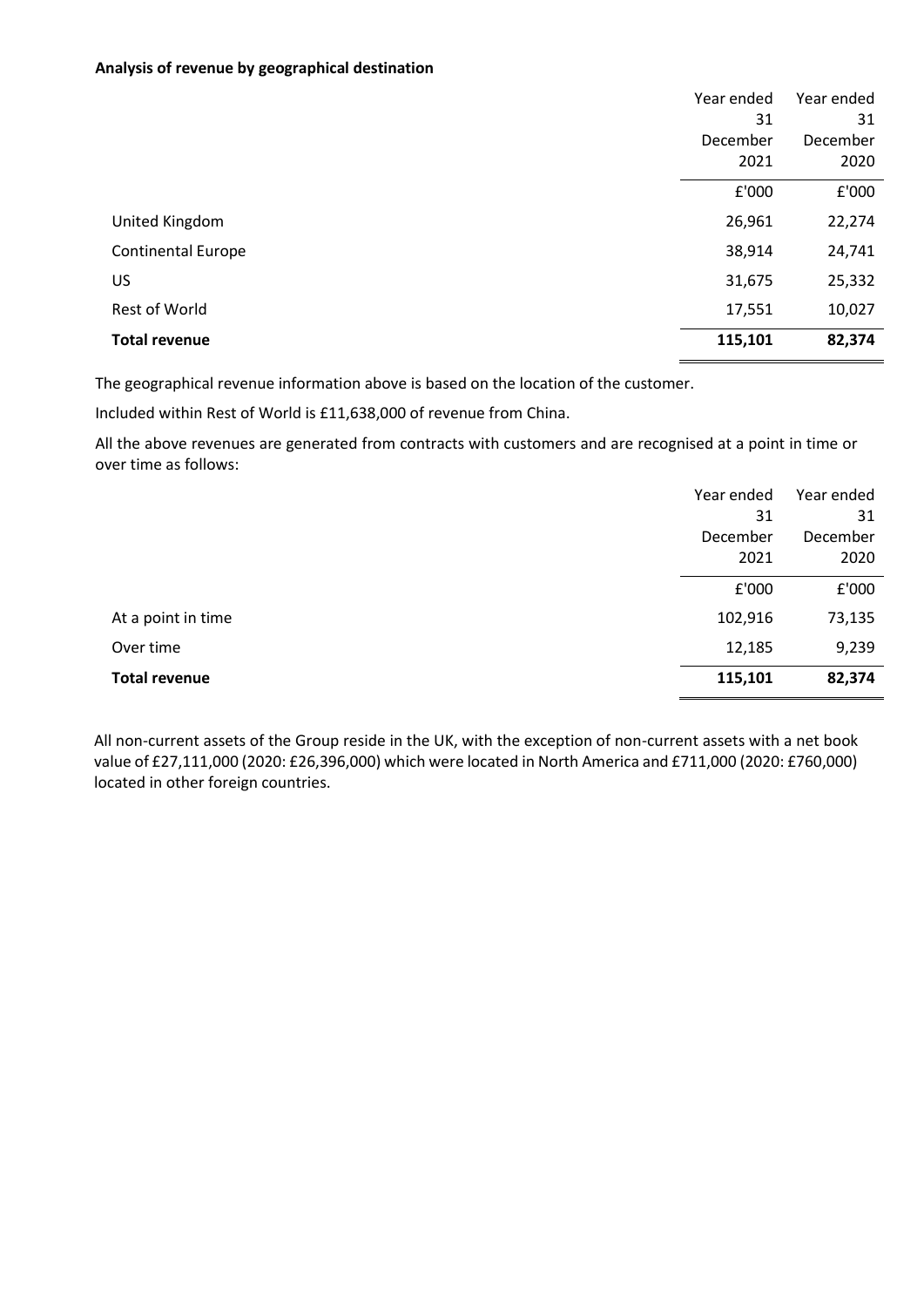|                                 |              |              |            | Year ended<br>31 |
|---------------------------------|--------------|--------------|------------|------------------|
|                                 | <b>Brand</b> |              | Central    | December         |
|                                 | Addition     | Facilisgroup | operations | 2021             |
|                                 | f'000        | f'000        | f'000      | f'000            |
| Revenue                         | 102,383      | 12,718       |            | 115,101          |
| Cost of goods sold              | (73,128)     |              |            | (73, 128)        |
| <b>Gross profit</b>             | 29,255       | 12,718       |            | 41,973           |
| <b>Operating expenses</b>       | (22, 133)    | (7, 577)     | (2, 397)   | (32,107)         |
| <b>Total operating expenses</b> | (22, 133)    | (7, 577)     | (2, 397)   | (32,107)         |
| <b>Operating profit/(loss)</b>  | 7,122        | 5,141        | (2, 397)   | 9,866            |
| <b>Analysed as:</b>             |              |              |            |                  |
| <b>Adjusted EBITDA</b>          | 9,932        | 7,581        | (2, 135)   | 15,378           |
| Depreciation                    | (1, 410)     | (533)        | (43)       | (1,986)          |
| Amortisation                    | (1, 136)     | (1,675)      |            | (2, 811)         |
| Share-based payment charge      | (264)        | (232)        | (219)      | (715)            |
| Total operating profit/(loss)   | 7,122        | 5,141        | (2, 397)   | 9,866            |
|                                 |              |              |            |                  |
| Finance expense                 | (378)        | (26)         | (145)      | (549)            |
| Profit/(loss) before taxation   | 6,744        | 5,115        | (2, 542)   | 9,317            |
| Income tax (expense)/income     | (865)        | (1, 131)     | 26         | (1,970)          |
| Profit/(loss) for the year      | 5,879        | 3,984        | (2,516)    | 7,347            |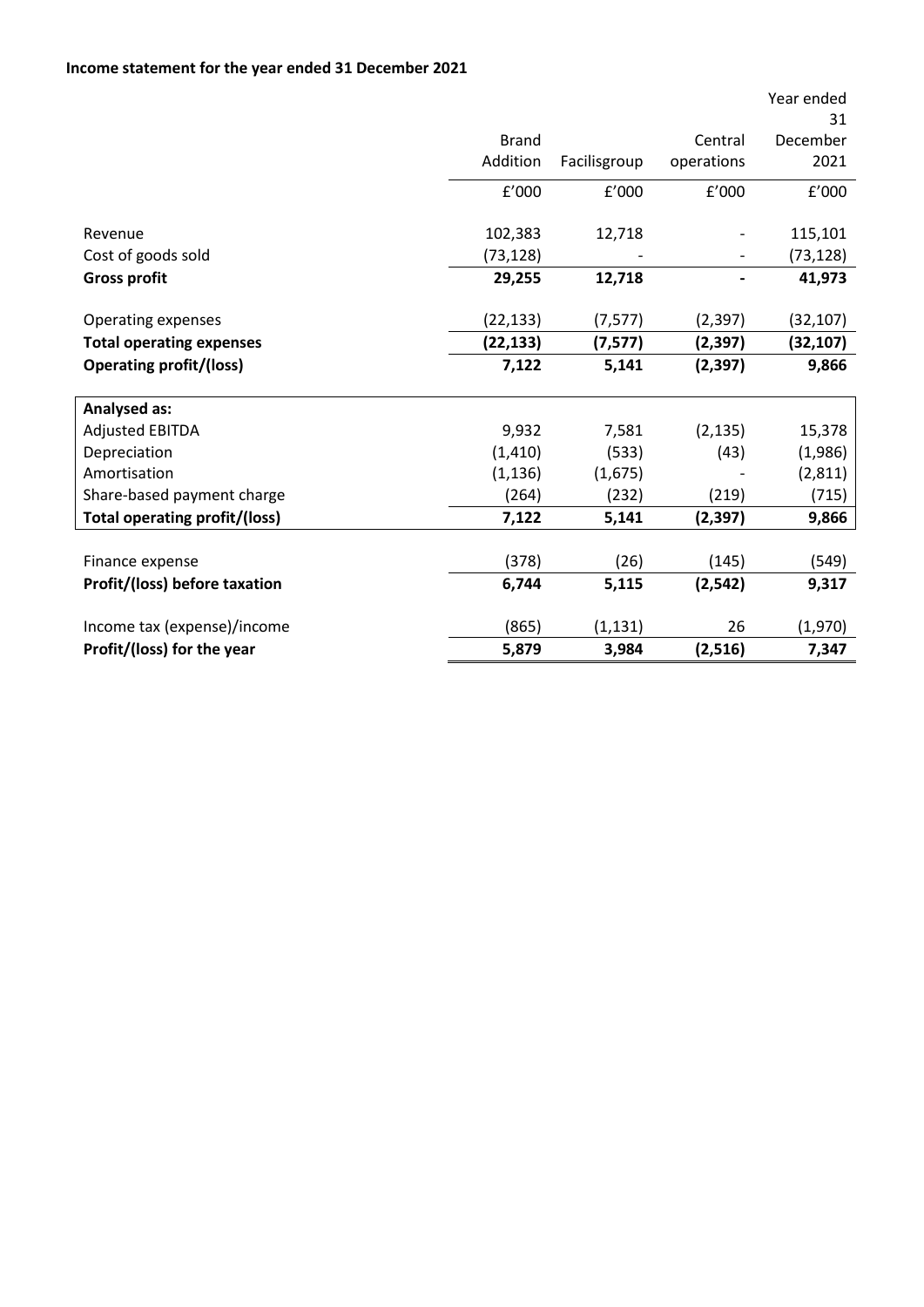### **Statement of financial position as at 31 December 2021**

|                                      |              |              |            | As at<br>31 |
|--------------------------------------|--------------|--------------|------------|-------------|
|                                      | <b>Brand</b> |              | Central    | December    |
|                                      | Addition     | Facilisgroup | operations | 2021        |
|                                      | f'000        | f'000        | f'000      | f'000       |
| <b>ASSETS</b>                        |              |              |            |             |
| <b>Non-current assets</b>            |              |              |            |             |
| Intangible assets                    | 37,728       | 17,946       |            | 55,674      |
| Property, plant and equipment        | 4,766        | 3,083        | 78         | 7,927       |
| Deferred tax asset                   | 146          | 58           | 96         | 300         |
| <b>Total non-current assets</b>      | 42,640       | 21,087       | 174        | 63,901      |
| <b>Current assets</b>                |              |              |            |             |
| Inventories                          | 10,093       |              |            | 10,093      |
| Trade and other receivables          | 25,415       | 3,930        | 77         | 29,422      |
| Cash and cash equivalents            | 10,335       | 1,230        | 486        | 12,051      |
| <b>Total current assets</b>          | 45,843       | 5,160        | 563        | 51,566      |
| <b>TOTAL ASSETS</b>                  | 88,483       | 26,247       | 737        | 115,467     |
| <b>LIABILITIES</b>                   |              |              |            |             |
| <b>Non-current liabilities</b>       |              |              |            |             |
| Lease liability                      | 4,018        | 2,349        | 21         | 6,388       |
| Deferred tax liability               |              | 3,035        |            | 3,035       |
| <b>Total non-current liabilities</b> | 4,018        | 5,384        | 21         | 9,423       |
| <b>Current liabilities</b>           |              |              |            |             |
| Lease liability                      | 985          | 328          | 71         | 1,384       |
| Trade and other payables             | 26,500       | 2,752        | 813        | 30,065      |
| Current tax liability                | 28           | 36           | (44)       | 20          |
| <b>Total current liabilities</b>     | 27,513       | 3,116        | 840        | 31,469      |
| <b>TOTAL LIABILITIES</b>             | 31,531       | 8,500        | 861        | 40,892      |
| <b>NET ASSETS</b>                    | 56,952       | 17,747       | (124)      | 74,575      |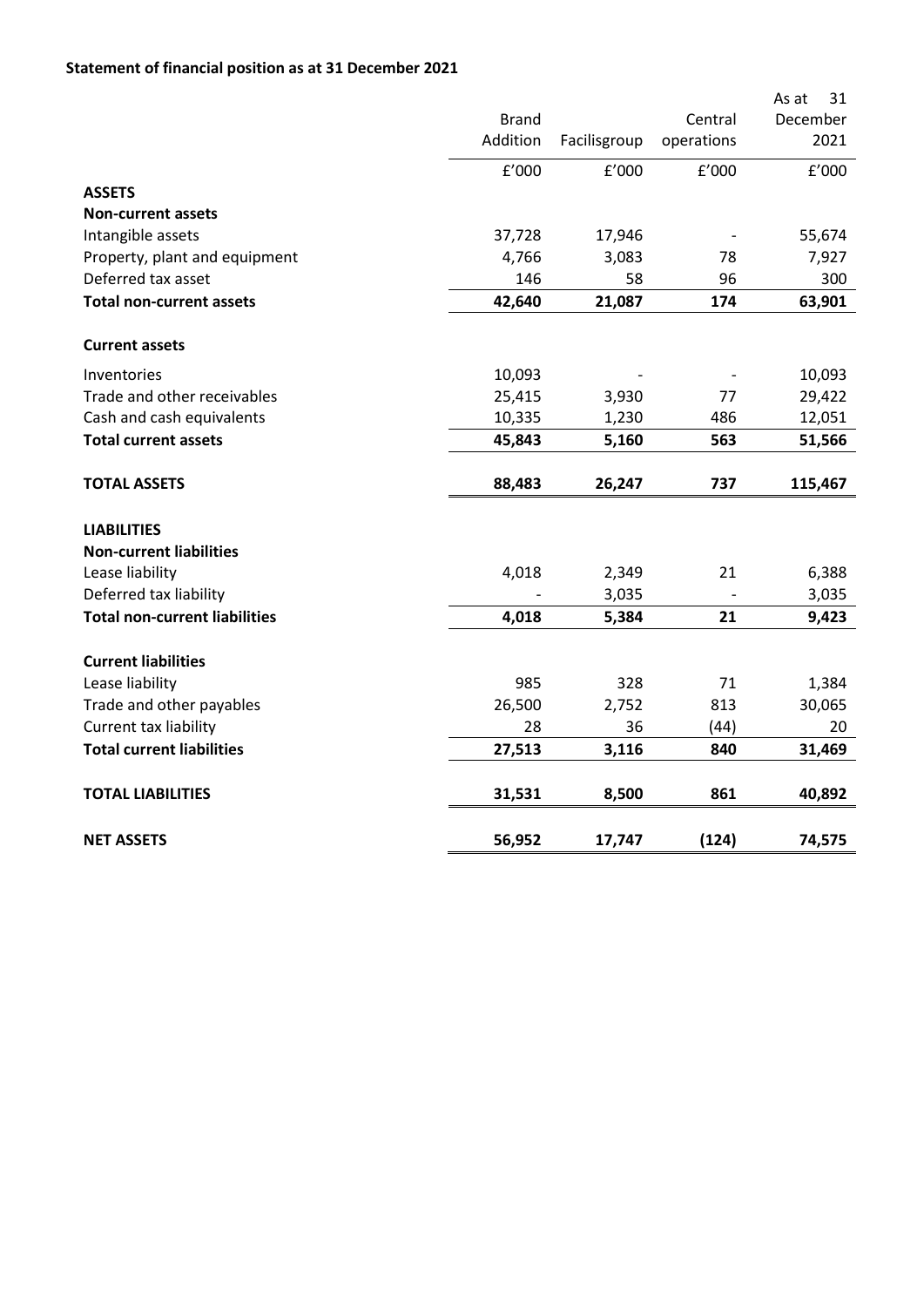|                                      | <b>Brand</b> |              | Central    | Year ended<br>31<br>December |
|--------------------------------------|--------------|--------------|------------|------------------------------|
|                                      | Addition     | Facilisgroup | operations | 2021                         |
|                                      | f'000        | f'000        | f'000      | f'000                        |
| Revenue                              | 72,608       | 9,766        |            | 82,374                       |
| Cost of goods sold                   | (51,382)     |              |            | (51, 382)                    |
| <b>Gross profit</b>                  | 21,226       | 9,766        |            | 30,992                       |
|                                      |              |              |            |                              |
| <b>Operating expenses</b>            | (18, 233)    | (5,077)      | (1, 471)   | (24, 781)                    |
| Operating expenses - exceptional     | (429)        | (42)         | (71)       | (542)                        |
| <b>Total operating expenses</b>      | (18, 662)    | (5, 119)     | (1, 542)   | (25, 323)                    |
| <b>Operating profit/(loss)</b>       | 2,564        | 4,647        | (1, 542)   | 5,669                        |
| <b>Analysed as:</b>                  |              |              |            |                              |
| <b>Adjusted EBITDA</b>               | 5,209        | 5,994        | (1, 448)   | 9,755                        |
| Depreciation                         | (1, 316)     | (242)        | (9)        | (1, 567)                     |
| Amortisation                         | (900)        | (1,063)      |            | (1,963)                      |
| Share-based payment charge           |              |              | (14)       | (14)                         |
| <b>Exceptional items</b>             | (429)        | (42)         | (71)       | (542)                        |
| <b>Total operating profit/(loss)</b> | 2,564        | 4,647        | (1, 542)   | 5,669                        |
|                                      |              |              |            |                              |
| Finance expense                      | (433)        | (29)         | (238)      | (700)                        |
| Profit/(loss) before taxation        | 2,131        | 4,618        | (1,780)    | 4,969                        |
|                                      |              |              |            |                              |
| Income tax (expense)/income          | (176)        | (1, 182)     | 469        | (889)                        |
| Profit/(loss) for the year           | 1,955        | 3,436        | (1, 311)   | 4,080                        |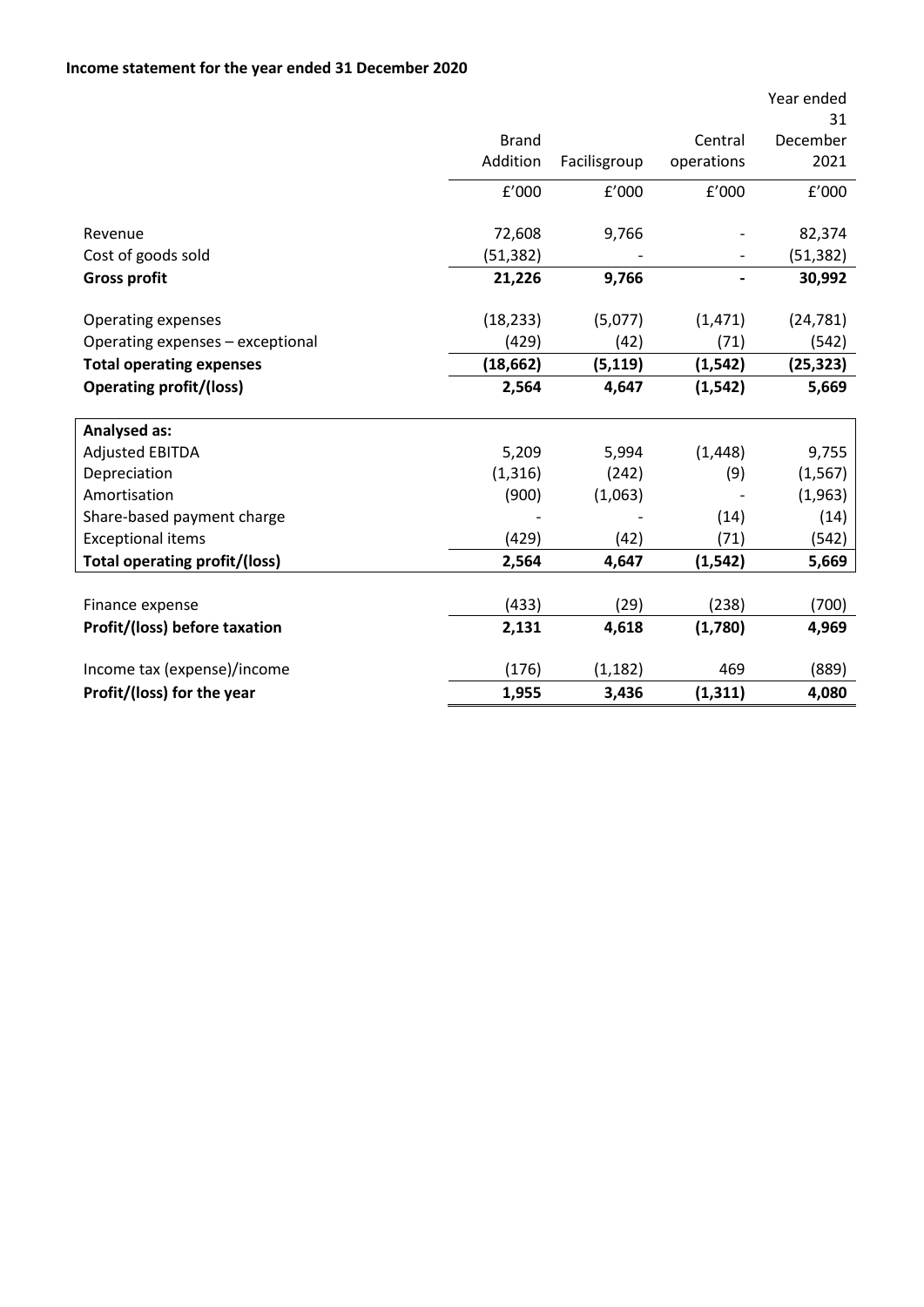### **Statement of financial position as at 31 December 2020**

|                                      |              |              |            | As at<br>31 |
|--------------------------------------|--------------|--------------|------------|-------------|
|                                      | <b>Brand</b> |              | Central    | December    |
|                                      | Addition     | Facilisgroup | operations | 2020        |
|                                      | E'000        | f'000        | f'000      | f'000       |
| <b>ASSETS</b>                        |              |              |            |             |
| <b>Non-current assets</b>            |              |              |            |             |
| Intangible assets                    | 37,839       | 16,178       |            | 54,017      |
| Property, plant and equipment        | 5,558        | 3,424        | 120        | 9,102       |
| Deferred tax asset                   | 23           |              | 470        | 493         |
| <b>Total non-current assets</b>      | 43,420       | 19,602       | 590        | 63,612      |
| <b>Current assets</b>                |              |              |            |             |
| Inventories                          | 12,109       |              |            | 12,109      |
| Trade and other receivables          | 19,353       | 1,571        | 64         | 20,988      |
| Cash and cash equivalents            | 5,677        | 538          | 851        | 7,066       |
| Current tax asset                    | 310          | 474          | 45         | 829         |
| <b>Total current assets</b>          | 37,449       | 2,583        | 960        | 40,992      |
| <b>TOTAL ASSETS</b>                  | 80,869       | 22,185       | 1,550      | 104,604     |
| <b>LIABILITIES</b>                   |              |              |            |             |
| <b>Non-current liabilities</b>       |              |              |            |             |
| Lease liability                      | 4,893        | 2,661        | 91         | 7,645       |
| Trade and other payables             |              | 930          |            | 930         |
| Deferred tax liability               |              | 2,637        |            | 2,637       |
| <b>Total non-current liabilities</b> | 4,893        | 6,228        | 91         | 11,212      |
| <b>Current liabilities</b>           |              |              |            |             |
| Lease liability                      | 1,096        | 218          | 20         | 1,334       |
| Trade and other payables             | 22,995       | 2,181        | 599        | 25,775      |
| <b>Total current liabilities</b>     | 24,091       | 2,399        | 619        | 27,109      |
| <b>TOTAL LIABILITIES</b>             | 28,984       | 8,627        | 710        | 38,321      |
| <b>NET ASSETS</b>                    | 51,885       | 13,558       | 840        | 66,283      |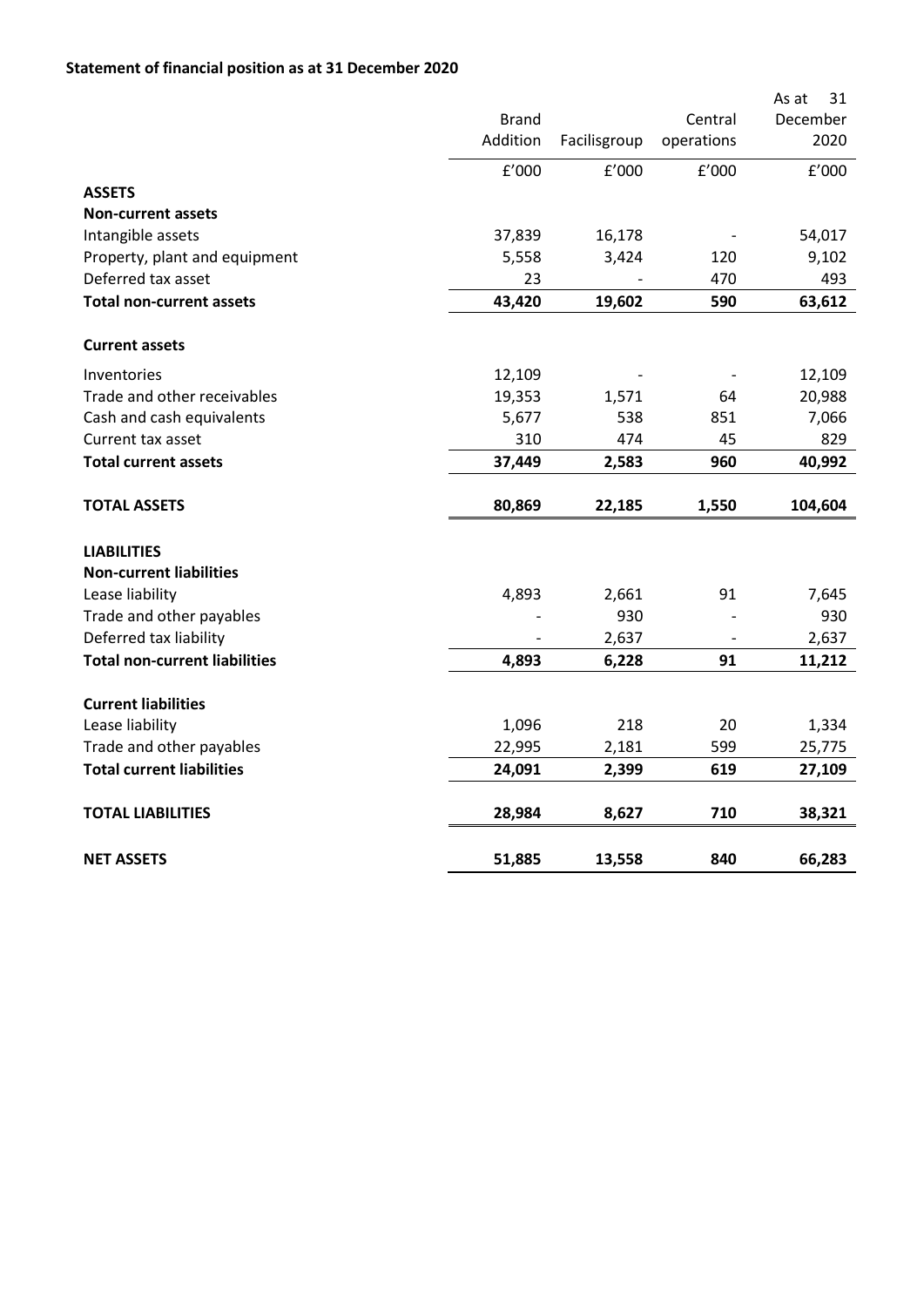#### **5. INCOME TAX EXPENSE**

|                                                                    | Year ended | Year ended |
|--------------------------------------------------------------------|------------|------------|
|                                                                    | 31         | 31         |
|                                                                    | December   | December   |
|                                                                    | 2021       | 2020       |
|                                                                    | f'000      | f'000      |
| <b>Current income tax</b>                                          |            |            |
| UK corporation tax charge for the year<br>$\overline{\phantom{a}}$ | 217        |            |
| Adjustments in respect of prior years<br>٠                         | (40)       | (112)      |
| Foreign tax<br>$\overline{\phantom{a}}$                            | 1,173      | 445        |
| <b>Total current income tax</b>                                    | 1,350      | 333        |
| Deferred tax                                                       |            |            |
| Deferred tax                                                       | 755        | 522        |
| Adjustments in respect of prior years<br>$\overline{\phantom{a}}$  | (173)      | 48         |
| Impact of rate change                                              | 38         | (14)       |
| <b>Total deferred tax</b>                                          | 620        | 556        |
| Total income tax expense                                           | 1,970      | 889        |

Current taxes comprise the income taxes of the Group companies which posted a taxable profit for the year, while deferred taxes show changes in deferred tax assets and liabilities which were recognised by the Group on the temporary differences between the carrying amount of assets and liabilities and their amount calculated for tax purposes, and on consolidation adjustments, calculated using the rates that are expected to apply in the year these differences will reverse.

|                                                                                              | Year ended | Year ended |
|----------------------------------------------------------------------------------------------|------------|------------|
| Analysis of charge in year                                                                   | 31         | 31         |
|                                                                                              | December   | December   |
|                                                                                              | 2021       | 2020       |
|                                                                                              | f'000      | f'000      |
| Reconciliation of total tax charge:                                                          |            |            |
| Profit before taxes                                                                          | 9,317      | 4,969      |
| Profit before taxes multiplied by the rate of corporation tax in the UK of 19%<br>(2020:19%) | 1,770      | 944        |
| Effects of:                                                                                  |            |            |
| Adjustments in respect of prior years                                                        | (213)      | (64)       |
| Impact of UK rate change                                                                     | 38         | (14)       |
| Non-deductible (income)/expenses                                                             | (24)       | 90         |
| Differences in tax rates in overseas jurisdictions                                           | 382        | 183        |
| Unrecognised for deferred tax                                                                | 32         | 503        |
| Utilisation of unrecognised deferred tax brought forward                                     | (15)       | (753)      |
| <b>Total income tax expense</b>                                                              | 1,970      | 889        |

#### **Factors that may affect future tax charges**

The Government made a number of budget announcements on 3 March 2021. These include confirming that the rate of corporation tax will increase to 25% from 1 April 2023. This new law was substantively enacted on 24 May 2021. Deferred taxes at the balance sheet date have been measured using these enacted tax rates and reflected in these financial statements.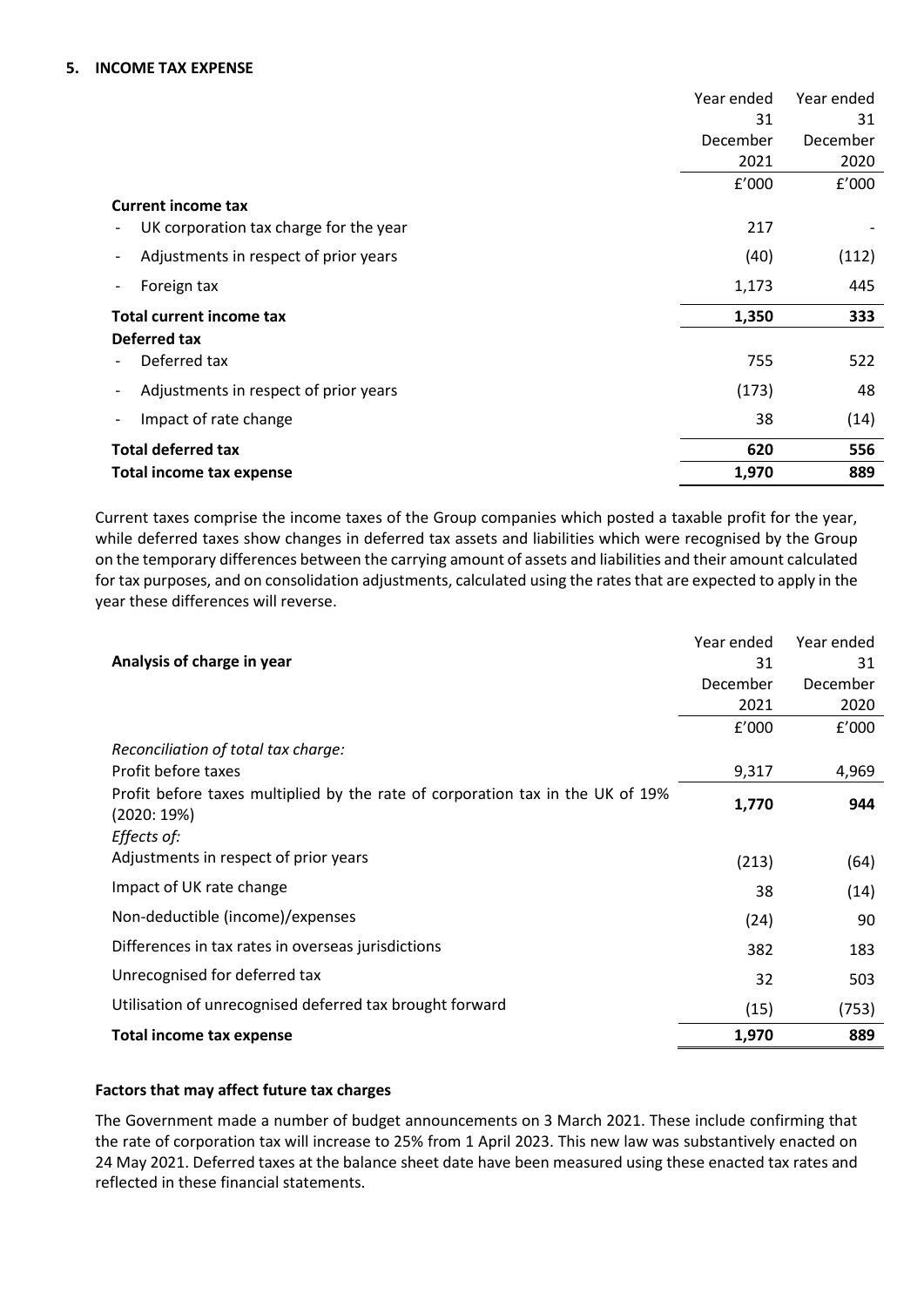#### **Amounts recognised directly in equity**

Aggregate deferred tax arising in the reporting period and not recognised in net profit or loss or other comprehensive income but directly credited to equity:

|                                                                                         | Year ended | Year ended    |
|-----------------------------------------------------------------------------------------|------------|---------------|
|                                                                                         | 31         | 31            |
|                                                                                         | December   | December      |
|                                                                                         | 2021       | 2020          |
|                                                                                         | f'000      | f'000         |
| Deferred tax: credit relating to employee share schemes - value of employee<br>services | 67         | $\mathcal{L}$ |

#### **6. EARNINGS PER SHARE**

Basic earnings per share are calculated by dividing the earnings attributable to equity shareholders by the weighted average number of ordinary shares in issue during the year.

For diluted earnings per share, the weighted average number of ordinary shares in issue is adjusted to assume conversion of all potentially dilutive ordinary shares. The Company has potentially dilutive ordinary shares arising from share options granted to employees. Options are dilutive under the Group Sharesave Plan (SAYE), where the exercise price together with the future IFRS 2 charge of the option is less than the average market price of the Company's ordinary shares during the year. Options under the LTIP schemes, as defined by IFRS 2, are contingently issuable shares and are therefore only included within the calculation of diluted EPS if the performance conditions, as set out in note 10, are satisfied at the end of the reporting period, irrespective of whether this is the end of the vesting period or not.

Until 3 June 2021, the Company had 12,564,501 non-redeemable deferred shares of £0.01 in issue with no voting, dividend or other distribution rights. The stated intention from their creation upon Admission was that they would be purchased in their entirety by the Company. As no rights of conversion nor pre-arranged formula to convert deferred shares into ordinary shares were included in the Articles of Association, they have never been considered 'convertible securities'. Accordingly, deferred shares have not been included in the calculation of diluted earnings per share. The off-market buy-back of the deferred shares completed on 3 June 2021 when the deferred shares were immediately cancelled.

The impact of the potentially dilutive share options issued under The Pebble Group Plc Long Term Incentive Plan on 21 December 2020 and 8 June 2021 and Group Sharesave Plan (SAYE) on 6 October 2021 as detailed in note 10 is 0.01p for the year ended 31 December 2021. There is no impact on the basic earnings per share for the year ended 31 December 2020.

The calculation of basic profit per share is based on the following data:

#### **Statutory EPS**

|                                                                                                                                    | Year ended  | Year ended  |
|------------------------------------------------------------------------------------------------------------------------------------|-------------|-------------|
|                                                                                                                                    | 31          | 31          |
|                                                                                                                                    | December    | December    |
|                                                                                                                                    | 2021        | 2020        |
| Earnings (£'000)                                                                                                                   |             |             |
| Earnings for the purposes of basic and diluted earnings per share being<br>profit for the year attributable to equity shareholders | 7,347       | 4,080       |
| <b>Number of shares</b>                                                                                                            |             |             |
| Weighted average number of shares for the purposes of basic earnings per share                                                     | 167,450,893 | 167,450,893 |
| Weighted average dilutive effects of conditional share awards                                                                      | 353,605     |             |
| Weighted average number of shares for the purposes of diluted earnings per<br>share                                                | 167,804,498 | 167,450,893 |
| Earnings per ordinary share (pence)                                                                                                |             |             |
| Basic earnings per ordinary share (pence)                                                                                          | 4.39        | 2.44        |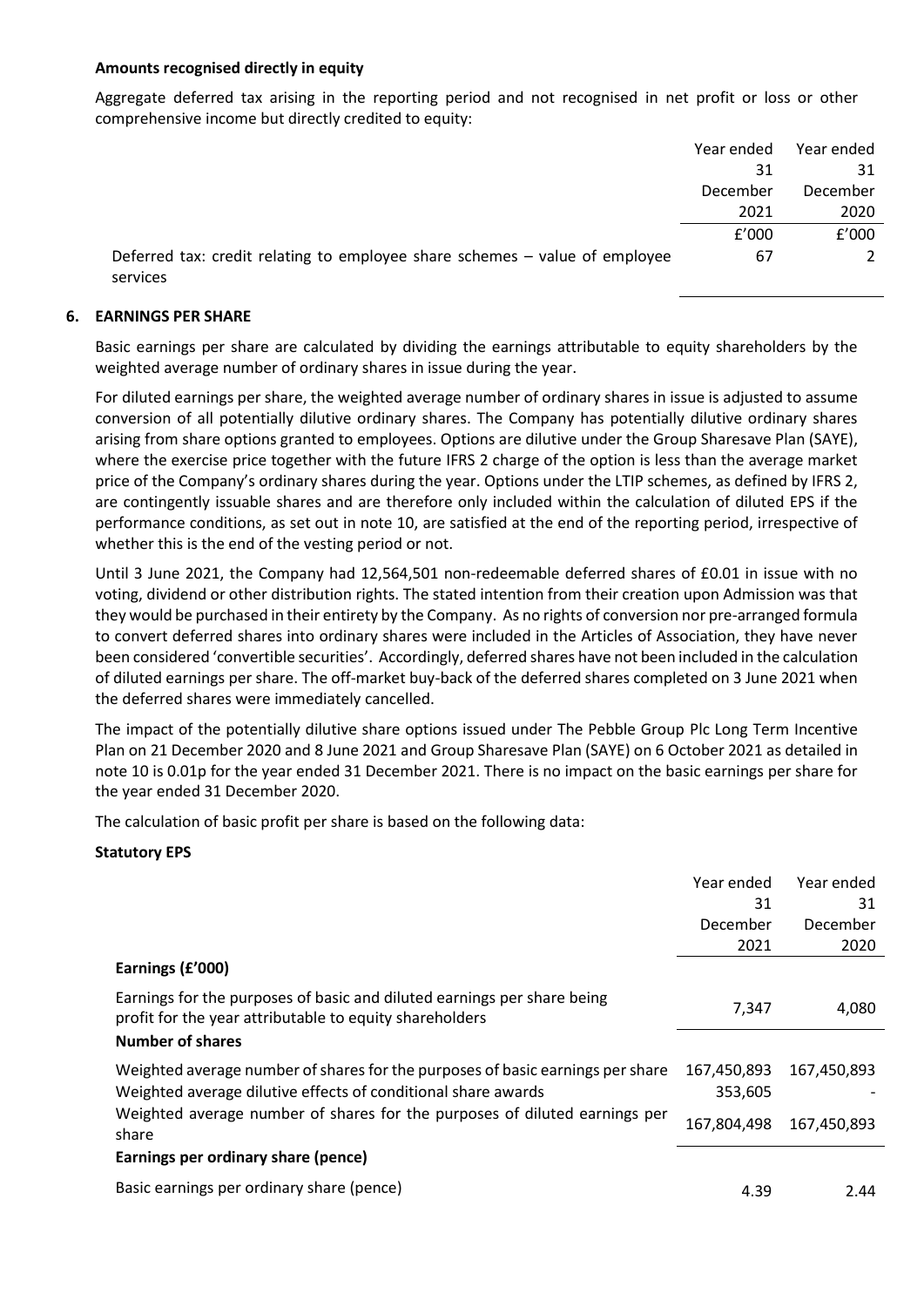#### **Adjusted EPS**

The calculation of adjusted earnings per share is based on the after-tax adjusted operating profit after adding back certain costs as detailed in the table below. Adjusted earnings per share figures are given to exclude the effects of amortisation of acquired intangible assets, share-based payment charge and exceptional items, all net of taxation, and are considered to show the underlying performance of the Group.

|                                                                                              | Year ended  | Year ended  |
|----------------------------------------------------------------------------------------------|-------------|-------------|
|                                                                                              | 31          | 31          |
|                                                                                              | December    | December    |
|                                                                                              | 2021        | 2020        |
| Earnings (£'000)                                                                             |             |             |
| Earnings for the purposes of basic and diluted earnings per share being adjusted<br>earnings | 8,599       | 4,965       |
| <b>Number of shares</b>                                                                      |             |             |
| Weighted average number of shares for the purposes of adjusted earnings per<br>share         | 167,450,893 | 167,450,893 |
| Weighted average dilutive effects of conditional share awards                                | 353,605     |             |
| Weighted average number of shares for the purposes of diluted earnings per<br>share          | 167,804,498 | 167,450,893 |
| Adjusted earnings per ordinary share (pence)                                                 |             |             |
| Basic adjusted earnings per ordinary share (pence)                                           | 5.14        | 2.96        |
| Diluted adjusted earnings per ordinary share (pence)                                         | 5.12        | 2.96        |

The calculation of adjusted earnings per share is based on the following data:

|                                                         | Year ended | Year ended |
|---------------------------------------------------------|------------|------------|
|                                                         | 31         | 31         |
|                                                         | December   | December   |
|                                                         | 2021       | 2020       |
|                                                         | f'000      | f'000      |
| Profit for the year attributable to equity shareholders | 7,347      | 4,080      |
| Add back/(deduct):                                      |            |            |
| Amortisation charge on acquired intangible assets       | 894        | 537        |
| Share-based payment charge                              | 715        | 14         |
| <b>Exceptional items</b>                                |            | 542        |
| Tax effect of the above                                 | (357)      | (208)      |
| <b>Adjusted earnings</b>                                | 8,599      | 4,965      |
|                                                         |            |            |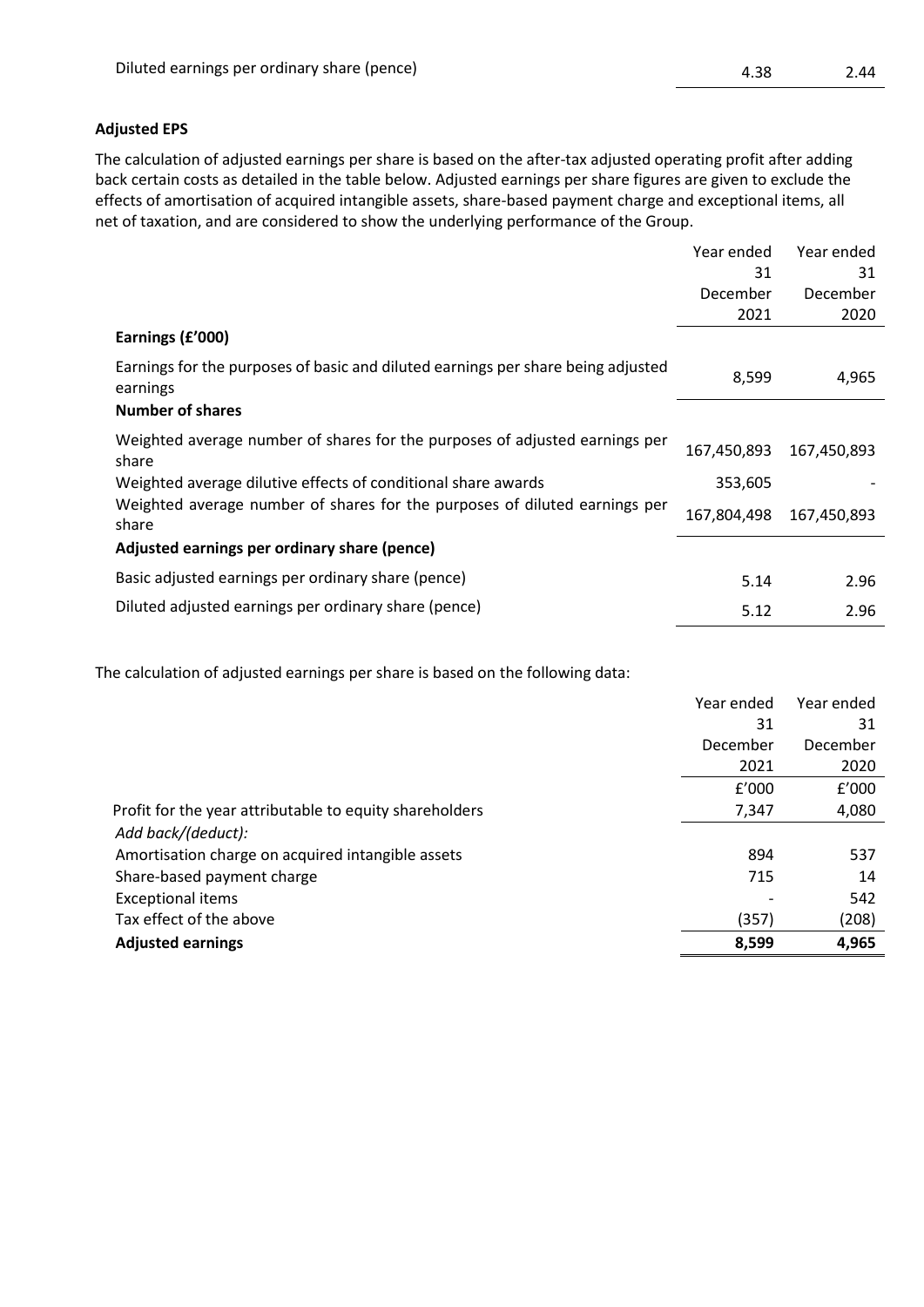#### **7. INTANGIBLE ASSETS**

|                                           |                          |               | Software    |                          |        |
|-------------------------------------------|--------------------------|---------------|-------------|--------------------------|--------|
|                                           |                          |               | and         |                          |        |
|                                           |                          | Customer      | development | Work in                  |        |
|                                           | Goodwill                 | relationships | costs       | progress                 | Total  |
|                                           | f'000                    | f'000         | f'000       | f'000                    | f'000  |
| Cost                                      |                          |               |             |                          |        |
| <b>Balance at 1 January 2020</b>          | 35,882                   | 10,437        | 11,156      | 336                      | 57,811 |
| Impact of foreign exchange                | (80)                     | (293)         | (21)        |                          | (394)  |
| translation                               |                          |               |             |                          |        |
| Additions                                 |                          |               | 5,860       | 293                      | 6,153  |
| <b>Disposals</b>                          |                          |               | (272)       |                          | (272)  |
| Reclassifications                         |                          |               | 407         | (407)                    |        |
| <b>Balance at 31 December 2020</b>        | 35,802                   | 10,144        | 17,130      | 222                      | 63,298 |
| Impact of foreign exchange<br>translation | 3                        | 97            | 100         |                          | 200    |
| Additions                                 |                          |               | 3,553       | 739                      | 4,292  |
| Reclassifications                         |                          |               | 538         | (538)                    |        |
| <b>Balance at 31 December 2021</b>        | 35,805                   | 10,241        | 21,321      | 423                      | 67,790 |
|                                           |                          |               |             |                          |        |
| <b>Accumulated amortisation</b>           |                          |               |             |                          |        |
| <b>Balance at 1 January 2020</b>          | $\overline{a}$           | 635           | 7,009       | $\overline{\phantom{a}}$ | 7,644  |
| Impact of foreign exchange<br>translation |                          | (15)          | (39)        |                          | (54)   |
| Charge for year                           |                          | 537           | 1,426       |                          | 1,963  |
| Disposals                                 |                          |               | (272)       |                          | (272)  |
| <b>Balance at 31 December 2020</b>        |                          | 1,157         | 8,124       | $\overline{a}$           | 9,281  |
| Impact of foreign exchange<br>translation |                          | (13)          | 37          |                          | 24     |
| Charge for year                           |                          | 503           | 2,308       |                          | 2,811  |
| <b>Balance at 31 December 2021</b>        | $\overline{\phantom{0}}$ | 1,647         | 10,469      | $\overline{\phantom{a}}$ | 12,116 |
| Net book value                            |                          |               |             |                          |        |
| At 31 December 2019                       | 35,882                   | 9,802         | 4,147       | 336                      | 50,167 |
| At 31 December 2020                       | 35,802                   | 8,987         | 9,006       | 222                      | 54,017 |
| At 31 December 2021                       | 35,805                   | 8,594         | 10,852      | 423                      | 55,674 |
|                                           |                          |               |             |                          |        |

Staff costs of £3,667,000 (2020: £1,688,000) have been capitalised as intangible assets.

On 18 December 2020, Facilisgroup acquired software assets and a license from a US-based software developer, for a total cash consideration of \$5.3m (£3.8m), included in Software and development costs.

The remaining amortisation periods for customer relationships are between 15 and 17 years (2020: 16 and 18 years) and for software and development costs are between 1 and 5 years.

Goodwill has been tested for impairment. The method, key assumptions and results of the impairment review are detailed below.

Goodwill is attributed to the respective cash-generating units ("CGUs") within the Group (Brand Addition and Facilisgroup). Goodwill has been tested for impairment by assessing the value in use of each CGU. The value in use calculations were based on projected cash flows in perpetuity. For both CGUs, budgeted cash flows for 2022 to 2026 were used. For Brand Addition, these were based on a forecast for 2022 with growth rates of 6% applied to EBITDA. For Facilis, these were based on forecasts for 2022 to 2024, with 20% growth rates applied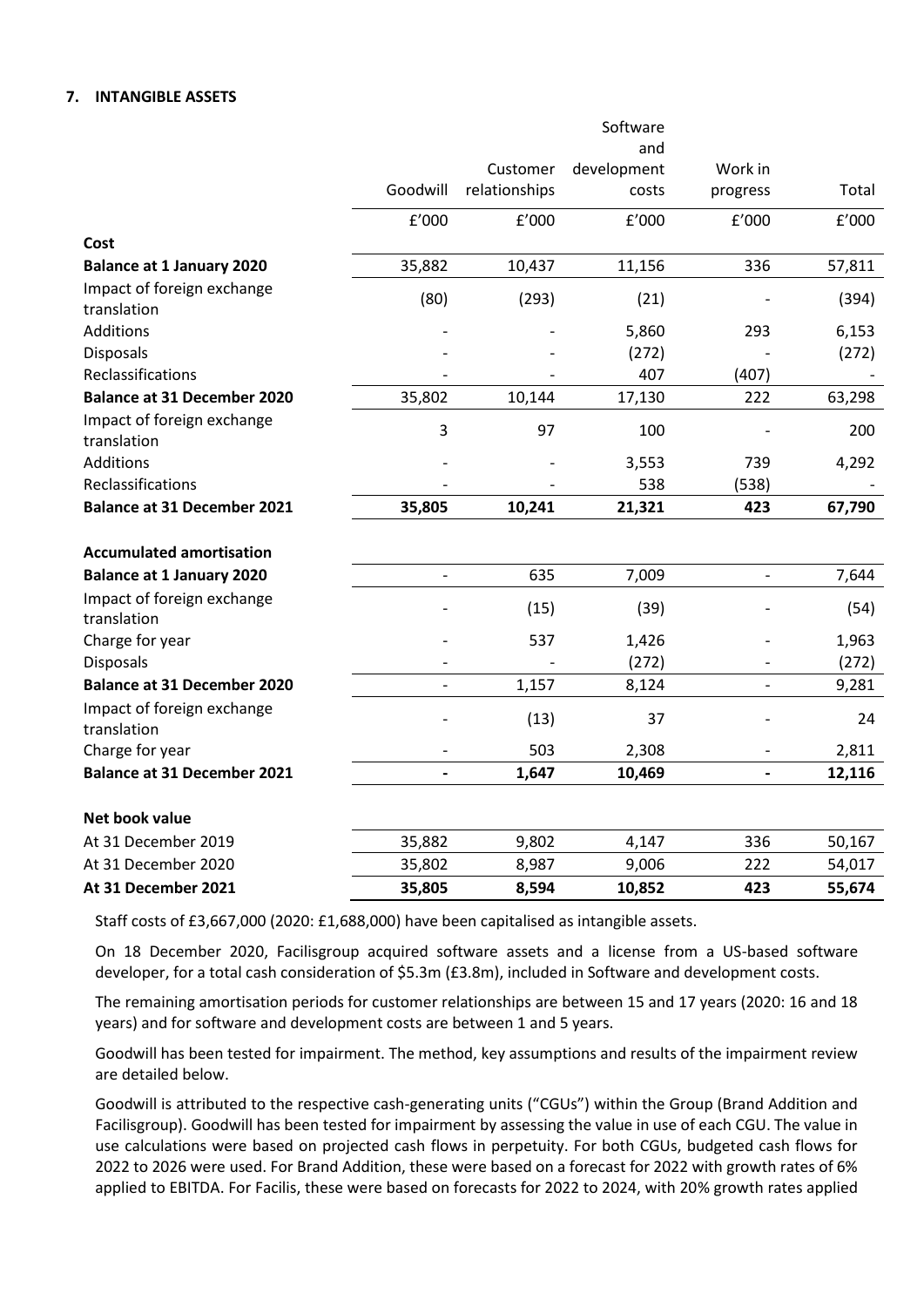to EBITDA in 2025 and 2026. Subsequent years were based on a reduced rate of growth of 2.0% (2020: 2.0%) into perpetuity. Appropriate adjustments were also made for changes in working capital and other cash flows to both CGUs.

These growth rates are based on past experience and market conditions and discount rates are consistent with external information. The growth rates shown are the average applied to the cash flows of the individual CGUs and do not form a basis for estimating the consolidated profits of the Group in the future.

The Directors used an estimated market weighted average cost of capital ("WACC") of 8.9% for Brand Addition and 9.3% for Facilisgroup (2020: 9.0% for Brand Addition and 9.4% for Facilisgroup) to discount the cash flows used for the CGUs. The value in use calculations described above, together with sensitivity analysis using reasonably possible changes in the key assumptions as set out above, indicate the Group has significant headroom and therefore do not give rise to impairment concerns.

Having completed the impairment reviews at the date of transition and at each subsequent balance sheet date, no impairments were identified.

Goodwill is attributable to the following segments:

|                       | 31<br>As at | - 31<br>As at |
|-----------------------|-------------|---------------|
|                       | December    | December      |
|                       | 2021        | 2020          |
|                       | f'000       | f'000         |
| <b>Brand Addition</b> | 33,057      | 33,057        |
| Facilisgroup          | 2,748       | 2,745         |
|                       | 35,805      | 35,802        |

The value in use, calculated as described on the previous page and attributable to each CGU is:

|                       | 31<br>As at | As at $31$ |
|-----------------------|-------------|------------|
|                       | December    | December   |
|                       | 2021        | 2020       |
|                       | f'000       | f'000      |
| <b>Brand Addition</b> | 171,111     | 153,100    |
| Facilisgroup          | 215,961     | 63,200     |
|                       | 387,072     | 216,300    |

Management considers that no reasonably possible changes would reduce either CGU's headroom to nil.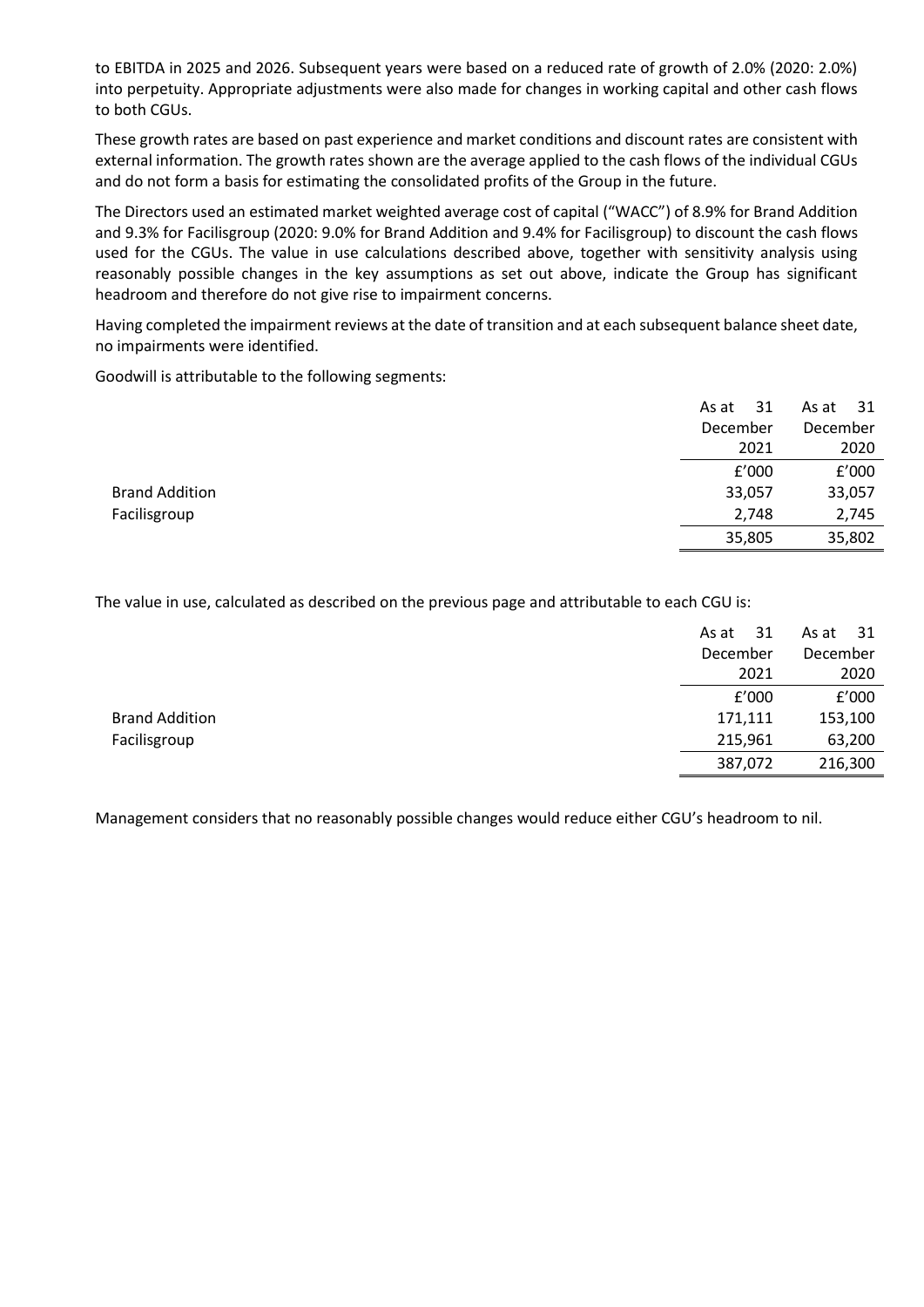|                                        | <b>Fixtures</b> and | Computer | Right-of-use |         |
|----------------------------------------|---------------------|----------|--------------|---------|
|                                        | fittings            | hardware | Assets       | Total   |
|                                        | f'000               | f'000    | f'000        | f'000   |
| Cost                                   |                     |          |              |         |
| <b>Balance at 1 January 2020</b>       | 3,854               | 2,275    | 10,506       | 16,635  |
| Impact of foreign exchange translation | (33)                | (13)     | (27)         | (73)    |
| <b>Additions</b>                       | 241                 | 565      | 3,853        | 4,659   |
| <b>Disposals</b>                       | (349)               | (119)    | (1, 537)     | (2,005) |
| <b>Balance at 31 December 2020</b>     | 3,713               | 2,708    | 12,795       | 19,216  |
| Impact of foreign exchange translation | 19                  | (2)      | 45           | 62      |
| Additions                              | 160                 | 520      | 461          | 1,141   |
| <b>Disposals</b>                       |                     |          | (517)        | (517)   |
| <b>Balance at 31 December 2021</b>     | 3,892               | 3,226    | 12,784       | 19,902  |
|                                        |                     |          |              |         |
| <b>Accumulated depreciation</b>        |                     |          |              |         |
| <b>Balance at 1 January 2020</b>       | 3,144               | 1,865    | 5,545        | 10,554  |
| Impact of foreign exchange translation | (23)                | (9)      | 30           | (2)     |
| Charge for the year                    | 163                 | 240      | 1,164        | 1,567   |
| <b>Disposals</b>                       | (349)               | (119)    | (1, 537)     | (2,005) |
| <b>Balance at 31 December 2020</b>     | 2,935               | 1,977    | 5,202        | 10,114  |
| Impact of foreign exchange translation | 16                  | 10       | 20           | 46      |
| Charge for the year                    | 182                 | 336      | 1,468        | 1,986   |
| <b>Disposals</b>                       |                     |          | (171)        | (171)   |
| <b>Balance at 31 December 2021</b>     | 3,133               | 2,323    | 6,519        | 11,975  |
|                                        |                     |          |              |         |
| Net book value                         |                     |          |              |         |
| Balance at 31 December 2019            | 710                 | 410      | 4,961        | 6,081   |
| Balance at 31 December 2020            | 778                 | 731      | 7,593        | 9,102   |
| <b>Balance at 31 December 2021</b>     | 759                 | 903      | 6,265        | 7,927   |

### **Right-of-use assets – net book value**

|                                            | As at    | As at    |
|--------------------------------------------|----------|----------|
|                                            | 31       | 31       |
|                                            | December | December |
|                                            | 2021     | 2020     |
|                                            | f'000    | f'000    |
|                                            |          |          |
| Leasehold property                         | 6,069    | 7,267    |
| <b>Fixtures and fittings</b>               | 140      | 227      |
| Computer hardware                          | 56       | 99       |
| Total Right-of-use assets - net book value | 6,265    | 7,593    |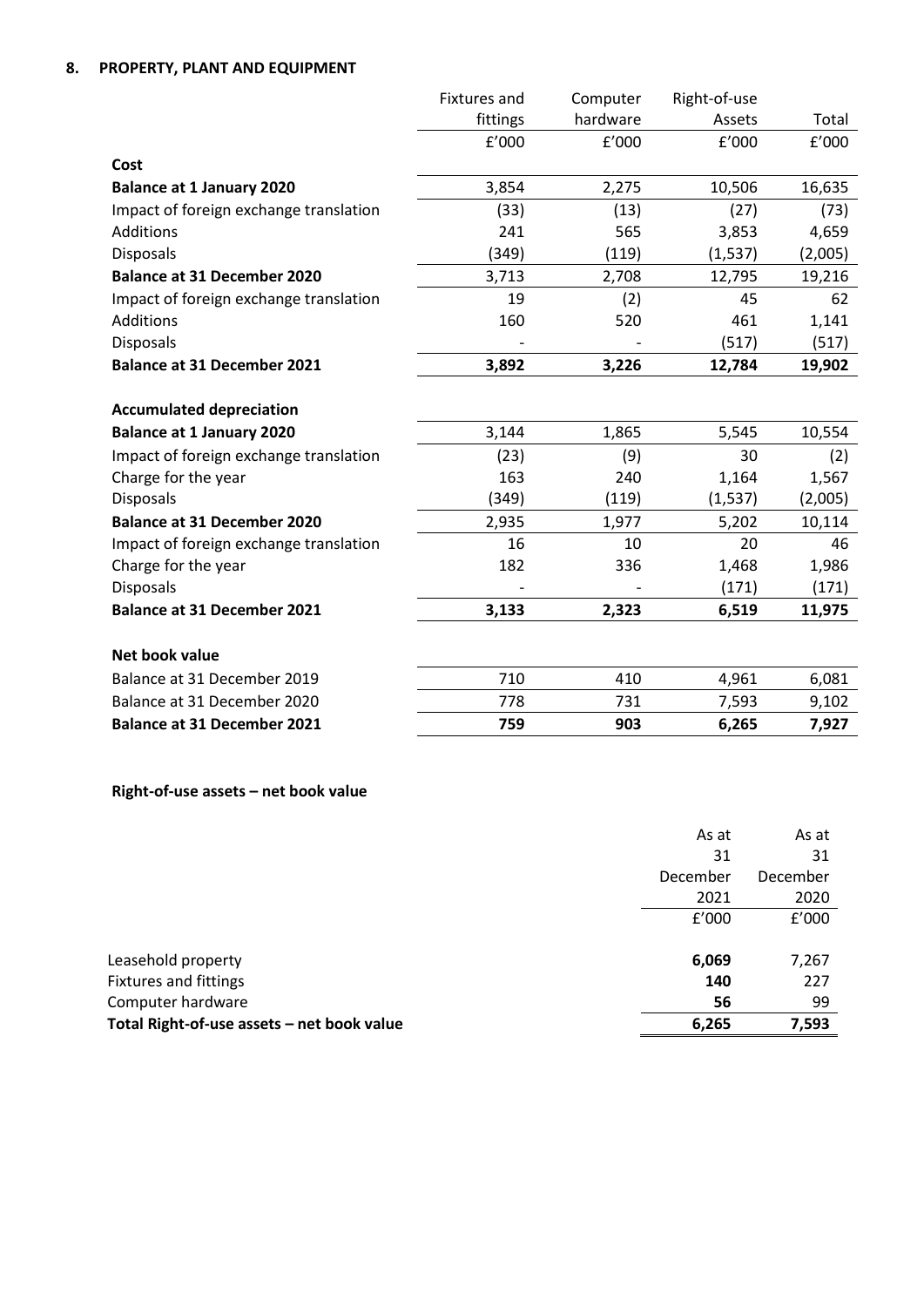#### **9. LEASES**

|                                                                    | 31<br>As at | 31<br>As at |
|--------------------------------------------------------------------|-------------|-------------|
|                                                                    | December    | December    |
| <b>Lease liabilities</b>                                           | 2021        | 2020        |
|                                                                    | f'000       | f'000       |
| Maturity analysis – contractual undiscounted cash flows:           |             |             |
| Less than one year                                                 | 1,716       | 1,761       |
| More than one year, less than two years                            | 1,440       | 1,703       |
| More than two years, less than three years                         | 1,273       | 1,403       |
| More than three years, less than four years                        | 1,200       | 1,204       |
| More than four years, less than five years                         | 1,202       | 1,185       |
| More than five years                                               | 2,338       | 3,513       |
| Total undiscounted lease liabilities at year end                   | 9,169       | 10,769      |
| Finance costs                                                      | (1, 397)    | (1,790)     |
| Total discounted lease liabilities at year end                     | 7,772       | 8,979       |
| Lease liabilities included in the statement of financial position: |             |             |
| Current                                                            | 1,384       | 1,334       |
|                                                                    |             |             |
| Non-current                                                        | 6,388       | 7,645       |
|                                                                    | 7,772       | 8,979       |

#### *Amounts recognised in the Consolidated income statement*

The Consolidated income statement shows the following amounts relating to leases:

|                                             | Year ended | Year ended |
|---------------------------------------------|------------|------------|
|                                             | 31         | 31         |
|                                             | December   | December   |
|                                             | 2021       | 2020       |
|                                             | £'000      | f'000      |
| Depreciation charge – fixtures and fittings | 1,424      | 1,120      |
| Depreciation charge - computer hardware     | 44         | 44         |
|                                             | 1,468      | 1,164      |
|                                             |            |            |
| Interest expense (within finance expense)   | 381        | 433        |

The above leases relate to office space, computer equipment and motor vehicles. The net book value by category is set out in note 8.

Any expense for short-term and low-value leases is not material and has not been presented.

#### **10. SHARE-BASED PAYMENTS**

In the year ended 31 December 2021 the Group operated equity-settled share-based payment plans as described below.

The Group recognised total expenses of £715,000 (2020: £13,569) in respect of equity-settled sharebased payment transactions in the year ended 31 December 2021.

#### **The Pebble Group Plc Long Term Incentive Plan (the 'LTIP')**

Certain employees of the Company, along with other Group employees, have been granted share options on 21 December 2020 and 8 June 2021 under the LTIP.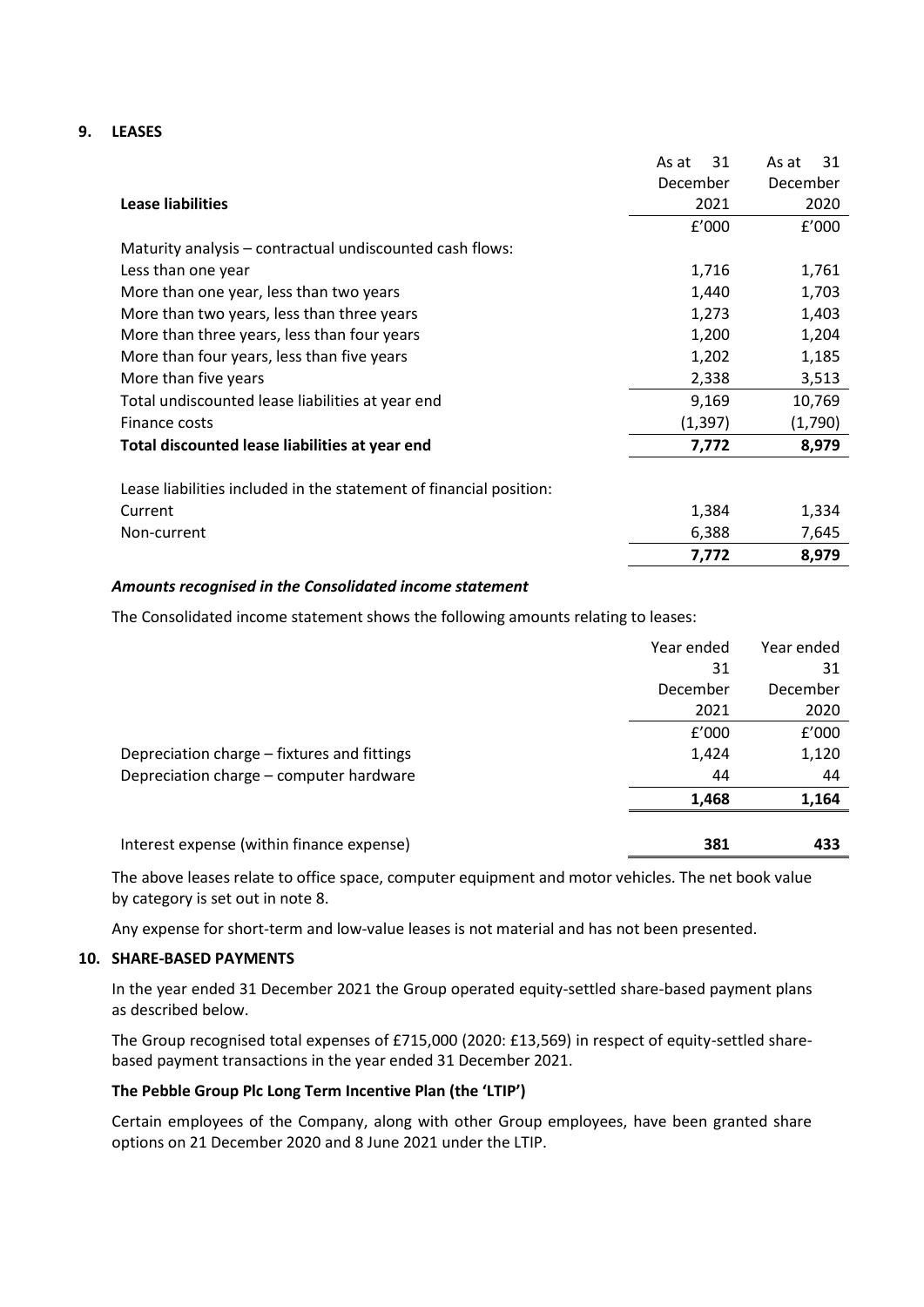Under the LTIP, the Group has made awards over 2,208,570 (2020: 1,248,060) conditional shares to certain Directors and employees.

The vesting of most of these awards is subject to the Group achieving certain performance targets under the LTIP, measured over a three-year period, as set out in the Remuneration Report. The options are split into two parts with the amount of Part 1 options that will vest depending on achievement of the Group's Basic Adjusted EPS ("AEPS") whilst Part 2 depends on absolute total shareholder return ("TSR") that will vest depending on performance of the Company's Absolute TSR:

|                             | Proportion of |
|-----------------------------|---------------|
|                             | award         |
| Part 1 options – Basic AEPS | 70%           |
| Part 2 options - TSR        | 30%           |

Details of the maximum total number of ordinary shares which may be issued in future periods in respect of LTIP awards outstanding at 31 December 2021 are shown below:

|                     | Number of  |
|---------------------|------------|
|                     | shares     |
| At 1 January 2021   | 1,248,060  |
| Granted in the year | 960.510    |
| Lapsed in the year  | (134, 324) |
| At 31 December 2021 | 2,074,246  |

The fair value at grant date is independently determined using an adjusted form of the Black-Scholes model which includes a Monte Carlo simulation model that takes into account the exercise price, the term of the option, the share price at grant date and expected price volatility of the underlying share based on the AIM Price Index over the past 3 years, and the risk-free interest rate for the term of the option as shown on the following page.

|                            | 2020 award<br><b>TSR condition</b> | 2020 award<br><b>AEPS condition</b> | 2021 award<br><b>TSR</b> condition | 2021 award<br><b>AEPS condition</b> |
|----------------------------|------------------------------------|-------------------------------------|------------------------------------|-------------------------------------|
| Share price at grant       |                                    | 105.0p                              | 130.0p                             | 130.0p                              |
| date                       | 105.0p                             |                                     |                                    |                                     |
| Exercise price             | <b>f</b> nil                       | £nil                                | <b>f</b> nil                       | <b>f</b> nil                        |
| <b>Expected volatility</b> | 17.2%                              |                                     | 17.5%                              |                                     |
| <b>Expected life</b>       | 3 years                            | 3 years                             | 3 years                            | 3 years                             |
| <b>Expected dividend</b>   |                                    |                                     |                                    |                                     |
| yield                      | 0%                                 |                                     | 0%                                 |                                     |
| Risk-free interest rate    | 0.53%                              |                                     | 0.53%                              |                                     |
| Fair value per option      | 22.3p                              | 110.5p                              | 28.2p                              | 153.0p                              |

| Performance conditions           |                           | 2020 award        | 2021 award    |
|----------------------------------|---------------------------|-------------------|---------------|
|                                  |                           | 3 years ended     | 3 years ended |
|                                  |                           | 30 June 2023      | 31 December   |
|                                  |                           |                   | 2023          |
| 70% Cumulative adjusted EPS      | Threshold (25% of maximum | 13.4p             | 15.4p         |
| Basic adjusted EPS as defined in | vesting)                  | 14.3p             | 16.3p         |
| the LTIP rules, excludes share-  | Mid-range (60% of maximum | 15.1 <sub>p</sub> | 17.3p         |
| based payment charge,            | vesting)                  |                   |               |
| exceptional items and            | Maximum (100% of maximum  |                   |               |
| amortisation from acquired       | vesting)                  |                   |               |
| intangibles                      |                           |                   |               |